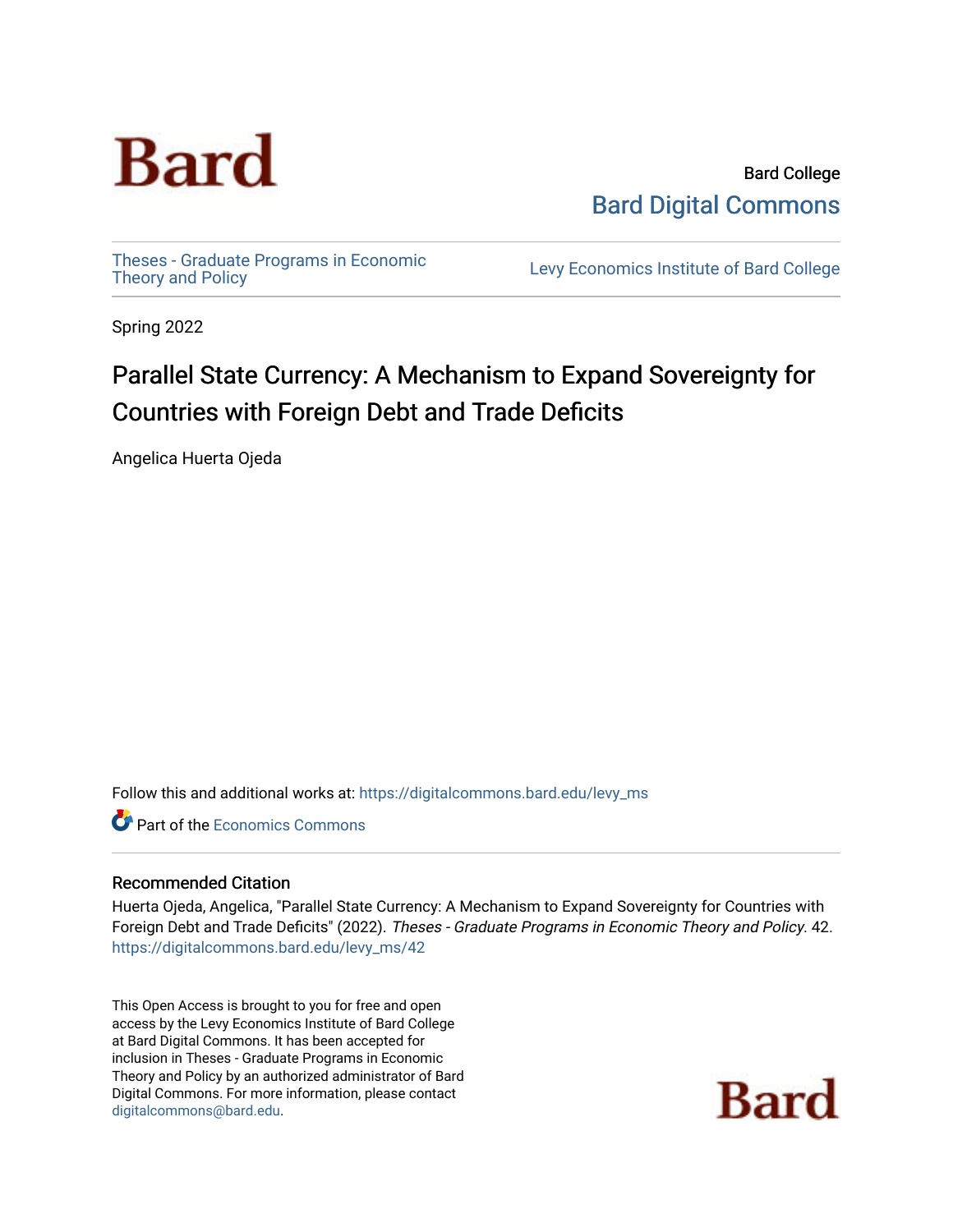# **Parallel State Currency: A Mechanism to Expand Sovereignty for Countries with Foreign Debt and Trade Deficits**

Thesis Submitted to Levy Economics Institute of Bard College By Angelica Huerta Ojeda

Annandale on Hudson, New York, May 2022.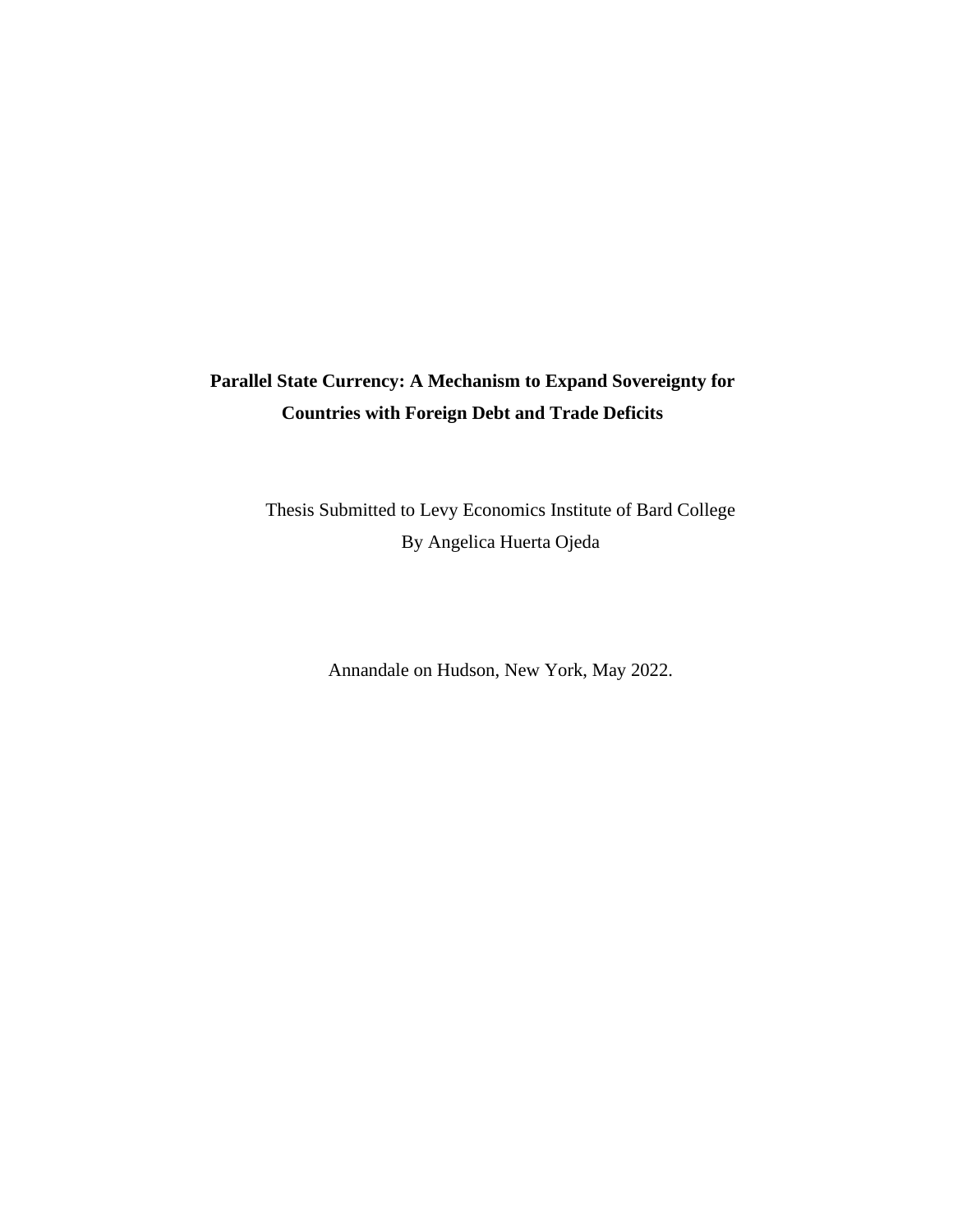#### **ACKNOWLEDGEMENTS**

The misinterpretations on this thesis are all personal responsibility.

Thank you to my advisor, Randall Wray, for the exchange of ideas in those moments I reached out for help; my dad who welcomes a clarifying call, to those at the AFIT conference who gave observations and feedback, to Esteban Perez Caldentey who gave some feedback on the first two chapters, and all my friends who helped me to make connections and suggested readings and themes to explore, even if If I did not got to incorporate it. Thanks to Elias, Tyler, and Francis for helping me proofread some sections and giving me feedback on my writing.

I want to acknowledge that without all my support system I would have not been able to complete my studies at Bard or Levy. Special thanks to my biological family (Miranda, Carlos, Gloria, Magda, Martha, Arturo, Antonieta and Martha Maurilia) and the family friends that I have chosen as part of my family (Allison, Alina, Shane, Xīn Hua, and Randy). You all have provided me with stability and unconditional support. Thank you for the beautiful friends I made at Bard and Levy who transformed my understanding of friendship, communication, care, and relations within myself and others: (Jillian, Tyler, Génesis, Mishi, Nitin, Luiza, Mila, April, Julius, Flo, Ana, Prabin, Graham, Sebastien, Nischal, Simon, Masha, Iris, Sulayman, Stavros, Tina, Lara, Andrew, Eli, Jack, and Sam). Thank you all for your energy and love.

Very thankful to all my professors for their support, guidance and encouragement. I feel deep gratitude with Randy, Pavlina, Martha, Luiza, and Mila for relating with me on a personal level. I think very highly of you all on a personal and academic level. I want to acknowledge that Economics is such a male dominated field and, as a woman, can be very hostile. Without conversations with Pavlina, Martha, Luiza, and Mila, I would have not made it. It is so important to have female professors and female classmates to relate with.

Lastly, I want to acknowledge myself to fight my own fears, insecurities, and structures on a constant basis. Has been a fun and painful journey. I have enjoyed and grown a lot in the process. Glafira, my psychologist, has helped me to observe the structure that has shaped me, observe the structures I reproduce, and align my actions to my priorities and values.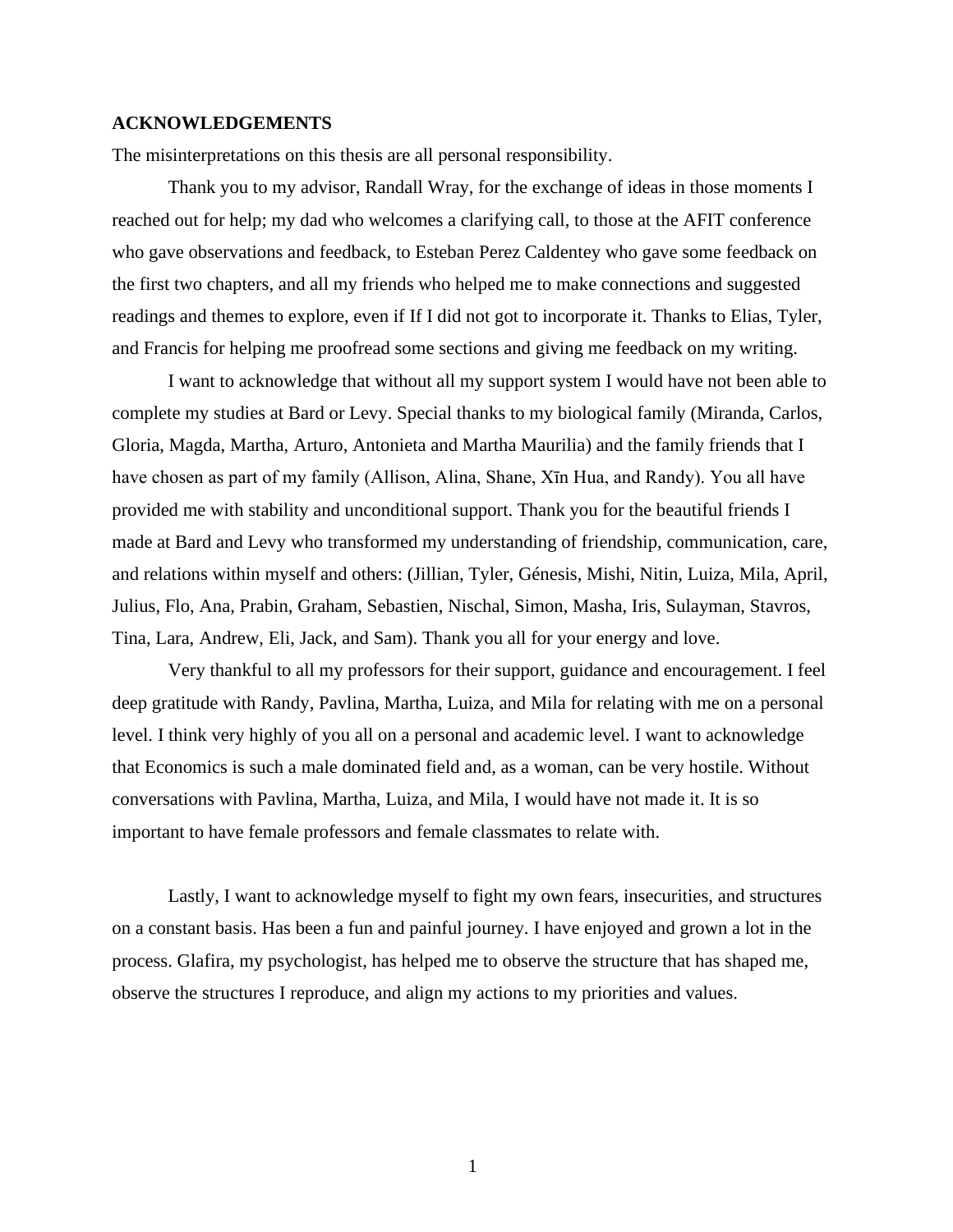# **PLAGIARISM STATEMENT**

I have written this project using my own words and ideas, except otherwise indicated. I have subsequently attributed each word, idea, figure, and table which is not my own to the respective authors. I am aware that paraphrasing is plagiarism unless the source is duly acknowledged. I understand that the incorporation of material from other works without acknowledgment will be treated as plagiarism. I have read and understand the Levy Economics Institute of Bard College statement on plagiarism and academic honesty as well as the relevant pages in the Student Handbook.

Angélia Hunh Oficis

May 27, 2022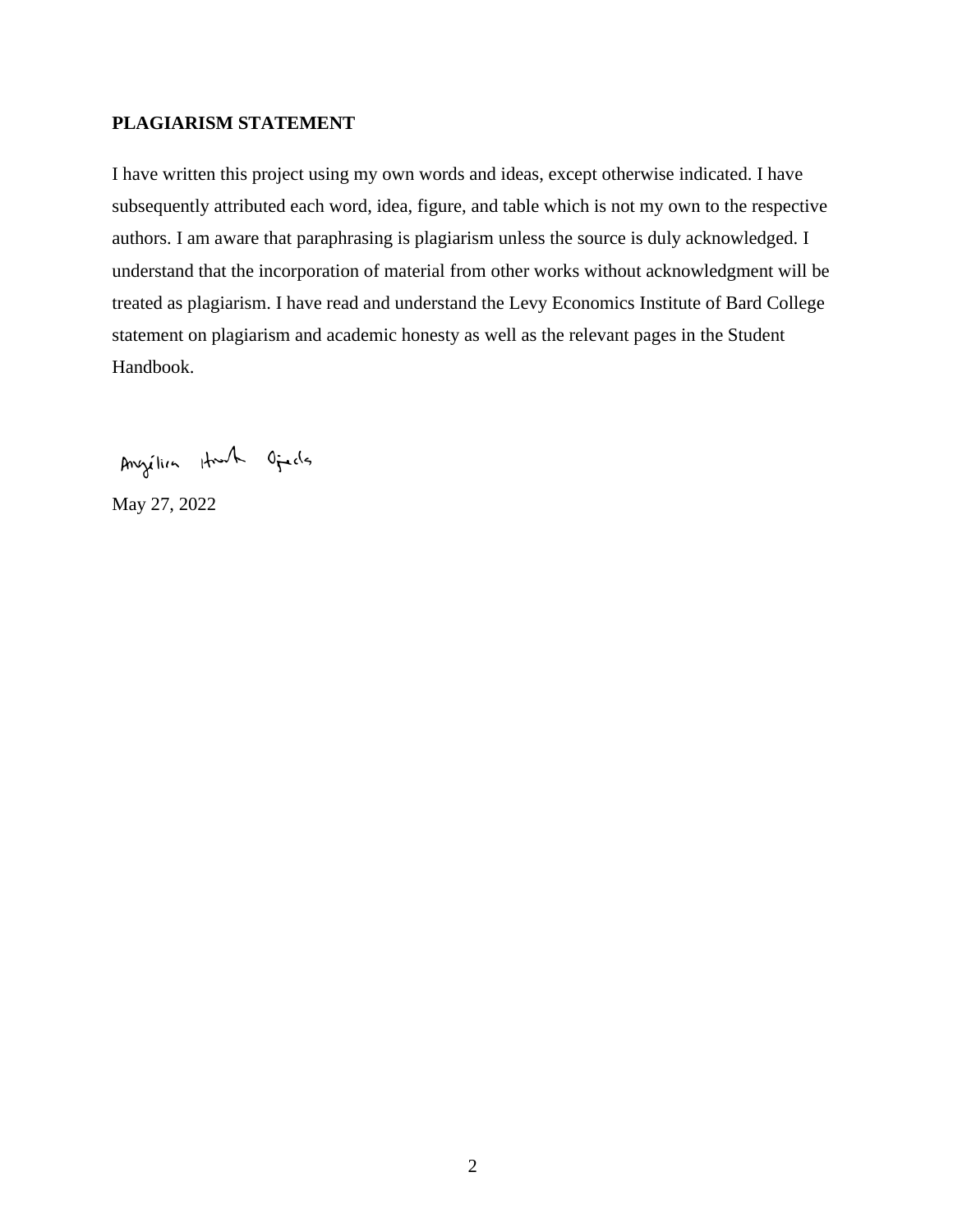### **ABSTRACT**

Some countries, due to historical events, are within a creditor-debtor relationship and are unable to make full use of their currency. Debtor countries tend to not be fully sovereign -are either dependent on food, energy, or technology- which results in them being reliant on capital inflows. Foreign debt and lack of sovereignty feed each other into a debt trap and create an endless chain of dependency. This essay attempts to explore the possibility that governments with foreign debt and lack of sovereignty, like Mexico, should create another unit of account while keeping the current one. The parallel currency would not be convertible to any other. This would only be accepted to buy national products and to pay some percent of taxes. The intention would be to stimulate import substitution and prevent capital outflows. The creation of a parallel currency would at least help them gain food sovereignty. A parallel currency by itself would not be sufficient, as government subsidies and investments on innovation and technology would also be necessary for the transition to a less dependent and more sovereign scenario. In summary, this essay explores how money and debt have been used to create uneven power dynamics for Latin America in colonial and post colonial times. It next explores the argument for the creation of a non-convertible parallel currency for Mexico to reduce dependency thus creating sovereignty.

**Keywords:** Foreign Debt, Dependency, Sovereignty, Latin America, Parallel Currency; Food Sovereignty; Job Guarantee

**JEL Classifications**: O190, G280, N260, Q180, J480, O130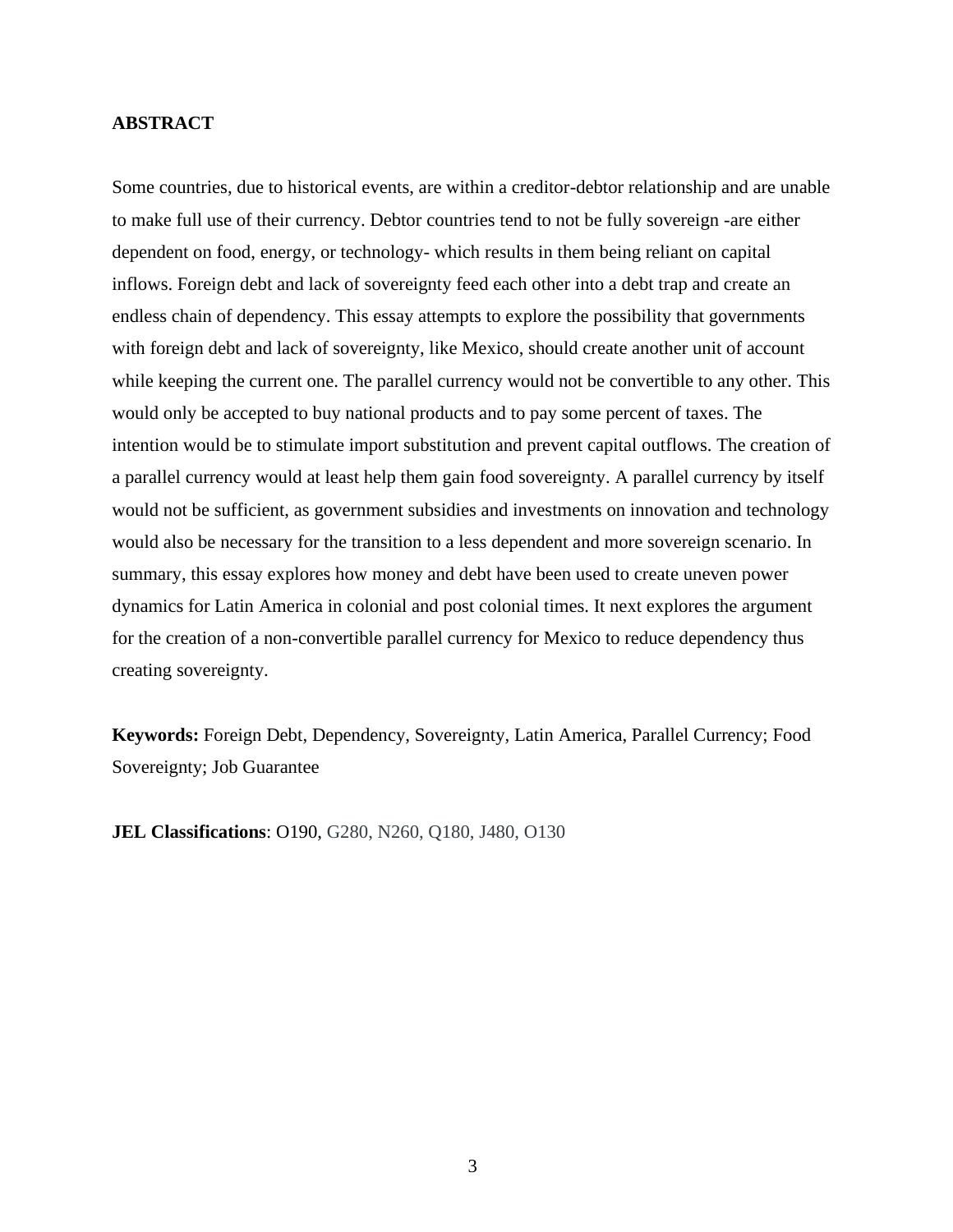# **TABLE OF CONTENTS**

| <b>I. INTRODUCTION</b>                                                                                              | 6  |
|---------------------------------------------------------------------------------------------------------------------|----|
| II. NATURE, ORIGINS AND PROPERTIES OF MONEY                                                                         | 8  |
| Three Visions: Mengerian, Credit Theory, and State Theory                                                           | 9  |
| III. CREATION OF CURRENCY, TAXES, AND DEBT FOR PRIMITIVE<br><b>ACCUMULATION IN MERCANTILE AND IMPERIALIST TIMES</b> | 12 |
| <b>Colonial Capitalism (Mercantilism) - Inside a Country</b>                                                        | 12 |
| <b>Neocolonialism (Imperialism) - Between Countries</b>                                                             | 13 |
| Debt Trap in the Global South                                                                                       | 19 |
| IV. WHAT CAN BE DONE WITH THE DEBT? SOME VIEWS                                                                      | 23 |
| <b>John Maynard Keynes - Views and Solutions on Indebtedness</b>                                                    | 23 |
| <b>Economic Commission for Latin America and the Caribbean (ECLAC)</b>                                              | 27 |
| <b>Contrast Of Views</b>                                                                                            | 30 |
| <b>V. LIBERALIZATION IN MEXICO AND THE LOSS OF FOOD SOVEREIGNTY</b>                                                 | 31 |
| <b>Why to Think About Measures to Expand Fiscal Policy?</b>                                                         | 37 |
| <b>VI. PARALLEL CURRENCIES</b>                                                                                      | 38 |
| <b>Experiences and Proposals for Parallel or Complementary Currencies</b>                                           | 40 |
| Greece Proposal: Geuro Or Fiscal Currency                                                                           | 40 |
| <b>Swiss WIR</b>                                                                                                    | 42 |
| Argentina 17 State Currencies                                                                                       | 45 |
| A Case for a Parallel Federal Currency in Mexico for Direct Job Creation and Food<br>Sovereignty                    | 48 |
| <b>VII. CONCLUSIONS</b>                                                                                             | 54 |
| <b>VIII. FOR FURTHER RESEARCH</b>                                                                                   | 56 |
| IX. BIBLIOGRAPHY                                                                                                    | 57 |
| X. APPENDIX                                                                                                         | 62 |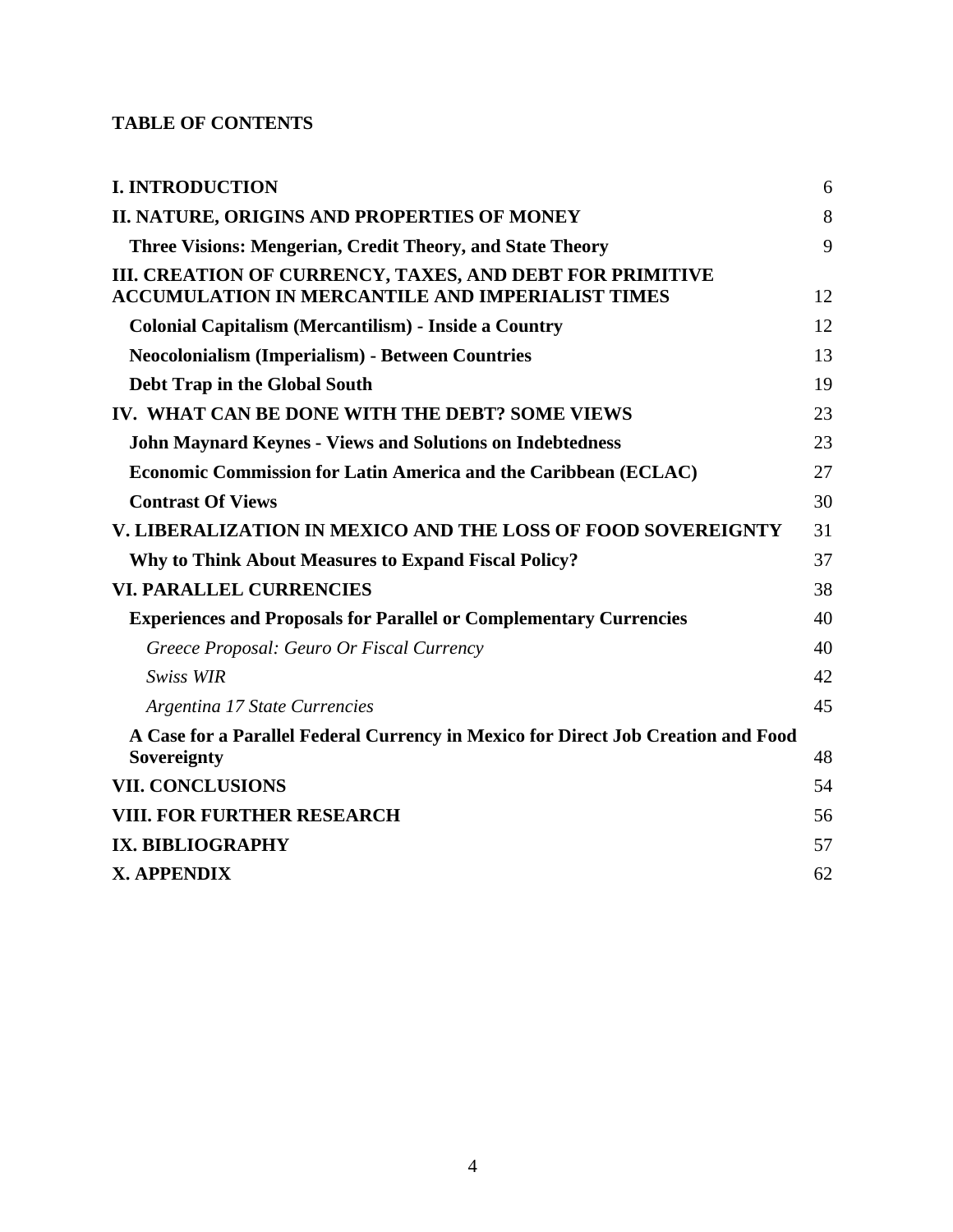# **LIST OF TABLES**

| Table 1: Key differences and similarities among the cases and proposals | 50 |
|-------------------------------------------------------------------------|----|
|                                                                         |    |

# **LIST OF FIGURES**

| Figure 1: Money perspectives Venn diagram                                                    |  |
|----------------------------------------------------------------------------------------------|--|
| Figure 2: Relationships between trade, debt and credit in South America in early imperialism |  |
| times                                                                                        |  |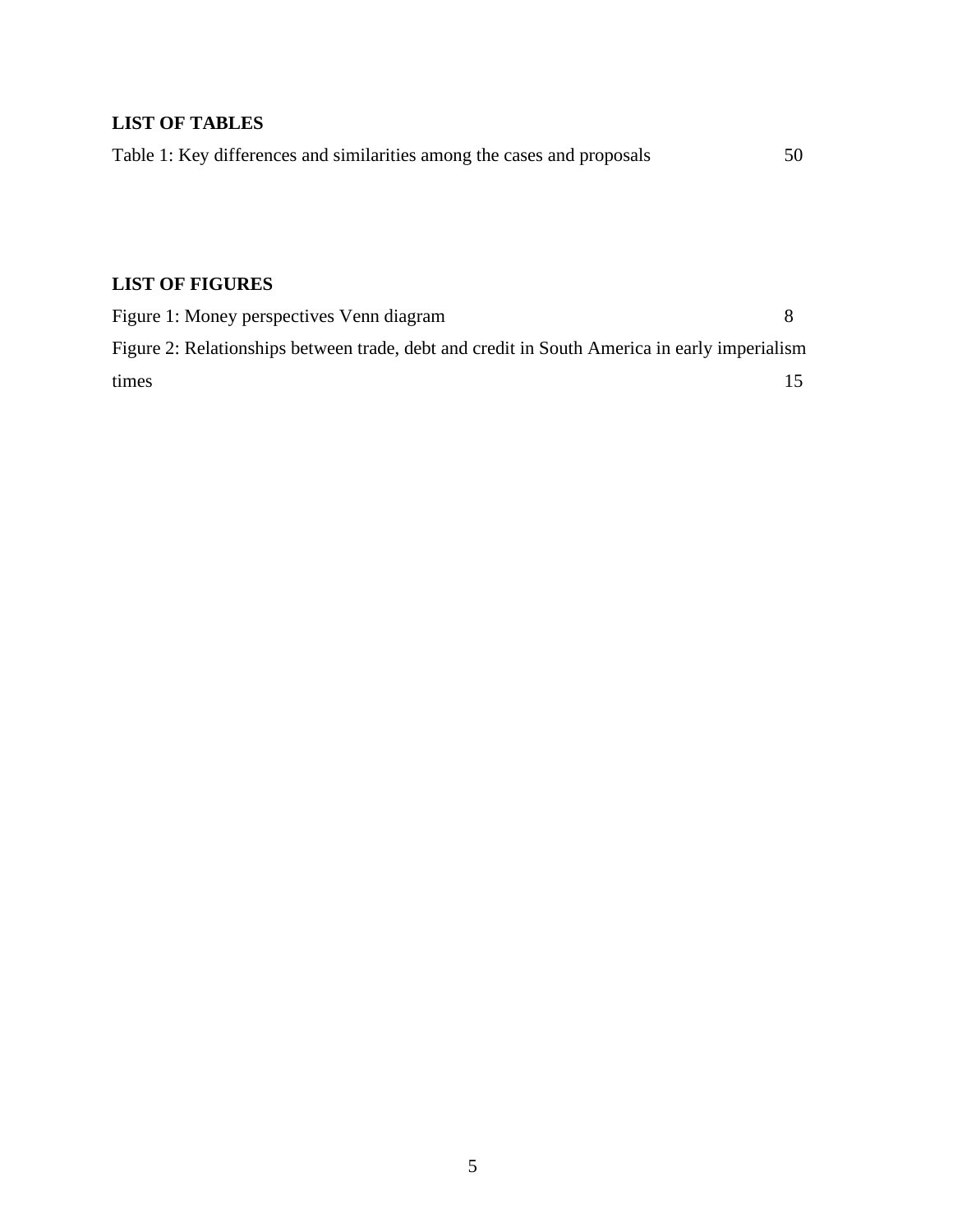#### **I. INTRODUCTION**

<span id="page-7-0"></span>Latin America and the Caribbean, in order not to be colonies, became debtors. In the early 19th century, the colonial rule of Spain was driven out, but European banking took its place. Political independence was gained at the expense of losing economic independence: the newly liberated region was quickly burdened by a foreign debt whose payment was impossible. Two hundred years later, Latin America and the Caribbean remain at the mercy of creditors.

This thesis proposes the creation of a parallel federal currency for Mexico as a viable policy for reducing the foreign debt of dependencies it has with the rest of the world, specially the United States (the creditor country). The currency proposed is modeled on the *cuasimonedas* issued by 17 Argentinian provinces between 2001 and 2002; the Swiss WIR that has existed since 1943; and the Geuro proposal for Greece. The parallel currency is seen to be a mechanism that would allow debtor nations to exercise monetary sovereignty in their parallel currency and build towards a more sovereign country.

Sovereignty is an important term for the argument of the thesis. It is commonly understood in the context of a country, or any territory within a country. It implies the ability of an organized political unit, perhaps a government, to decide and provide for themselves without external influence or interaction. Sovereignty is a term associated with autonomy, self determination, and self sufficiency at any level of political organization. The logic goes as follows: self sufficiency on the basic goods and services allows the reproduction and maintenance of the population within the political unit. The self provisioning of the essentials, allows any political unit<sup>1</sup> to resist foreign pressures and influences. Self sufficiency, thus, is a precondition to self determination and autonomy. I refer to sovereignty as the ability of the federal government to provide internally the basics of the population that lives within their territories to be more resistant to foreign pressures.

There are many kinds and levels of sovereignty for a country, among them, I want to emphasize four: food sovereignty, energy sovereignty, technology sovereignty, and monetary sovereignty. All are intertwined and interdependent at some level. Food sovereignty is understood as the ability to provide the basic food for reproduction and maintenance of a

 $<sup>1</sup>$  The political unit of interest in this essay is the federal government, particularly the Mexican federal</sup> government.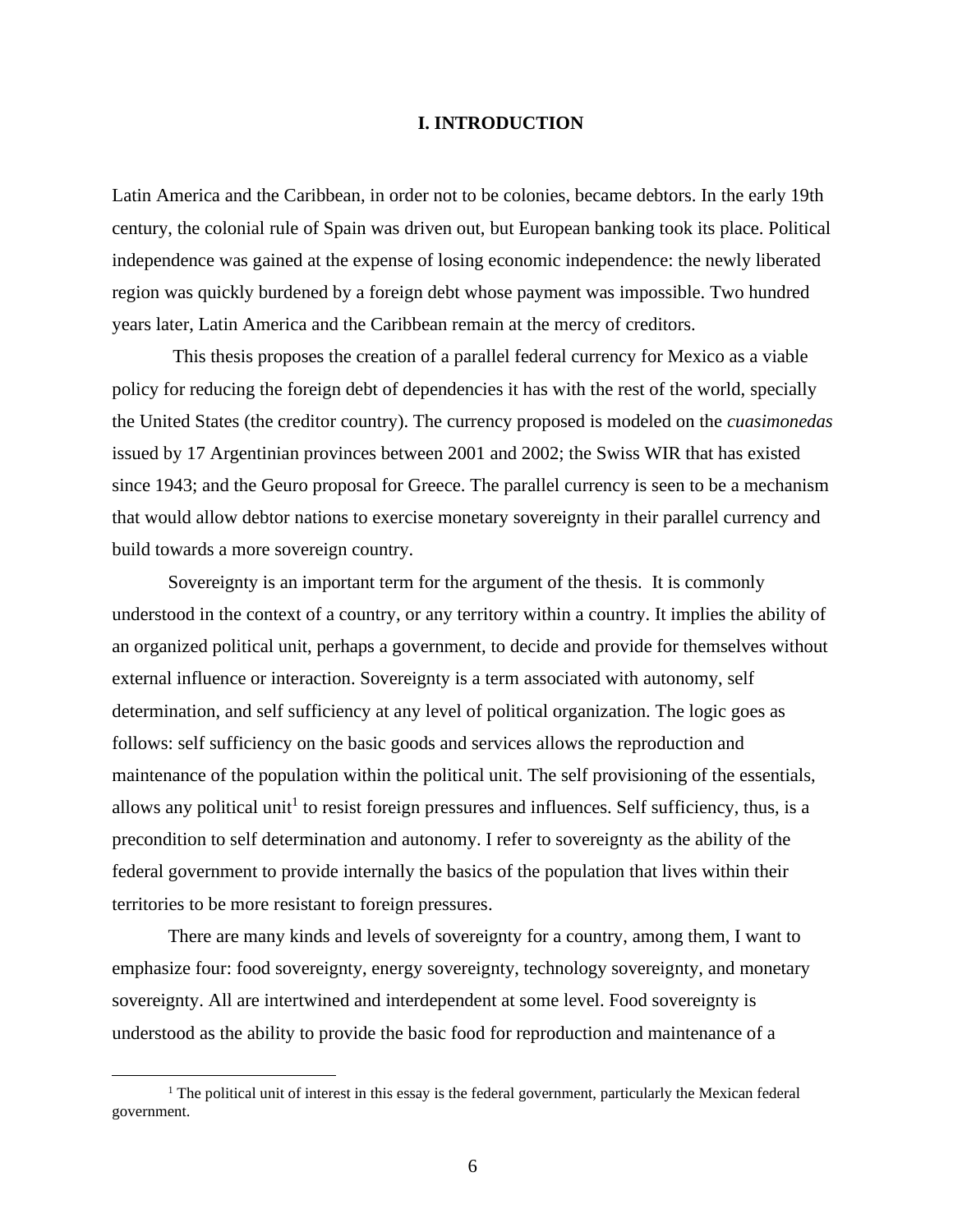population. Energy sovereignty can be understood as the ability to produce internally, without foreign intervention and pressure, the energy necessary to develop the economic activity of the territory. In the context of the current capitalist system, this involves not only the natural sources that allow the production of energy, but also the machinery and capital to transform the source to energy. While technology sovereignty is understood as the ability to produce internally, within a political unit, the technology necessary to maintain and reproduce economic activity. I would claim that food sovereignty is the most basic and important of all the other sovereignties mentioned above; food is essential for the reproduction and maintenance of the population and any system at the most basic level. For this reason, without food sovereignty there cannot exist other kinds of sovereignty.

This thesis outlines, in chapter one, three theoretical views of money; most relevant to the policy proposed is the State or Chartalist Money framework. Then, in chapter two, it outlines the history of foreign debt in Latin America and the Caribbean during the colonial and postcolonial periods, in order to illustrate the predatory character of European lending and trading policies there. Afterwards, in chapter three, it evaluates two prominent attitudes toward the management of foreign debt. One of these is that of the Economic Commission for Latin America and the Caribbean (ECLAC), which endorses multilateral cooperation for the purpose of not acting against foreign investment. Rather than attempting to reform the invidious structures of international finance, however, the policy proposals of ECLAC encourage their maintenance, preserving the upper hand of the creditor. The other approach is that of John Meynard Keynes. In addressing the problem of debt after World War I and II, Keynes proposed the debt canceling and the institution of an international clearing union. But debt canceling, though desirable, is not politically feasible, while an international clearing union is subject to the invidious tendencies of large financial institutions. The ECLAC's proposed policies have not been implemented successfully; those of Keynes have not been attempted. Neither approach provides a viable solution. Latin America and the Caribbean remain in debt. The present proposal is made, accordingly, rejecting the complacency of ECLAC's approach while avoiding the impracticality of Keynes'. Further, in chapter four, a brief analysis around how Mexico loses food sovereignty is done. In the last chapter, chapter five, a proposal for a federal parallel currency is made for Mexico, a country with foreign debt, and foreign dependencies. The

7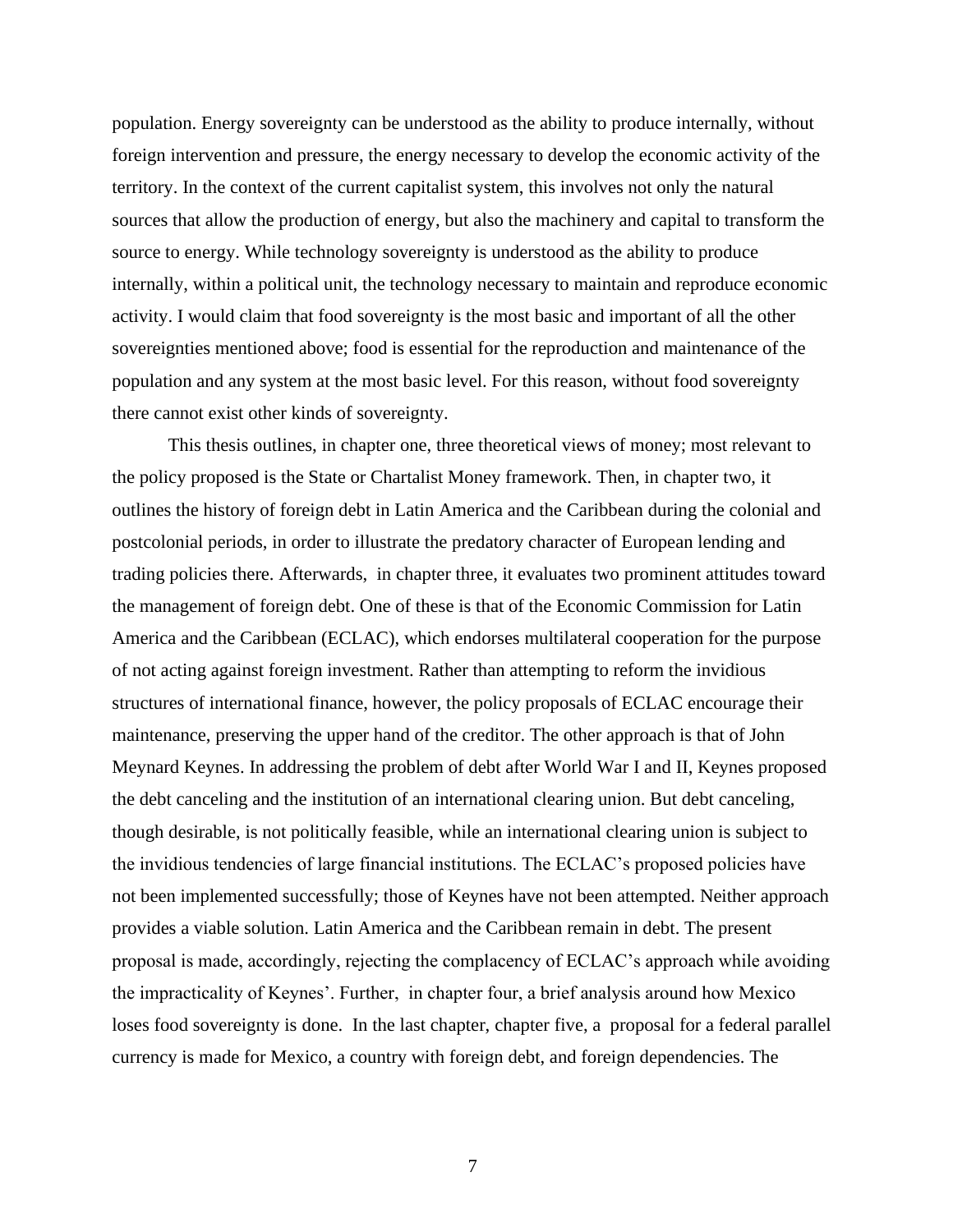institution of a parallel federal currency is at once independent of international financial organizations and practicable.

#### **II. NATURE, ORIGINS AND PROPERTIES OF MONEY**

<span id="page-9-0"></span>There is not a unified agreement on what money is: what its functions are, and how it came into existence. As noted by Wray, Mitchell and Watts, it is important "to use the term 'money' very carefully to avoid confusion."<sup>2</sup> Accordingly, this essay distinguishes between three broad views of money and money creation. One is the Mengerian (Metallist or Money-Proper) vision, another one is the Credit Theory of Money, and the third is the State Money vision (known also as the Chartalist). As seen in the Venn diagram below, the State Money vision is a subgroup of the Credit Theory of Money.<sup>3</sup>





<sup>2</sup> William Mitchell, Randall Wray, and Martin Watts. *Macroeconomics*. (United Kingdom: Red Globe Press, 2019), 134.

<sup>&</sup>lt;sup>3</sup> The essay is using Goodhart's 1998 paper in two of the three distinctions of money. Charles A.O. Goodhart,"The two concepts of money: implications for the analysis of optimal currency areas," *European Journal of Political Economy* vol. 14 (March, 1998): 407-432.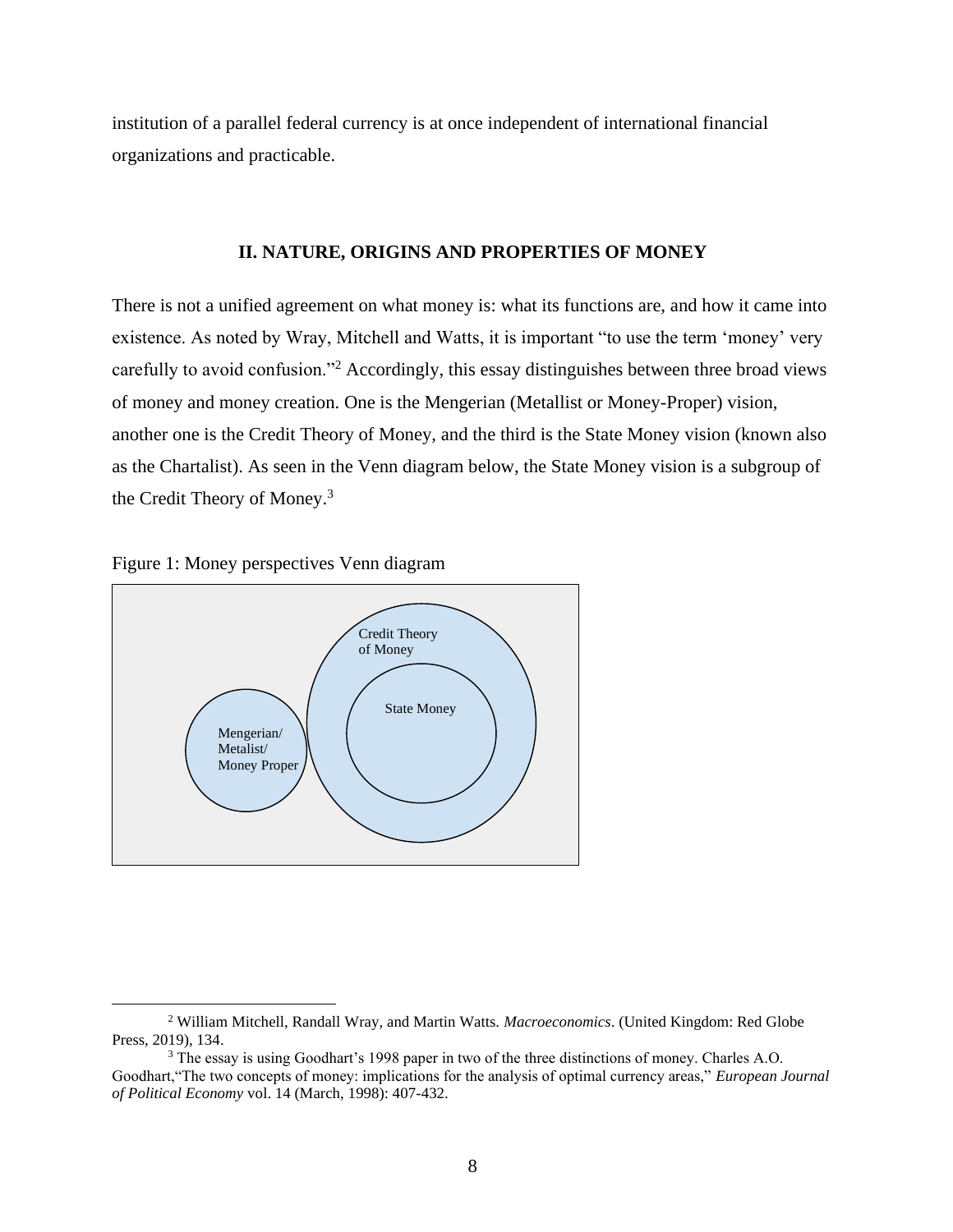#### <span id="page-10-0"></span>**Three Visions: Mengerian, Credit Theory, and State Theory**

The Mengerian vision holds that money was created in the private sector in order to reduce transaction costs,<sup>4</sup> and that the rise of markets gave rise to money. They believe that money is the most tradable commodity and therefore reduces the cost of transactions. Money has no role in the economy, but to replace what the Mengarians call barter exchange. According to this view, money existed before credit dynamics.<sup>5</sup> This is suggested, for instance, by Aristotle when he describes usury as a perversion of money's original use:

[U]sury is most reasonably hated, because its gain comes from money itself and not from that for the sake of which money was invented. For money was brought into existence for the purpose of exchange but interest increases the amount of money by itself.<sup>6</sup>

Aristotle recognizes the credit properties of money, but does not claim that that is how and why it came into existence. Like any other Metalist and Mengerian, Aristotle believed money was invented "for the purpose of exchange". Lastly, the value of money, for the Mengarians/Metalist, realizes the inherent value of the metal used for the creation of the currency.

The Credit Theory of Money, on the other hand, holds that money is a form of credit. It acknowledges that money is a social relation between two entities in the form of debt and credit, these being the two sides of the same coin. The creation of money creates at the same time an asset for one party and a liability for the other. Keynes in the *Treaties of Money* says, "money of account comes into existence along with debts,"<sup>7</sup> Where there is a debtor, there is a creditor. Money is also seen as an old and imaginary notional unit of account which has no inherent value. The only thing that backs it up as a unit of account is its recognition as a means of

<sup>4</sup> Keynes, *A Treatise on Money*, 6.

<sup>5</sup> Keynes seems to express in *Treatise on Money* that Money Proper is an older institution than State Money, but does not make a precise and decisive claim. He also said: "The earliest beginnings of Bank-Money, like those of Chartalist Money, are lost in antiquity. Perhaps Bank-Money, especially in the shape of Bills of Exchange and letters of credit for travellers abroad, may have existed almost as long as Money-Proper. For the use of Bank-Money depends on nothing except the discovery that, in many cases, the transference of the debts themselves is just as serviceable for the settlement of transactions as is the transference of the money in terms of which they are expressed." Keynes, *A Treatise on Money*, 15.

<sup>6</sup> Aristotle, *Politics*, trans. H. Rackham. (Cambridge: Harvard University Press, 1932), 51.

<sup>7</sup> Keynes, *A Treatise on Money*, 3.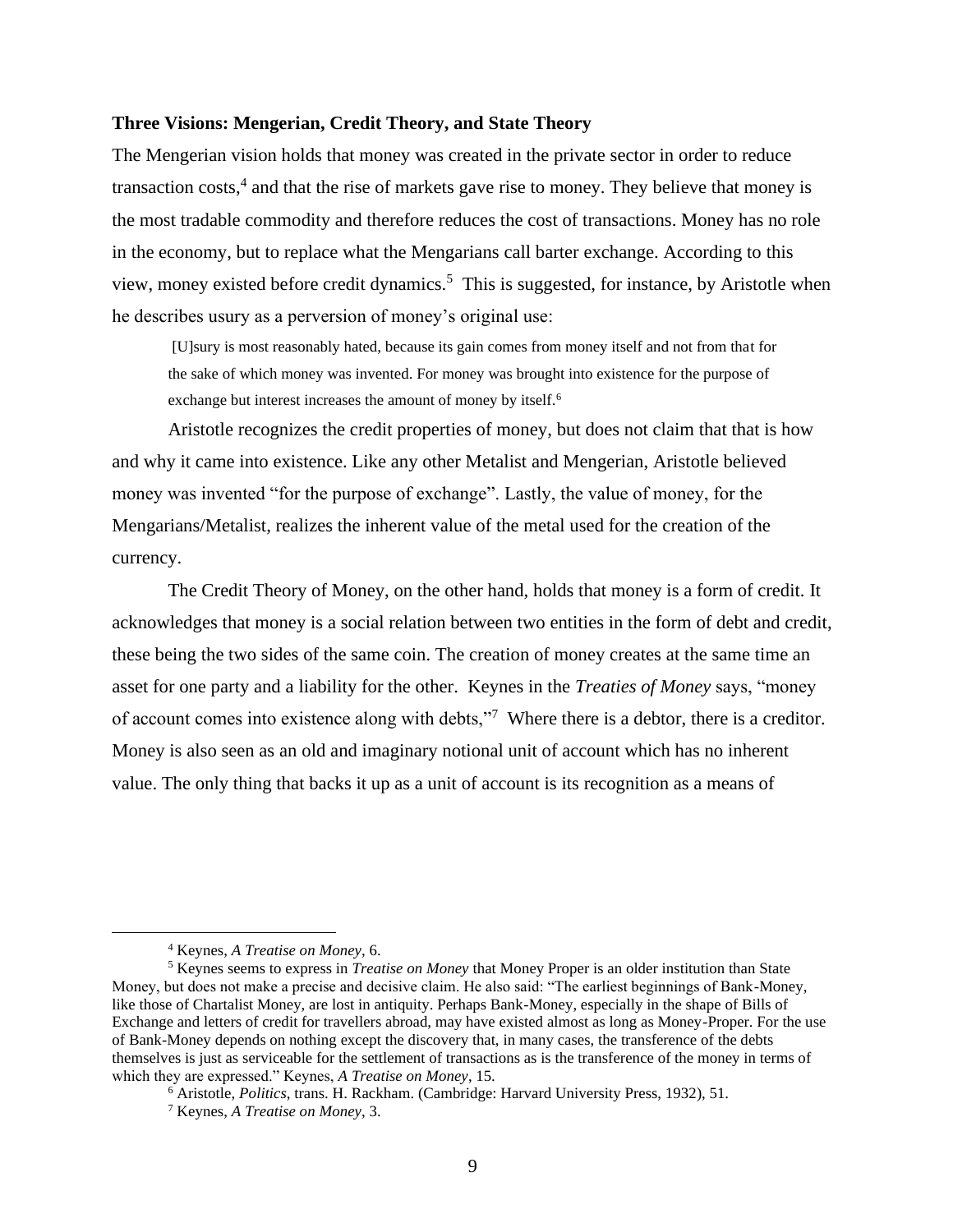retiring debts.<sup>8</sup> This is another property of money.<sup>9</sup> Another property of money is that its creation is endogenous to economic activity. Randall Wray writes, for example:

Money is a balance sheet item, or a unit of account, which finances a flow of spending. It is created as one transfers purchasing power from the future to the present, and can be held in an uncertain world as insurance to meet expected and unexpected payment commitment because it is the generally recognized form of purchasing power and the universally recognized means of retiring debts.<sup>10</sup>

This approach does not involve an assumption about whether money emerged in the private sector or in the public sector.

The State Money view falls under the Credit Theory of Money insofar as State Money is a form of credit and denominated in a notional unit. The only difference is that this particular kind of money, State Money, is seen to have come into existence together with States or sovereigns at least four thousand years ago.<sup>11</sup> State money is different to other kinds of money from the Credit Theory because State money is a more widely accepted unit of account that extends beyond use in particular, and small, markets. Its specific properties are that State Money came into existence together with (State) taxes (or other obligations) and use of force. Theorists that subscribe themselves to the State Money view, illustrate with anthropological evidence that the mechanism of imposing taxes in the state and colonial currency together with the use of force were the mechanisms that allowed the ruler to consolidate their power and, at the same time, the imposition of taxes ended up monetizing the economy and creating markets.<sup>12</sup> A liability was imposed in a new currency and the people had to find ways to get this specific asset to offset their liability. In this sense, theorists under the State Money view claim that taxes drive money. And since taxes and money were created by the States, or colonizers, there is a shared framework that money is a creature of the State.

<sup>&</sup>lt;sup>8</sup> This paper holds that the initial mechanism that makes the currency be accepted as the universally recognised means of retiring debts within a country has come together with coercion and the decision of a sovereign to make that specific unit of account the one and only acceptable means of payment. However, the sovereign or government can, as Keynes says, always re-edit the dictionary to its interest.

<sup>&</sup>lt;sup>9</sup> It is a debt denominated in a notional unit of account.

<sup>10</sup> Randall L. Wray, *Money and Credit in Capitalist Economies: The Endogenous Money Approach,*  (Vermont: Edward Elgar Publishing Limited, 1990), 13.

<sup>11</sup> Keynes, *A Treatise on Money*, 4.

<sup>&</sup>lt;sup>12</sup> They do not deny the existence of very small markets before modern times, but they claim that four thousand years ago there were no market exchanges in a unit of account as accepted as we have today.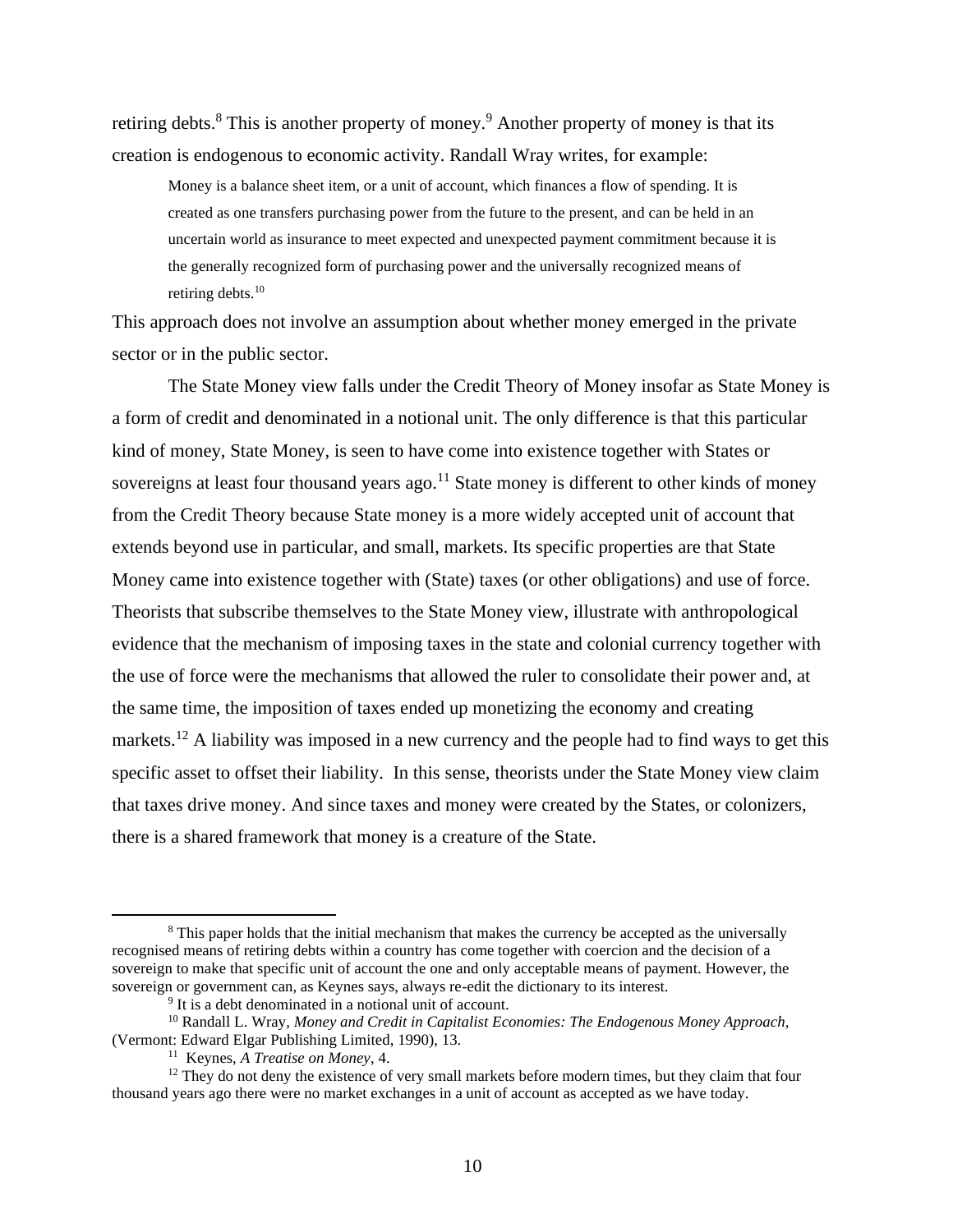The Chartalist view of money (State Money), under the Credit Theory of Money, is more useful for the purposes of this paper since the current factors that constrain the political and monetary sovereignty of most of today's countries can be traced back to the creation of colonial or state currencies, and modern states. Today's (State) currency -at least in former colonies- emerged not to facilitate transactions, but as a form of credit<sup>13</sup> to create creditor-debtor relations. Money, therefore, does not benefit everyone: the losers tend to be the debtors and the winners the creditors. The analysis of money, thus, matters very much— it is essential for understanding uneven power dynamics between countries. The State Money perspective also provides a framework where changes to what thing corresponds to money *(the unit of account)* are allowed.<sup>14</sup> In this sense, if the current unit of account of a country is not serving the public purpose it could always be modified by the government so it can meet its purposes. Money, afterall, is a creation of the State.

The public purpose is understood in this essay as the implementation of public policy that is intended to benefit the population as a whole or a considerable proportion of it. The public purpose can be seen in microeconomics as a public good, whose social benefits offset the negative externalities of the whole actors of the economy. A public good can range from a public park, to the implementation of a free health care system. A macroanalysis can consider the public purpose, anything that their framework considered beneficial to the public. This particular essay wants to frame food sovereignty and full employment as two policies that benefit the people of a country .

Practically, modifying the thing that corresponds to money might not be politically simple for debtor countries. Afterall, debtor countries have been configured in the world order to serve the centers of power (creditors). Other forces, usually foreign, play an important role in constraining their fiscal and monetary space. This constraint happens in the form of free trade agreements, unequal terms of trade, and the creation of dependencies to the centers of power. If debtor governments are constrained politically and economically to re-edit the dictionary (their already existent unit of account) then the government may create another unit of account, over which it could have full control. If this were done, the given State could manage the institution

<sup>13</sup> Its existence always comes with a liability. Wray, *Money and Credit in Capitalist Economies*, 13.

<sup>&</sup>lt;sup>14</sup> See first pages of Treatise of money. Keynes said: "[The State] ... claims the right to determine and declare what thing corresponds to the name, and to vary its declaration from time to time when, that is to say, it claims the right to re-edit the dictionary**.** " Keynes, *A Treatise on Money*, 4.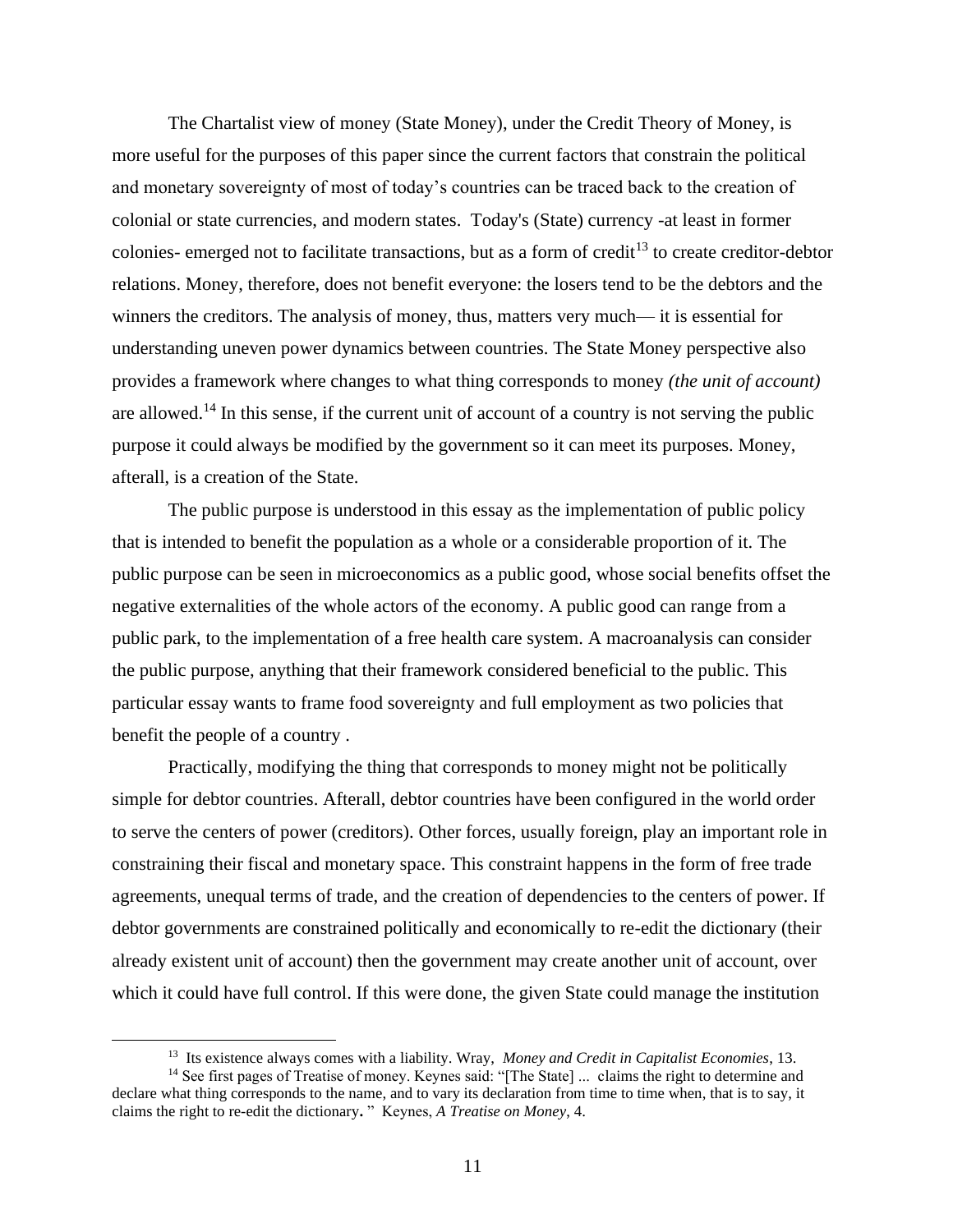of money in a way that corresponds to the needs and interests of the people that compose the State.

The State Money framework is important for acknowledging where the current uneven structures come from. It gives the possibility of reimagining other ways of political and economic relations between countries if those mechanisms (debt) that feed the current structure were to be dismantled. As the following lines illustrate, the current uneven power dynamic between countries is constructed on money relationships. The only way to be autonomous in the construction of policy and to serve national interest, and not foreign, is by the disentanglement of the debtor-creditor dynamics between countries.

The following pages explore and illustrate the role of money in the construction of uneven power dynamics in colonial (mercantile) and postcolonial (imperialist) times. Money, debt, and conditions on debt have crafted the whole economic structure.

# <span id="page-13-0"></span>**III. CREATION OF CURRENCY, TAXES, AND DEBT FOR PRIMITIVE ACCUMULATION IN MERCANTILE AND IMPERIALIST TIMES**

The economists Michael Hudson and Mathew Forstater illustrate how money and debt have been created through time to construct power dynamics within a region or country, and between countries.<sup>15</sup> Below, it is shown how properties of money have been used by colonizers and imperialist countries to create power dynamics in their favor and further their economic interests.

#### <span id="page-13-1"></span>**Colonial Capitalism (Mercantilism) - Inside a Country**

Colonizers were not able to construct the power dynamics that benefited their process of capital accumulation until they imposed taxes. Forstater illustrates this process and dynamic with a citation from the French historian Catherine Coquery-Vidrovitch, who describes mechanisms that allowed capital accumulation by French colonizers:

<sup>&</sup>lt;sup>15</sup> Other authors that suggest these dynamics are Stanley and Stein and Carlos Marichal. Because of time, they are not incorporated in the analysis.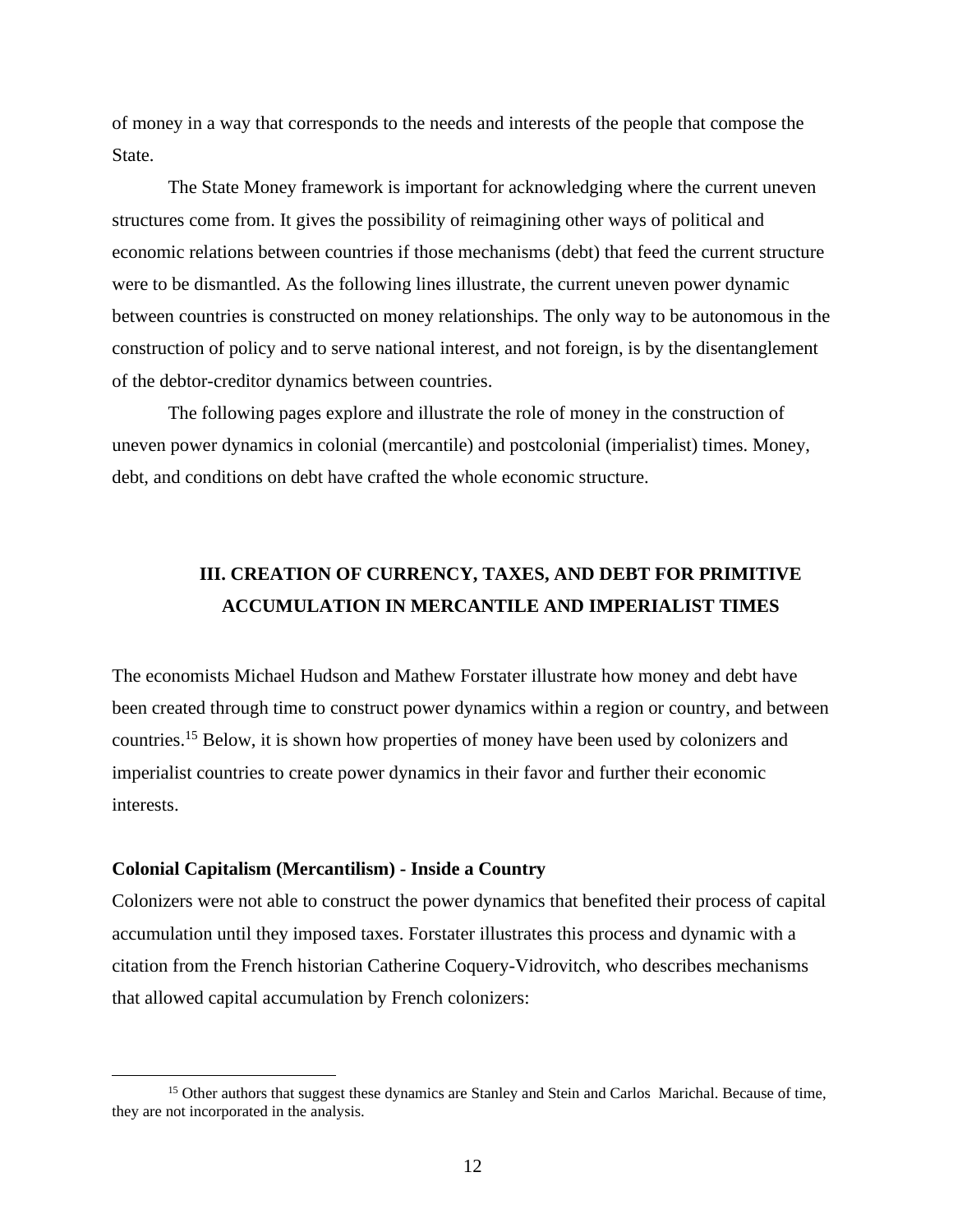Initially the French imagined that if they would only create new needs for the Africans, the indigenous people would go out to work. When this did not happen, the French introduced taxes so as to make Africans earn wages. (Coquery-Vidrovitch, 1969, pp. 170, 171).<sup>16</sup>

Taxes imposed in a colonial currency, which was created out of nowhere, forced the peasants<sup>17</sup> to transition into wage work. For the colonizers, taxes were the perfect mechanism that allowed them to have labor that would extract resources and produce those goods they were economically interested in. As Forstater suggests, it was the creation of an unavoidable liability together with the use of force, and fear of that force, that pressured and obligated the people to transition from subsistence crops as a form of living into monetized activities and life.

The preservation of power by the colonizer was continued partially through time, according to Forstater, by the maintenance of low wages relative to the tax burden so the locals (in this case Africans) would work enough to pay their tax obligation.<sup>18</sup> George Padmore, an activist and journalist cited by Forstater explains it clearly:

While taxation is high, wages are very low. It would not do to pay the Natives too much for they would not work a day more than it was absolutely necessary to get tax money. So employers pay the minimum in order to exploit their labourers as long as possible. (Padmore, 1936, p. 67)  $^{19}$ 

Taxes, which exist together with State Money, have been used as a political instrument to create and maintain power dynamics in colonial times within a specific region or country. The following section shows that the power dynamics developed in colonial times are ongoing. While some of these relationships have changed, few have been banished completely. Whatever their current form, they continue to rely on the credit and debit nature of money.

#### <span id="page-14-0"></span>**Neocolonialism (Imperialism) - Between Countries**

Independence was achieved in South and Central America between 1808 to 1826 while slavery was abolished, in the same region, by 1824.<sup>20</sup> Independence for other countries was recognized

<sup>16</sup> Mathew Forstater, "Taxation and primitive accumulation: the case of colonial africa," in *The Capitalist State and Its Economy: Democracy in Socialism,* vol.22, ed. Paul Zarembka (New York: Emerald Group Limited, 2005), 58.

<sup>&</sup>lt;sup>17</sup> Those that lived from subsistence production.

<sup>&</sup>lt;sup>18</sup> Forstater, "Taxation and primitive accumulation: the case of colonial africa," 61.

<sup>&</sup>lt;sup>19</sup> Forstater, "Taxation and primitive accumulation: the case of colonial africa," 61.

<sup>&</sup>lt;sup>20</sup> See: UK Parliament, "RECOGNITION OF THE INDEPENDENCE OF SOUTH AMERICA,"

HANSARD,1803–2005, 1820s,1824, March 1824,15 March 1824, Lords Sitting, accessed December 12, 2020. PDF https://api.parliament.uk/historic-hansard/lords/1824/mar/15/recognition-of-the-independence-of-south.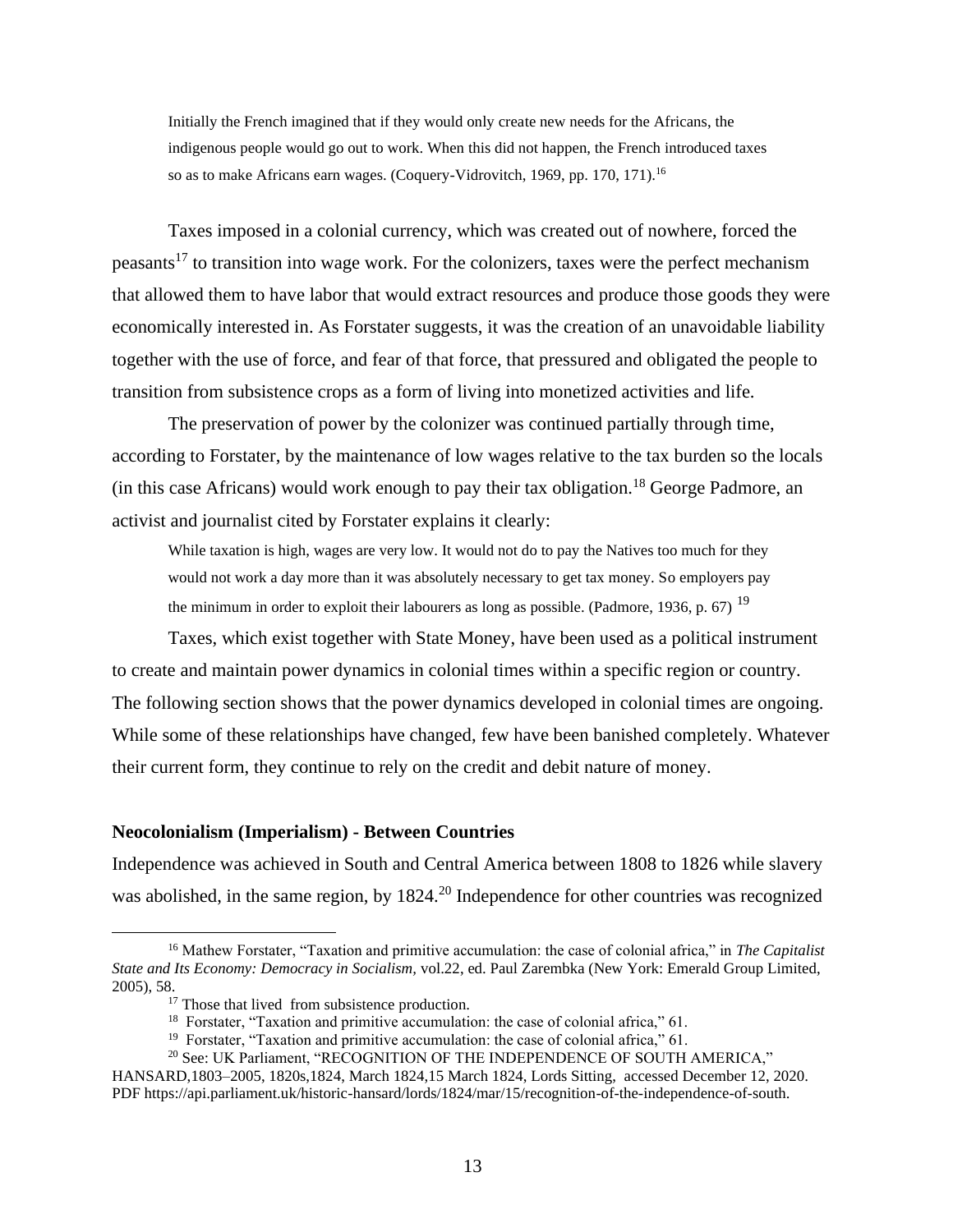about half a century ago, as was the case in West Africa, yet the power dynamics between the former colonizers and colonies still remains. The mechanisms of power, and our descriptions of these mechanisms, have changed. But there is still dependency in "independent" countries. This is due to debt and trade structures that have been imposed and created through time and space, especially on the former colonies. Debt and uneven trade structures were forcefully promoted by the British on the South American colonies during their attempts to gain independence.

#### *British Rationale For Promoting So Called Independence*

The first law that explicitly prohibited slavery in Brazil was not passed in Brazil, ironically. It was passed in England by the British. The British became the main promoters of anti-slavery legislation<sup>21</sup> because 1) it was more costly for the colonizers to continue defending and subsidizing the colonies while they used slave labor; 2) to quote Michael Hudson, "overt restrictions no longer seemed necessary to maintain the nation's economic supremacy; $"^{22}$  and 3) the British industry needed international markets with more purchasing power  $^{23}$ . The British government and private banks found out that credit, debt, and trade agreements with countries that were pursuing their independence was a better strategy for retaining economic dominance. $^{24}$ 

#### **How does debt, credit and trade create dependency between countries?** Debt and credit

exist at the same time; both constitute money. They are two sides of the same coin, as explained in the first section. Foreign debt and (unbalanced) trade have a dialectical relationship.

During its war of independence, South America requested loans from foreign bankers and foreign governments (mainly Britain) to finance the war. Foreign debt, in this case, was acquired before independence and before the construction of the "Nation State." It was, in fact, a precondition of independence. Decades later, before South America's "independence" from Spain, the British offered to recognize this independence on a condition. In order to be recognized as independent, the region was to enter into exclusive free exchange with Britain. As

<sup>21</sup> Eduardo Galeano, *Las venas abiertas de América Latina,* (México: Siglo Veintiuno, 2015), 110.

<sup>22</sup> Michael Hudson, *Trade, development and foreign debt: a history of theories of polarization and convergence in the international economy, (London: Pluto Press, 2009), 40.*

<sup>23</sup> Which made the British want to create monetized wage regimes. See Galeano, *Las venas abiertas de América Latina,* 110.

<sup>&</sup>lt;sup>24</sup> See UK Parliament, "RECOGNITION OF THE INDEPENDENCE OF SOUTH AMERICA."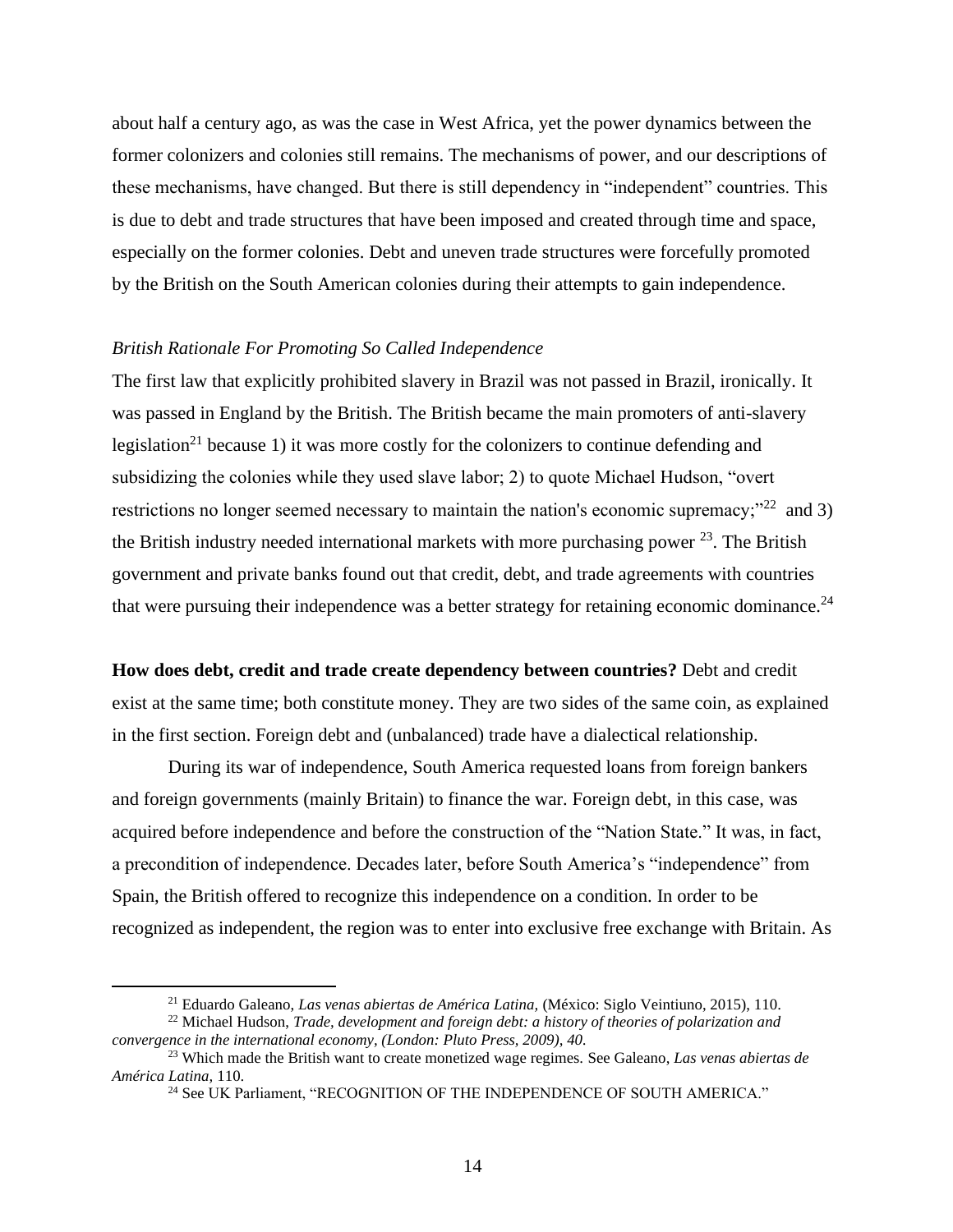if that wasn't already a lot to ask, the British were to set the prices in this exchange. Their intention was to quickly make the terms of trade unbalanced.

Uneven trade from the side of the country with a trade deficit leads to the acquisition of more foreign debt for the purpose of paying the interest of previous  $\text{loans}^{25}$ , and to try to become by other means a net exporter to, at some point, repay the principal. The only way to do this for these young and undeveloped countries was by importing more machinery. However, since interest was very high and Latin America was importing high value added from the very beginning, it has been impossible—by design—to get out of the foreign debt and unfair trade dynamics. These relations are designed to satisfy the interest of the creditor.

The following diagram explains (empirically) the causal relationships between trade, debt and credit that this thesis believes happened in the case of South America:

Figure 2: Relationships between trade, debt and credit in South America in early imperialism times



The paper in the following subsection quickly explains how credit, debt and trade were used by the British in South America. This section is important for understanding current power structures created about 200 years ago.

**It started with foreign debt:** The use of debt as a means of political leverage has been well documented. "There was a political dimension behind the financial transatlantic transactions,"

 $25$  A speculative scheme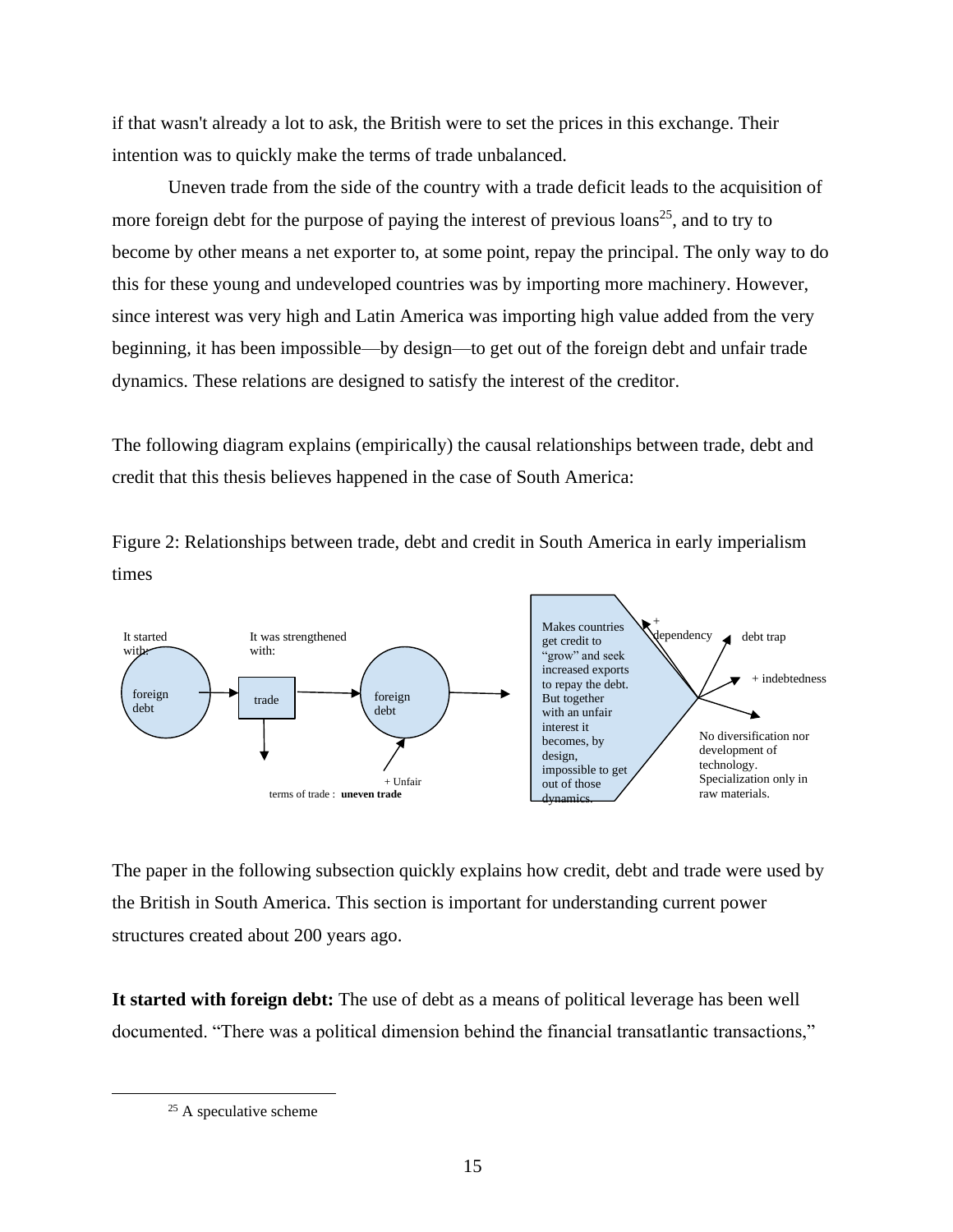writes Carlos Marichal Salinas. "Both for Great Britain as for those emerging states of Latin America the loans were instruments to achieve a series of strategic objectives."<sup>26</sup> British and French bankers, specifically bankers from London, were seeking profit opportunities by lending to new states.<sup>27</sup> These loans favored the creditors only. The bankers created the loans and they were conditioned in such a way as to make debtor countries enter into a vicious debt cycle: The bankers that would offer loans to South America would sell them below their face value, would often charge a commision and, moreover, would make the debtors pay interest at face value. If the loan was of 1000 pounds, the loan to the debtor State would be sold, let's say, at 800 pounds. Then the banks would charge a commission of 150 pounds, making 650 pounds the only amount the debtor State would receive after acquiring a loan. If the interest were to be 6%, the actual return for the holder was 7.5% because the holder had lent to the debtor only 800 pounds instead of 1000.<sup>28</sup> From the debtor side, debt was not beneficial. South American leaders that made the region indebted, however, did not have much choice<sup>29</sup>; they had to acquire debt from the British because they had to continue the financing of war against Spain to achieve independence.<sup>30</sup>

**Debt was reinforced, decades later, by imposing free trade and making it uneven from the beginning via unfair prices:** Once Spain was weakened by warfare, Britain decided to move quickly and recognize the independence of newly formed nations in South America on the condition that the region establish free trade with Britain, because it was known, from the example of the United States, that the independence of such colonies allowed "commercial fortunes<sup> $31$ </sup> to be made from them, and would stimulate the industry of the imperialist country.<sup>32</sup>

<sup>26</sup> Carlos Marichal Salinas, *La deuda externa de Latinoamérica*, (Distrito Federal: El Colegio de México, 2014), 23. Self translation.

<sup>27</sup> Éric Toussaint, *The Debt System,* (Chicago: Haymarket Books, 2019), 3.

<sup>28</sup> Example inspired from Toussaint, *The Debt System,* 3.

<sup>&</sup>lt;sup>29</sup> According to Toussaint, Simón Bolívar sent a letter to Francisco de Paula Santander that said the following (black for emphasis): **The national debt endangers A chaos of horrors, calamities and crimes** and Monsieur Zea is the sorority of evil, and Méndez the spirit of error, and Columbia is a victim who is entrails these vultures are tearing to shreds: they have already devoured the sweat of the Columbian people; they have destroyed our moral credit, and in exchange we have received meager support. **Regardless of the decision taking regarding this debt, it will be horrible: if we recognize it, we cease to exist, and if we do not . . this nation will be object of opprobrium."** Other leaders, however, were probably rewarded as today's lideres are.

<sup>30</sup> For more detail see Toussaint, *The Debt System.*

<sup>31</sup> UK Parliament."RECOGNITION OF THE INDEPENDENCE OF SOUTH AMERICA," 9.

<sup>&</sup>lt;sup>32</sup> UK Parliament. "RECOGNITION OF THE INDEPENDENCE OF SOUTH AMERICA, 9.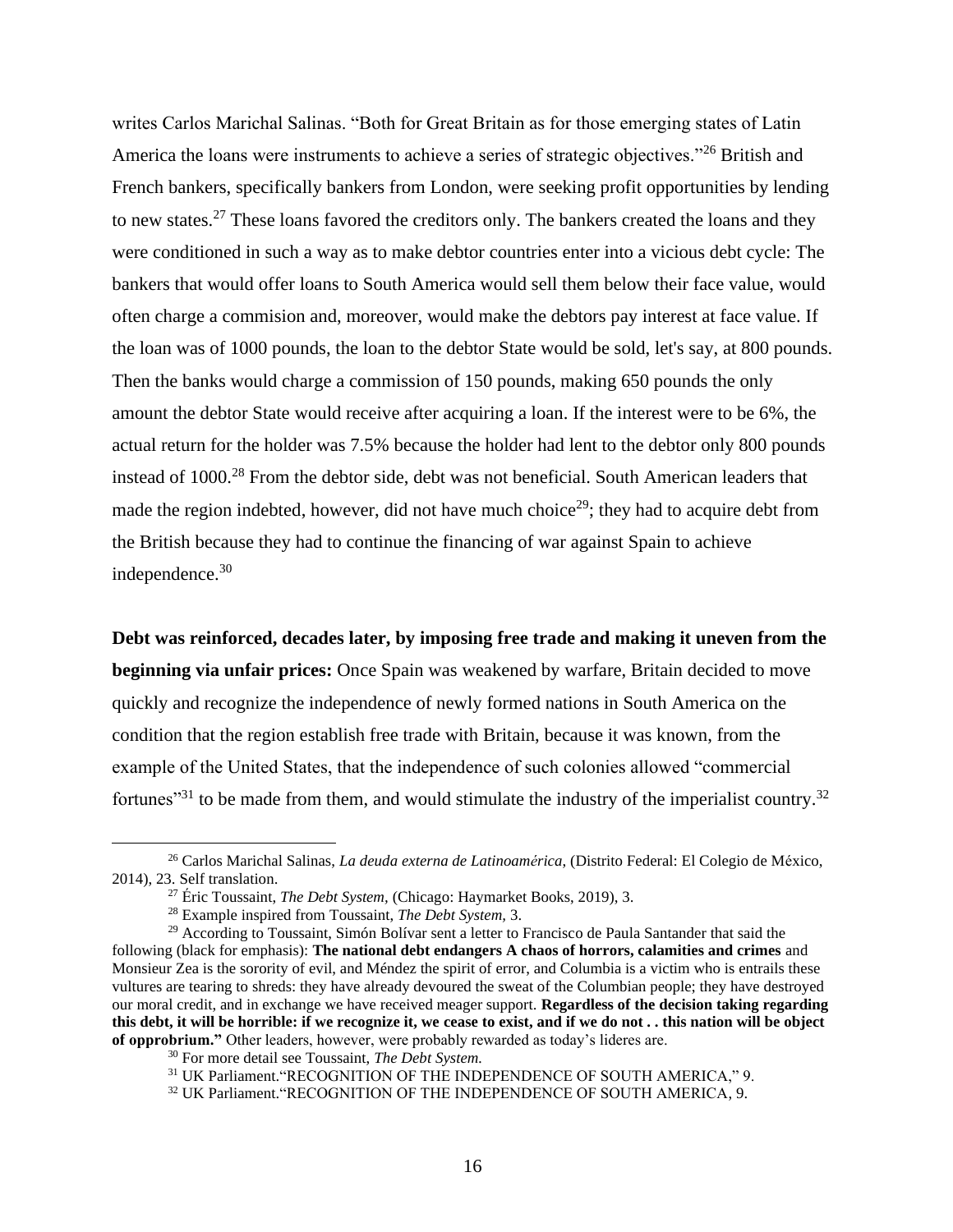The Marquis of Lansdown said in the House of Lords where the recognition of South America was approved:

[s]ince the independence of the United States, our commerce to North America has increased nearly threefold, as compared with the period when we held the colonies in subjection. My lords, I advert to this only to show how false the principle of the colonial system was, as applied to the wealth of the mother country, and to suggest how often it may happen, that by adopting a more liberal policy, the basis of our prosperity may be rendered more secure.<sup>33</sup>

Later on, The Earl of Liverpool agreed and admitted that: "[N]o commerce could be more advantageous to this country, than the trade between Great Britain and America, whether northern or southern."<sup>34</sup> It is clear from these statements that the price of political independence was to be perennial economic subservience. In this way, the English exploited their ability to "recognize" a country as independent. An older mode of domination was replaced by one more modern. Spanish soldiers were replaced by British bankers, the force of arms by deficit and debt: a subtler and more profitable means of compulsion.

Engaging Latin American countries in trade was not only "advantageous," but also "liberal", because it appeared to stimulate their economic growth. "Trade represented the way for nations without mines on their own to increase their monetary base of gold and silver coinage," writes Michael Hudson. "It was a precondition for credit expansion, which in turn was a precondition for setting in motion the wheel of employment and investment."<sup>35</sup> This for the imperialist countries. For the victims of imperialist countries, trade became the precondition of their dependency. It was well known that a trade deficit would compel countries to borrow<sup>36</sup> because payment in the form of exports as a means of canceling debts on goods that are not in high demand or are valued low, would never be sufficient to balance the terms of trade.<sup>37</sup> For this reason, Latin American countries were compelled to borrow from Britain in British pounds in order to finance British imports.

<sup>33</sup> UK Parliament."RECOGNITION OF THE INDEPENDENCE OF SOUTH AMERICA," 10.

<sup>&</sup>lt;sup>34</sup> UK Parliament. "RECOGNITION OF THE INDEPENDENCE OF SOUTH AMERICA," 12.

<sup>&</sup>lt;sup>35</sup> Marichal on those lines says: "... open up trade with Latin America, to facilitate access to the valuable mines of gold and silver, and to guarantee the naval presence of the British in the Atlantic and Pacific oceans." Marichal Salinas, *La deuda externa de Latinoamérica*, 23. Self translation.

<sup>36</sup> Hudson, *Trade, development and foreign debt*, 296.

<sup>37</sup> As Hudson says, referring to Henry Thorton views on trade deficit. See Hudson, *Trade, development and foreign debt*, 297.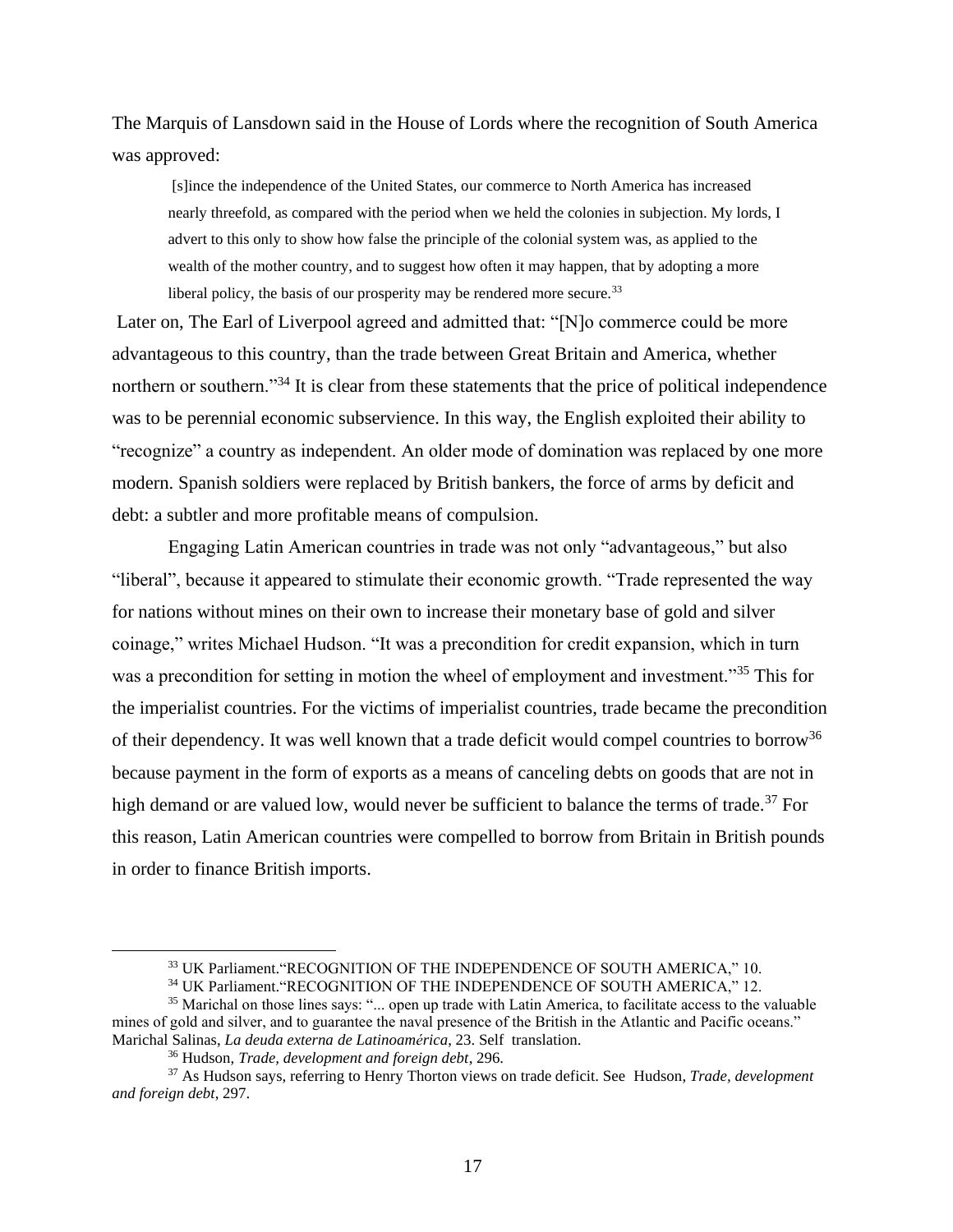Debt denominated in a foreign currency required the newly independent nations to have a trade surplus in order to pay back this debt. Even after the recognition of the region's so-called independence, its internal and external policy has been designed generally to serve the interest of the creditor by making it impossible for the debtor to repay a growing debt. Since then, the region has been importing high-value added machinery and exporting low-value added products. Latin America (generally) continues to fail to develop its own industry.

These two sub-sections illustrate that the structure of coercion and domination both in colonial times and postcolonial times relies on Latin America's indebtedness to England. First the newly independent colonies were compelled to have a trade deficit; so their independence was recognized. This led them to borrow in the currency of the net exporter nation; so they were able to finance their trade deficit. Finally, they tried to gain a trade surplus; so they could start to pay their debt. The uneven power dynamic was created by the creation of a money obligation (taxes) and has been maintained by the maintenance of credit-debt due to uneven trade, which has produced other kinds of dependence, including technology, energy, and food dependency. The dependence that foreign debt has created in South America and the Caribbean is explored later on in the text.

**Independence means sovereignty?** Those territories that today we call independent countries are not necessarily independent. Usually it is thought that independence is the separation of political, economic and military powers either because 1) the colonizers agree not to interfere with the politics of the territory, or 2) there has taken place a separation of territory given political and economical differences. *Independance* is commonly understood as a synonym of *sovereignty*<sup>38</sup>. The logic is simple: once a country is recognized as "independent", because there is no more military intervention or direct agency by the colonists in the politics of a region, that region is then sovereign. The logic however does not stand up to scrutiny in the real world.

If we pay attention to the way former colonies produce energy, food, and technology, as well as conduct government spending, we find that they are not really sovereign. Most of the developing countries of the global south that have or have had some kind of debt denominated in foreign currency are not self-sufficient in terms of energy, food, technology. The

<sup>&</sup>lt;sup>38</sup> This essay understands sovereignty as the ability of a country to develop or implement policy or any kind of program without the intervention of a third party or the submission to the interests of the others.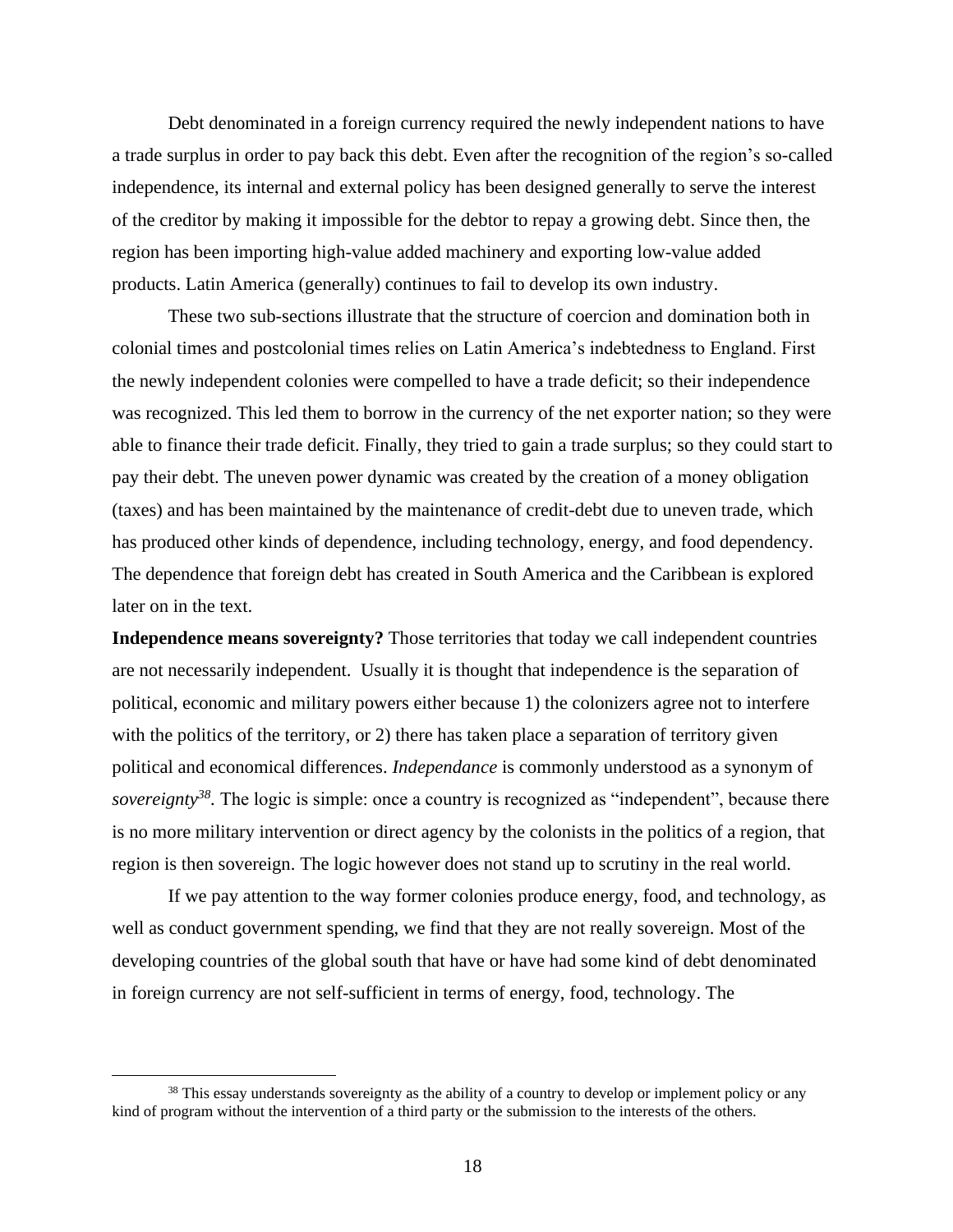independence of these countries does not involve political or monetary sovereignty<sup>39</sup>. Behind the veil of independence there are debt structures that limit the sovereignty of a nation. Fadhel Kaboub has explained how developing nations tend to be in the middle of the spectrum of monetary sovereignty, while their absence of sovereignty in the energetical, food, and technological sector is an impediment to claim full monetary sovereignty. <sup>40</sup> This topic is developed more extensively below.

### <span id="page-20-0"></span>**Debt Trap in the Global South**

Most of the global south countries are politically "independent" from former colonizers, but most of the countries are indebted in foreign-denominated currencies. This puts into question the notion of *independence*. Since debts are liabilities to be paid, and there are international economic and political sanctions for non-payment and a consensus of what it means to follow "good behavior," repayment of the debt and the stability of the national currency becomes a national priority in the debtor countries. Debtors have no choice but to focus their national and foreign efforts on the repayment of their debt. The foreign debt held by former colonies constitutes a trap. It is impossible to pay it back given the composition of the debtor countries' economies.<sup>41</sup> Indeed, credit has been given by banks and international organizations on conditions that make it almost impossible for the debtors to pay it back. $42$ 

Technically, the only feasible way to repay the debt is by being a net exporter in relation to the country to which the debt is owed. Given their productive and technological composition, however, it is impossible for debtor countries of the global south to be net exporters. First and foremost, the region does not have the machinery and equipment to produce most things and,

<sup>39</sup> **What is then monetary sovereignty? And how does it allow political sovereignty?** Modern Money Theory (MMT) links together monetary sovereignty with policy independence. The criteria of monetary sovereignty are 1) the maintenance of a flexible exchange rate, 2) not having debt denominated in a foreign currency, and 3) the ability to issue a national currency. If these criteria are satisfied, a country is able to maintain an internal policy that corresponds to its internal interest. MMT recognizes that not satisfying one of the previous three criteria restricts full monetary sovereignty, and places countries into a spectrum of monetary sovereignty. Most of the countries in the global south are somewhere in the spectrum or have none of the three conditions of monetary sovereignty. Such is the case of the countries of West Africa which are under the *CFA franc*, and the dolarized nations in Central and Latin America.

<sup>&</sup>lt;sup>40</sup> Developing countries import high value added content and export low value added content, so if they were to stop maintaining the peg exchange rate, countries' currencies would be devalued and they would be importing inflation (since most countries of the global south have net trade deficits). The problem is that global south countries are highly dependent on foreign industries, in terms of energy, food and technology. For these reasons it is difficult to claim full monetary and fiscal sovereignty..

<sup>41</sup> How is the composition of the debtor countries?

 $42$  These conditions are: high interest rate and the incapacity to set prices of the products debtors buy and sell.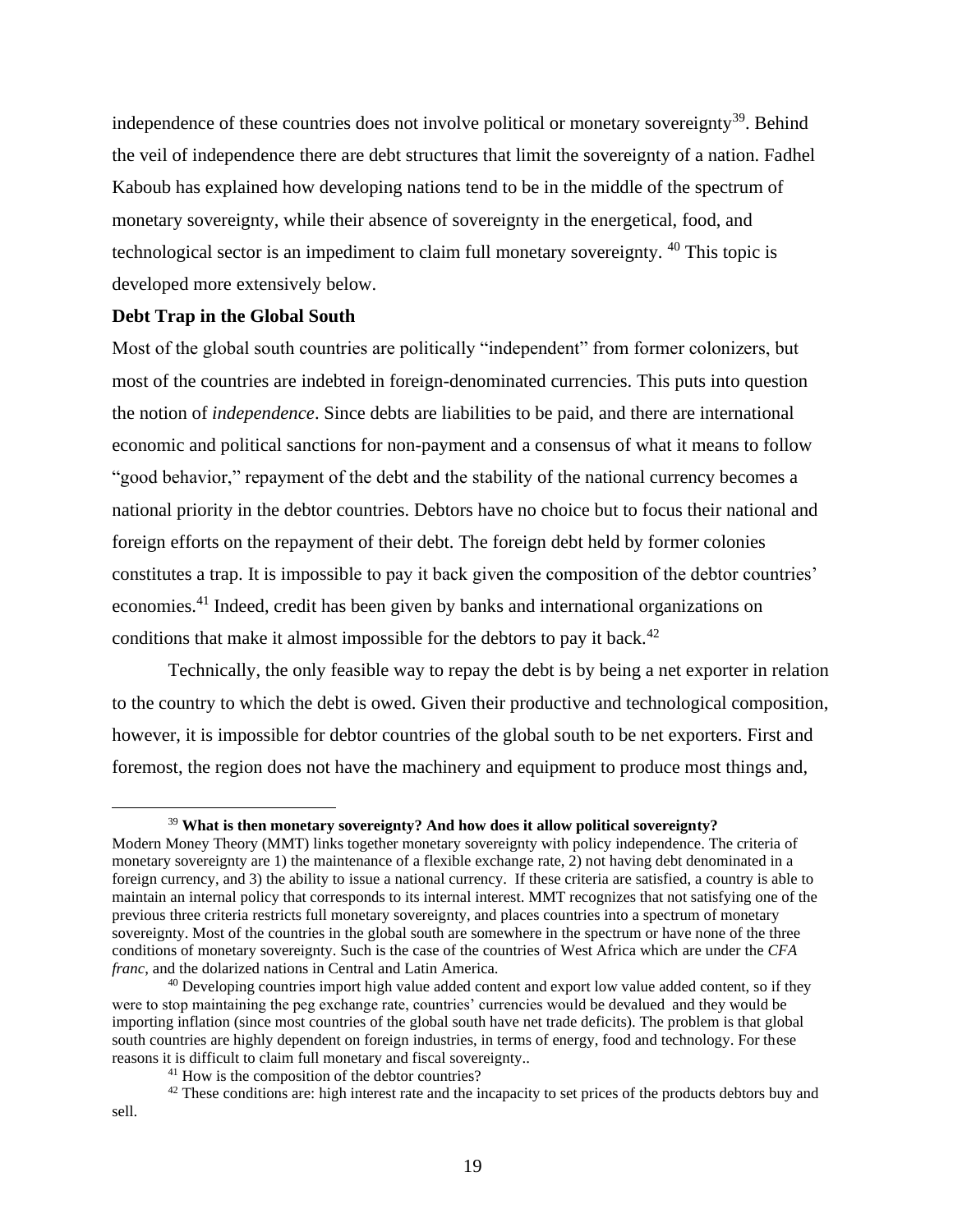therefore, the region is not cost or quality competitive in those sectors<sup>43</sup> that involves technology. Latin America and the Caribbean tend to import high value machinery and equipment, and export low value added products making the necessary trade surplus almost impossible.

Latin American countries have tried to be "competitive," and to gain the trade surplus necessary to repay their foreign debt, by downgrading the cost of production by cutting human capital cost (deregulating labor markets). In order not to increase the real value of the foreign debt, the countries of the region have tried to peg their currency to the dollar by 1) selling strategic sectors. And 2) setting a very high interest rate.

The problem is that these measures —arising from the existence of foreign debt and the desire to pay the debt, and not to increase it in real terms— are contrary to the well-being of that country's population, and against the national interest<sup>44</sup>. By design of the creditors, the measures affected by the debtors to pay the debt<sup>45</sup> created another barrier to doing so.

The deregulation of labor markets and tax evasion, allowed to foreigners (among other structural reforms), are another procedure implemented by debtor countries in order to be more competitive and "repay the debt." This policy has incentivized foreigners to establish their manufacturing industries in Latin America and the Caribbean, but at a high human cost and without successfully repaying the debt. The "competitiveness" that structural reforms have given to some countries in the region is not an *authentic competitiveness* achieved with technological advances. It has been attained by precarization of the labor market and abuse of natural resources, thus making it "spurious," to use the word of the Chilean economist Fernando Fajnzylber, founding member of the Economic Commission for Latin America and the Caribbean (ECLAC).<sup>46</sup> This competitiveness has not translated to net exports because of the elasticities of the imports and exports, and the fact that the region overall imports high value added and exports low value added products.

<sup>&</sup>lt;sup>43</sup> With exception to some agricultural produces and manufacture,

<sup>&</sup>lt;sup>44</sup> National interest is understood as the desire to preserve and maintain the natural resources of the nation.

<sup>&</sup>lt;sup>45</sup> Of high interest rate and labor reforms

<sup>&</sup>lt;sup>46</sup> He also said that spurian competition is opposed to authentic competitiveness. CEPAL, "POLÍTICAS" DE AJUSTE Y RENEGOCIACIÓN DE LA DEUDA EXTERNA EN AMÉRICA LATINA," in *Cincuenta años de pensamiento en la CEPAL: textos seleccionados Vol I*, (Chile: Fondo de Cultura Económica, 1998), 57.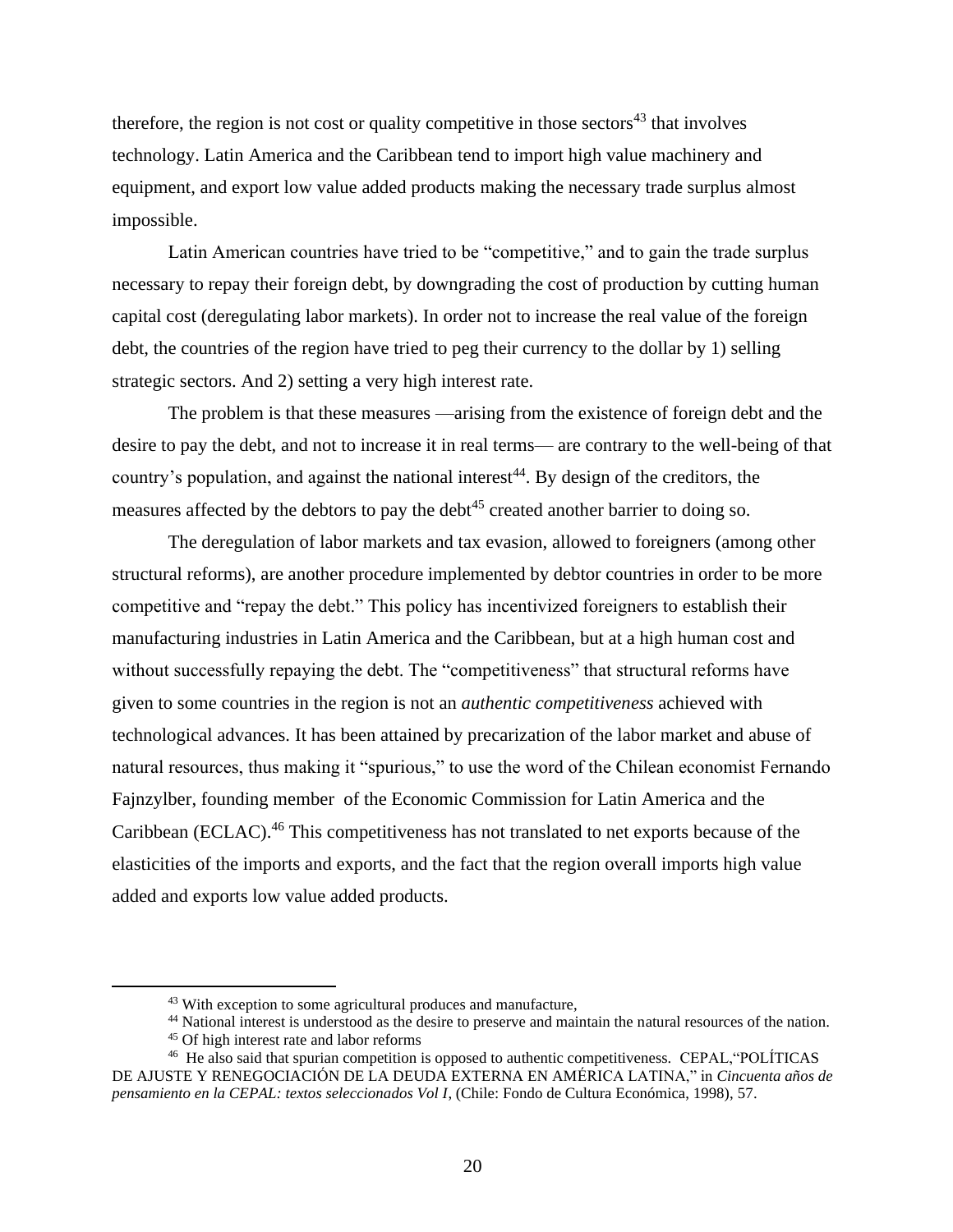Countries in Latin America and the Caribbean also implement a high interest rate in order to attract foreign direct investment. But this disincentivizes the national demand for credit necessary to start the production process and any other innovation. This procedure perpetuates the country's inability to develop national industry in order to compete with foreign products. Keeping high interest rates renders a country unable to develop national industry.

If there is no sufficient national industry, national technology, or innovation,  $47$  how then can a country grow, be a net exporter, and pay a monstrous foreign debt? It is impossible. This is why the foreign debt is a trap. The conventional measures discussed above were prescribed by the IMF as necessary for a "successful" repayment or, at least, for preventing the debt from increasing in real terms. But these are the measures that keep countries and their people in miserable conditions and unable to develop their industry and economy.

The following figure, figure 3, is a brief and general explanation that encapsulates debt dynamics and the loss of sovereignty.

<sup>47</sup> Due to nonexistent fiscal policy and high interest rates.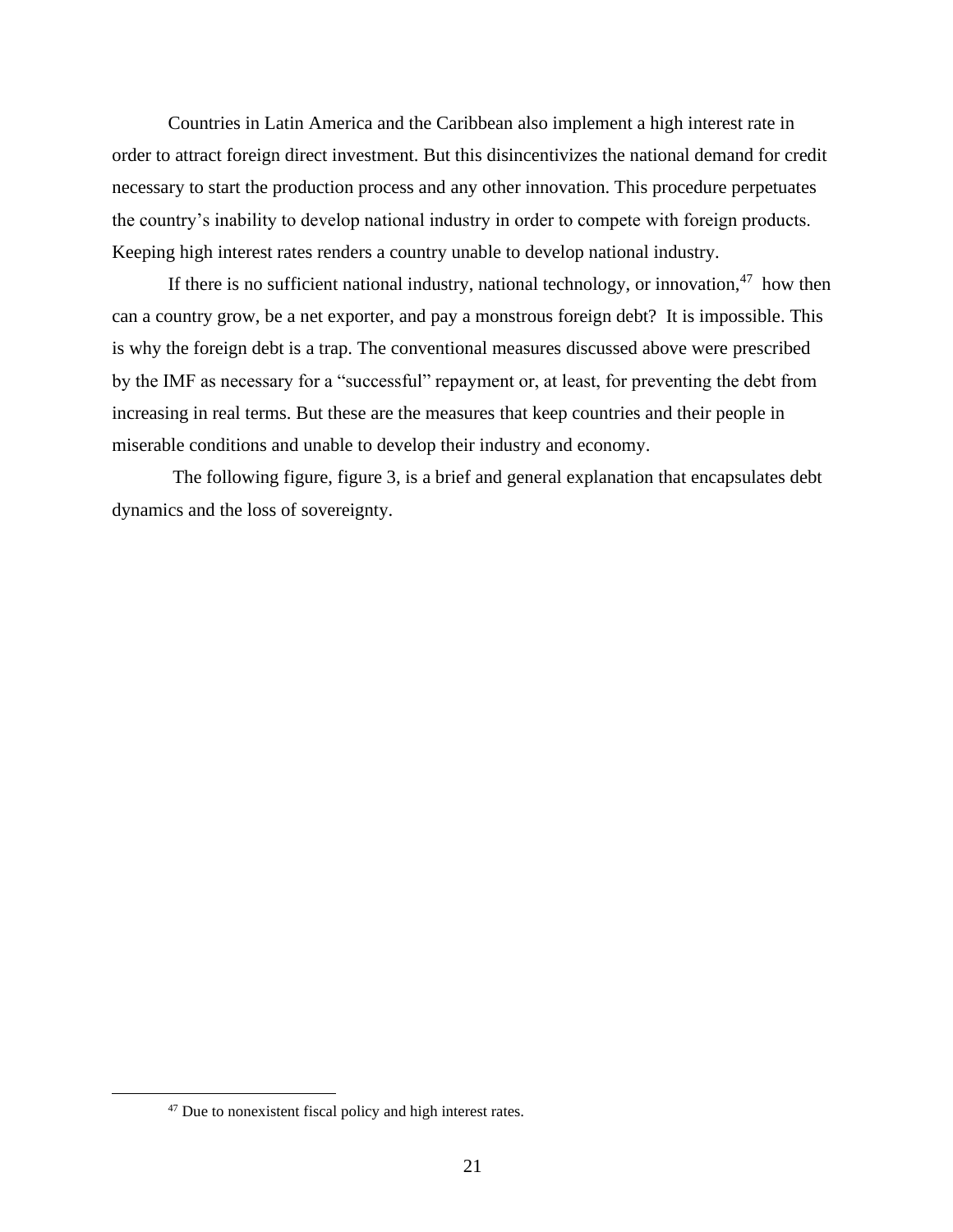Figure 3: Debt dynamics and the loss of sovereignty.



Foreign debt has been the mechanism, together with uneven trade, to create neocolonial practices of political and economic dominance. These structures do not allow the debtor countries to choose their own path of development nor to respond to their own agenda. Instead, they force debtor countries to arrange their factors of production and social structure to service debt payments. Credit in the form of a foreign currency is pernicious by itself: it reduces the fiscal space of the country and forces it to find ways to get the unit of account in which the debt is denominated. In addition, the conditions set by the creditor, for LA countries to be eligible to receive credit and aid, are detrimental to development. Instead, the conditions create an endless chain of dependency. The main creditors were Britain, under the old order, and the US and the financial international institutions it controls, under the new order.

The British conditions on debt and unequal terms on trade—under the old order—made Latin America a net exporter to attempt to service their debt. In this process, factors of production had to be arranged to attempt to be a net exporter towards Britain. For this reason a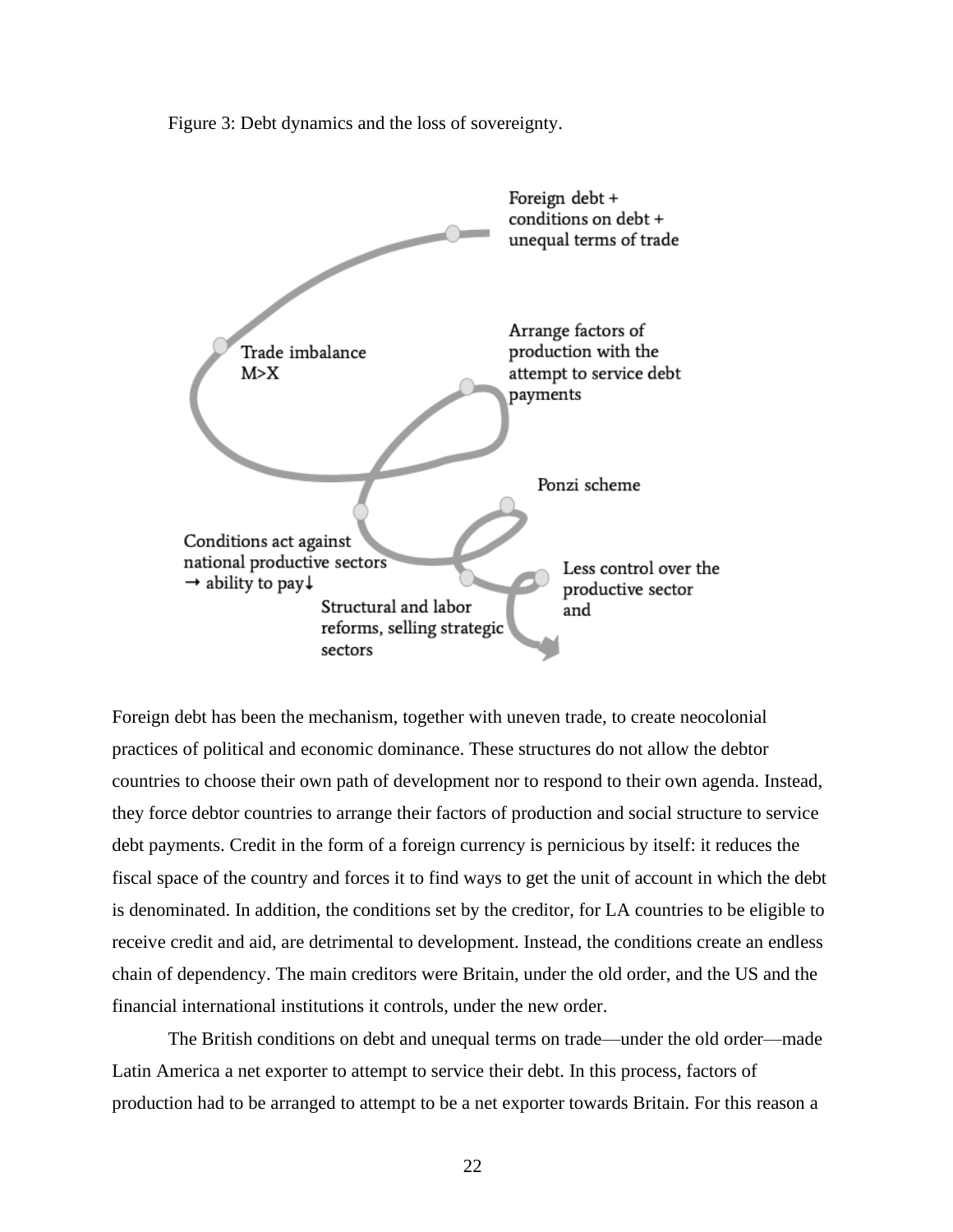significant part of Latin America only developed extractive industries (like mining) and monocropping agriculture systems. The development of technology or energy was not present in the region, except for Argentina that developed technology during the old order.<sup>48</sup>

During the new order, the mechanisms of dominance are more sophisticated, but still are around money and debt. Loans to Latin America have been conditioned on the adoption of market-oriented policies that highly encourage fiscal austerity, free trade, stable exchange rates, and an independent central bank. These policies act against the national productive sector, which limits any country's ability to repay the principal and interest on the loan. The imposed conditions lead the debtor nations to a Ponzi scheme of having to borrow more just to keep up with interest payments on previous loans, and to the implementation of further policies that serve foreign capital. As part of this pattern, *structural reforms-* push for the privatization of the oil sector, telecommunication companies, and other strategic sectors of production -that were initially public- to get dollars for the repayment of the debt. Labor reforms; weaken workers' rights and ensure a supply of cheap labor is available to foreign investors.

### **IV. WHAT CAN BE DONE WITH THE DEBT? SOME VIEWS**

#### <span id="page-24-1"></span><span id="page-24-0"></span>**John Maynard Keynes - Views and Solutions on Indebtedness**

## *Cancel the debt*

In his discussion of the sanctions imposed on Germany after WWI, Keynes expresses concern about a nation's debt generally. In *The Economic Consequences of Peace*, he suggested that if the greatest lender of money does not need the money back, they should cancel the debt. Keynes lets the reader conclude that unpayable debt is not desirable because it "degradates the lives of millions of human beings," and deprives a whole nation of happiness.<sup>49</sup> Canceling the debt

<sup>48</sup> UNCTAD."Towards a New Trade Policy for Development." Trade and Development: Policy Statement. 1964. <sup>49</sup> John Maynard Keynes, *Essays in persuasion*, (New York: Harcourt, Brace and Howe, 1920), 17.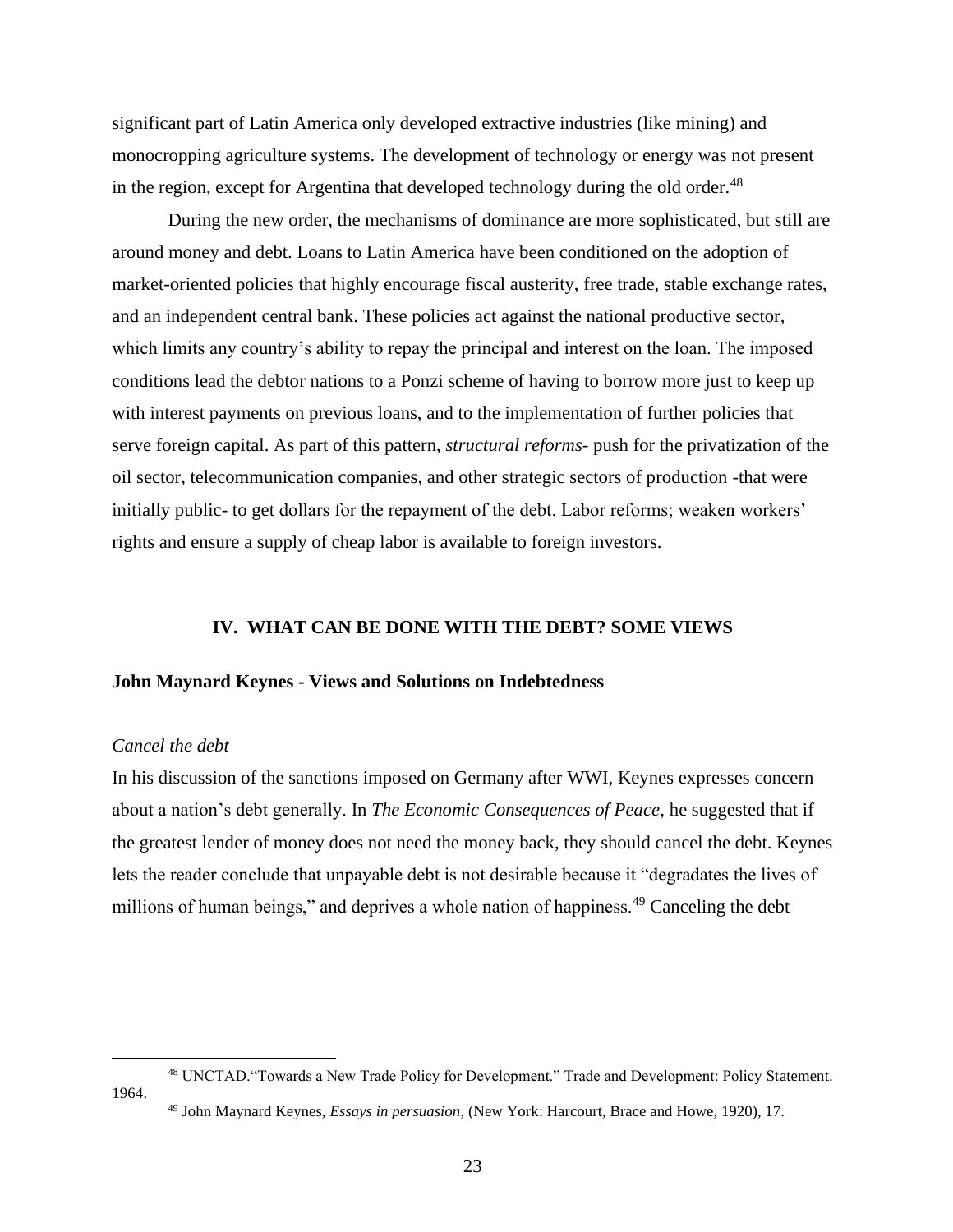allows recovery among the debtors; it's liquidation relieves anxiety<sup>50</sup> and allows economic reconstruction<sup>51</sup>.

In the same piece, Keynes provides a reflection about indebtedness that is worthwhile to bring up:

The war has ended with every one owing every one else immense sums of money. Germany owes a large sum to the Allies; the Allies owe a large sum to Great Britain; and Great Britain owes a large sum to the United States. The holders of war loans in every country are owed a large sum by the State; and the State in its turn is owed a large sum by these and other taxpayers. The **whole position is in the highest degree artificial, misleading, and vexatious. We shall never be able to move again unless we can free our limbs from these paper shackles. A general bonfire is so great a necessity** that **unless we can make of it an ordinary and good-tempered affair in which no serious injustice is done to anyone**, **it will**, when it comes at last, **grow into a conflagration that may destroy much else as well.** [...] **the continuance on a huge scale of indebtedness between Governments has special dangers of its own.<sup>52</sup>** (Bold for emphasis)

Keynes develops in many of his writings proposals to reduce and control, or eliminate, the size of liabilities between countries by debt canceling, or by international monetary reforms, which are discussed below. The idea of international monetary reforms was introduced by Keynes sometime between 1941 -1944 as a policy to address indebtedness between governments and uneven trade. It is in the writing produced between those years that he proposes *The Clearing Union System* also known as the *Bancor.* 

#### *International monetary reforms - The Clearing Union system*

Ethics is the basis of Keynes' writing. Keynes' proposals are grounded on considerations of the well-being of the *other,* regardless of their nationality. He seems to write with a notion of *economics* (*eco* - house, *nomos -* accounting) in which the understanding of what composes the *house* is not a country or a family, as the mainstream economic schools suggest, but the world itself. Economics to Keynes is not "household accounting," but the accounting of a global community. This vision of *economics* is illustrated in the first pages of "The Origins of Clearing Union 1940-1944". Keynes, in the introduction of the Clearing Union proposal, writes:

<sup>50</sup> Keynes, John Maynard. *The economic consequences of peace,* (New York: Harcourt, Brace and Howe, 1932), 272.

<sup>51</sup> Keynes, John Maynard. *The economic consequences of peace,* 273.

<sup>52</sup> Keynes, John Maynard. *The economic consequences of peace,* 280.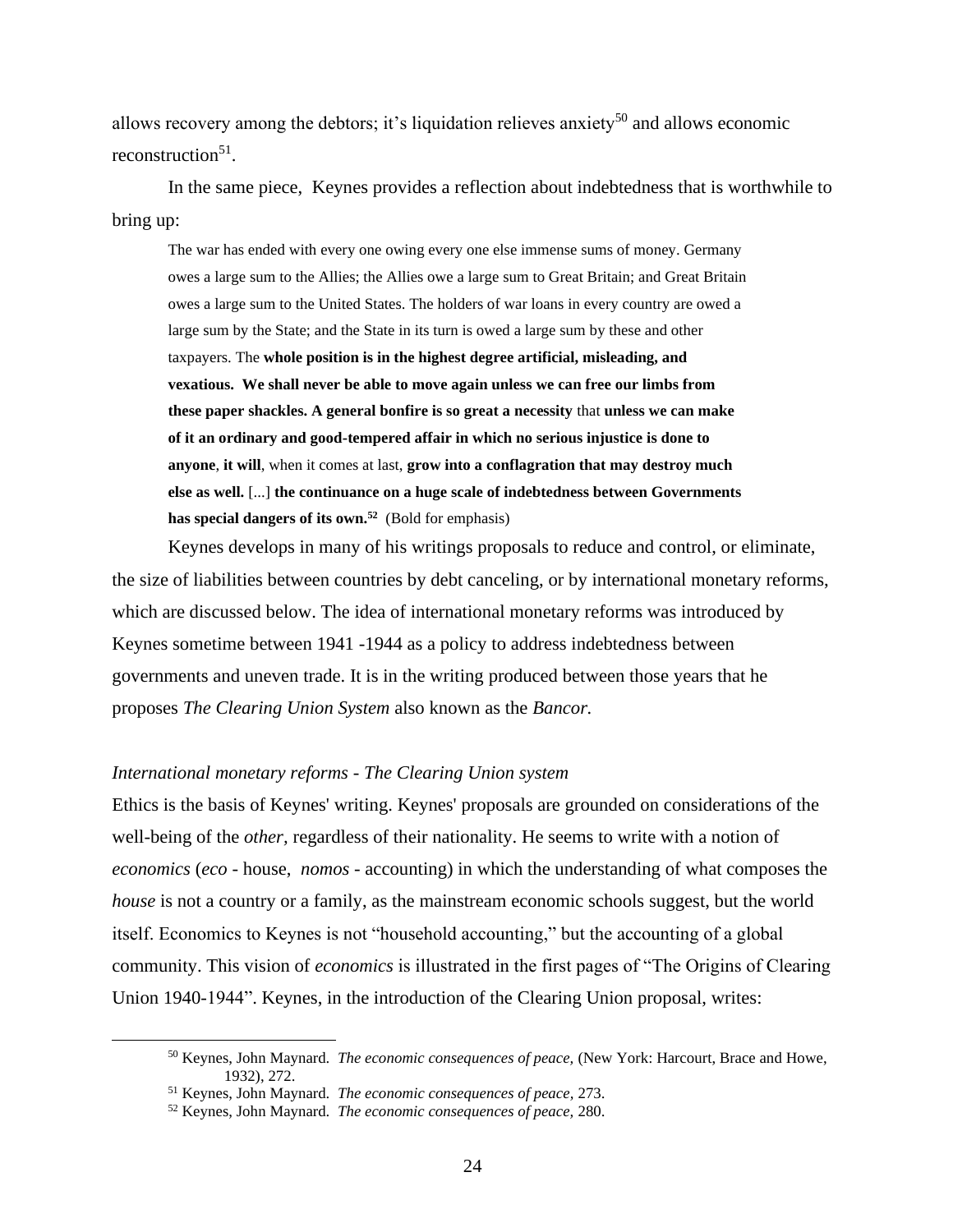The British Government are determined not to make the same mistake again. Mr Bevin said recently that social security must be the first object of our domestic policy after the war. And social security for the peoples of all the European countries will be our policy abroad not less than at home. Indeed the one is hardly possible without the other; for we are all members of one family. We must make it our business, above most other purposes, to prevent the starvation of the post-armistice period, the currency disorders throughout Europe and the wild fluctuations of employment, markets and prices which were the cause of so much misery in the twenty years between the two wars; and we shall see to it that this shall be compatible with the proper liberty of each country over its own economic fortunes*. 53*

In the context of uneven rules of the game, and post war debt reparations Keynes pledged on behalf of Britain to establish an international exchange system based on equal exchange, support, solidarity and companionship with the other *members of the family* in order to promote economic and social well-being*.* In the following statement Keynes is calling for remedies and calls for resolving internal and global problems of unemployment and inability of production by the establishment of a system of international exchange.

We pledge ourselves to the establishment of a system of international exchange which will open all our markets to every country, great or small, alike, and will give equal access for each to every source of raw material which we can control or influence, on the basis of exchanging goods for goods. We pledge ourselves to radical remedies for our own unemployment and to assist the same object in all other countries both by the means we employ at home and by taking whatever measures are necessary to pass into consumption goods which otherwise could not be produced.<sup>54</sup>

Later in the same text, Keynes concretely presents the Clearing Union system as an international exchange system. He says that for a successful transition to the Clearing Union system, it is necessary first to have a transition period in which each country is supplied with credit for reconstruction purposes, in order to eliminate the uneven advantages of each member of the European nations. This would "evolve [into] a post-war order which seeks no particularist advantage but only that each member of the European family shall realise its own character and

<sup>53</sup> J. M. Keynes,"The origins of the Clearing Union, 1940-1942," in *The Collected Writings of John Maynard Keynes*, edited by D. E. Moggridge. vol. 25. *Activities 1940– 1944. Shaping the Post-war World: The Clearing Union*, (London: Macmillan, 1978), 11.

<sup>54</sup> Keynes,"The origins of the Clearing Union, 1940-1942," 12.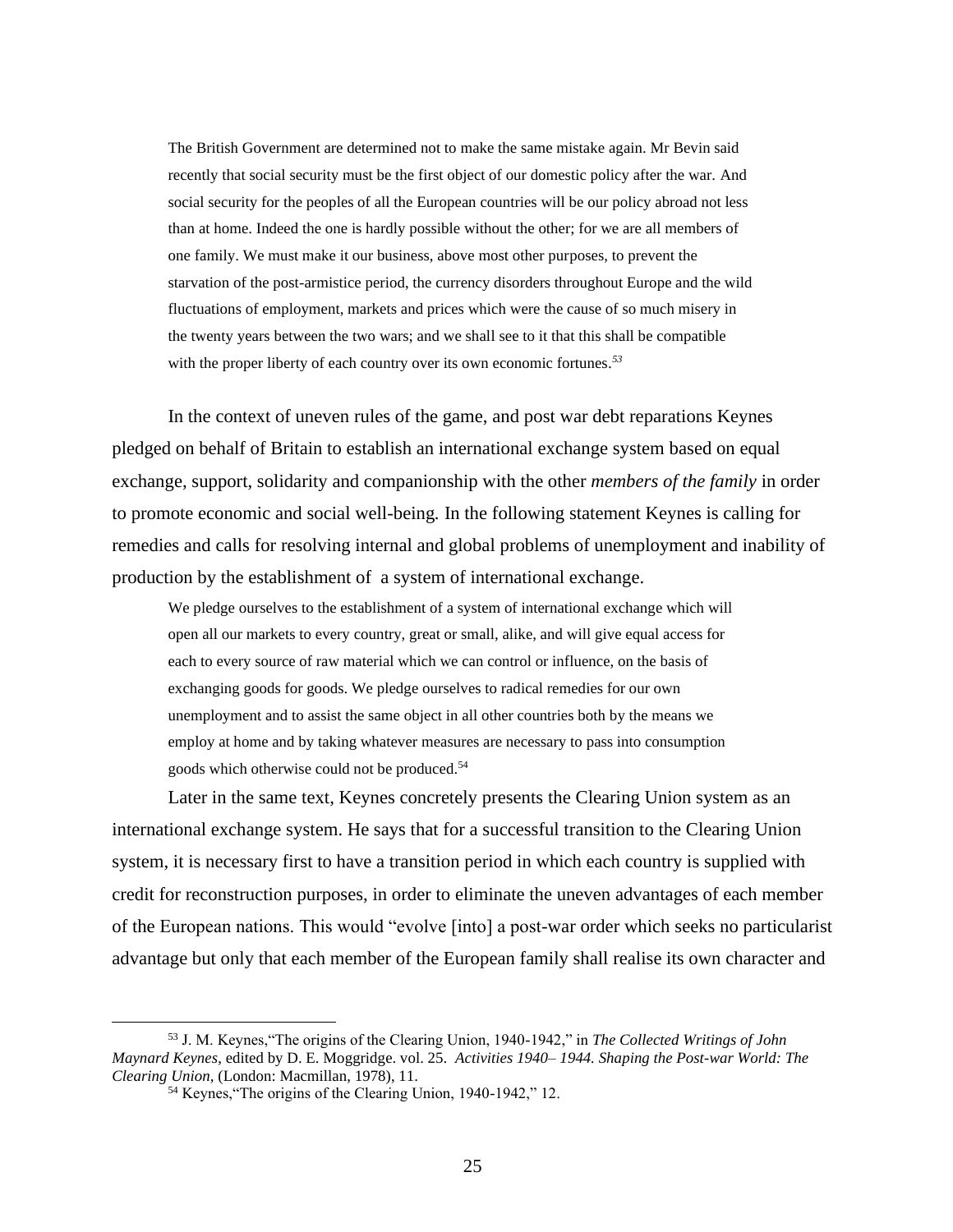perfect its own gifts in liberty of conscience and person."<sup>55</sup> The reflections of Keynes regarding indebtedness of some European nations after the war and the proposals of what should be done to restore peace and brotherhood between countries can also be applied in the context of Latin America or/and other global south regions.

Keynes emphasizes that the main burden of a debtor country is its balance of payments when it works with flexible exchange rates.<sup>56</sup> He says that debtor countries try to restore equilibrium by changing prices and wages, or by borrowing, which "is altogether out of proportion to the contribution asked of its creditors."<sup>57</sup> He emphasizes the previous point by saying that:"the process of adjustment is *compulsory* for the debtor and voluntary for the creditor."<sup>58</sup> While their European and American creditors have to accept, from time to time, the terms and time for repayment, Latin American debtors must 1) try to lower prices through structural reforms that allow lower and more precarious wages in order to be more "competitive"<sup>59</sup>, 2) sell strategic sectors, like oil, water, and telecommunication companies and allow evasion of payment in some services to foreigners, in order to have an inflow of the currency in which the debt is denominated, and 3) keep the reference interest rate very high in order to attract foreign direct investment, stabilize their currency and continue to pay their debt.

In order to relieve the pervasive debt of European countries after WWII, Keynes proposes as a solution a Clearing Union with the following three objective, among others*:*1) the establishment of "a comprehensive policy on the lines of cooperation"<sup>60</sup>; 2) the settlement of international indebtedness in a more honest manner  $^{61}$ ; and 3) the maintenance of exchange controls.

These are to be achieved by having a system that does not function at the expense of debtor countries and puts "at least as much pressure of adjustment on the creditor country, as on the debtor."<sup>62</sup> The system is also 1) to acquire surplus commodities and put them at the disposal of those affected after the war, b) to allow overdraft facilities in the initial period to facilitate

<sup>55</sup> Keynes,"The origins of the Clearing Union, 1940-1942," 14-15.

<sup>56</sup> Keynes,"The origins of the Clearing Union, 1940-1942," 27.

<sup>57</sup> Keynes also says the following quote: "the process of adjustment is *compulsory* for the debtor and voluntary for the creditor." Keynes,"The origins of the Clearing Union, 1940-1942," 28.

<sup>58</sup> Keynes,"The origins of the Clearing Union, 1940-1942," 28.

<sup>&</sup>lt;sup>59</sup> To have a successful competition we also have to consider the elasticities of the products, as Keynes and Thirlwall do.

<sup>60</sup> Keynes,"The origins of the Clearing Union, 1940-1942," 8.

<sup>61</sup> Keynes,"The origins of the Clearing Union, 1940-1942," 8.

<sup>62</sup> Keynes,"The origins of the Clearing Union, 1940-1942," 48-49.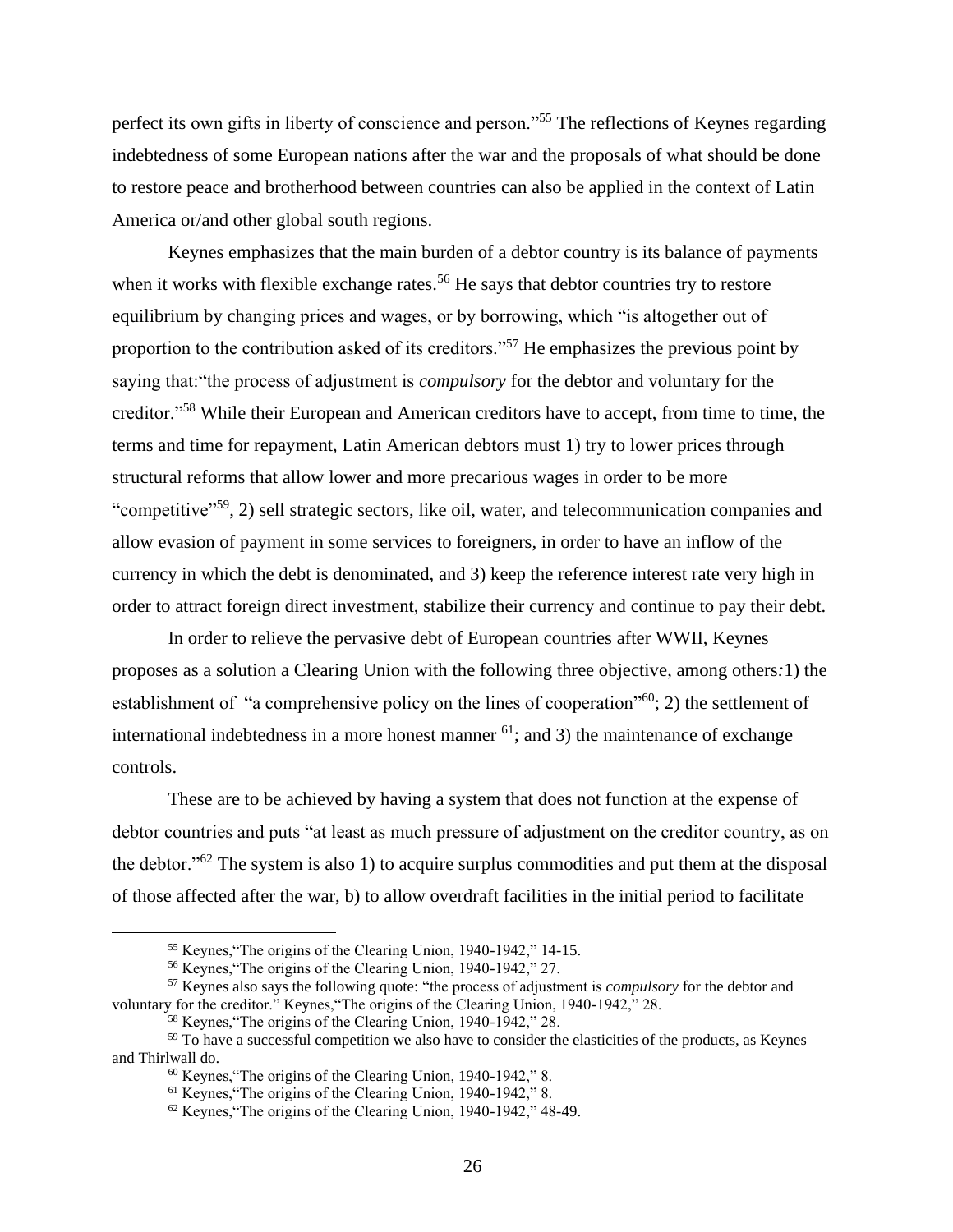adjustment<sup>63</sup>, and c) to maintain exchange controls by making the creditor appreciate its currency<sup>64</sup> and by expanding the opportunities for export by removal of restrictive pressure.<sup>65</sup>

There are parts of this proposal which are imperfect, such as the procedure Keynes proposes for the election of the eight governors and the chairman of the International Clearing Bank. The nationalities and ratios of governor per region proposed by Keynes<sup>66</sup> are undemocratic and elitist. Of the greatest relevance to Latin American countries today are Keynes' proposals concerning debt elimination. These do not depend on his suggested procedure for the election of the clearing union's board members. The composition of its board will, however, determine its success in the fulfillment of its stated aims. It is possible to imagine an international clearing union whose effect is contrary to these. Rather than promoting the elimination of debt, it could preserve it; far from seeing to the interests of the debtors, it could be interested in the creditors only. The International Clearing Union could be a company union, a mimicry of progress. Policy proposals for the clearing of international debt, if they are to be effective, must include provisions for the prevention of such outcomes.

#### <span id="page-28-0"></span>**Economic Commission for Latin America and the Caribbean (ECLAC)**

The Economic Commission for Latin America and the Caribbean (ECLAC) is probably one of the most important institutions that has agency in the policy developed in the region of Central and Latin America. The contributions and recommendations of its members are key for understanding how the leaders of the region understand and prescribe solutions to the social and economic problems in the region. When it comes to *debt,* the ECLAC suggests that the debt problem of the region started in the 1970's and 1980's. They do not acknowledge that there has been a historical debt problem since the creation of the Nation-States around 1821, as authors like Carlos Marichal, Michael Hudson and Eric Toussiant, among others, acknowledge.

<sup>63</sup> Keynes,"The origins of the Clearing Union, 1940-1942," 48.

<sup>64</sup> Keynes,"The origins of the Clearing Union, 1940-1942," 49.

<sup>65</sup> Keynes,"The origins of the Clearing Union, 1940-1942," 48.

<sup>66</sup> Keynes proposes that from the eight governors one ought to be from the United Kingdom; " [...] one by the United Kingdom, one by the British Commonwealth outside the United Kingdom, one by the United States, one by Russia, two by the European central banks, one by the South American central banks, and one by the remaining central banks." Keynes,"The origins of the Clearing Union, 1940-1942," 40.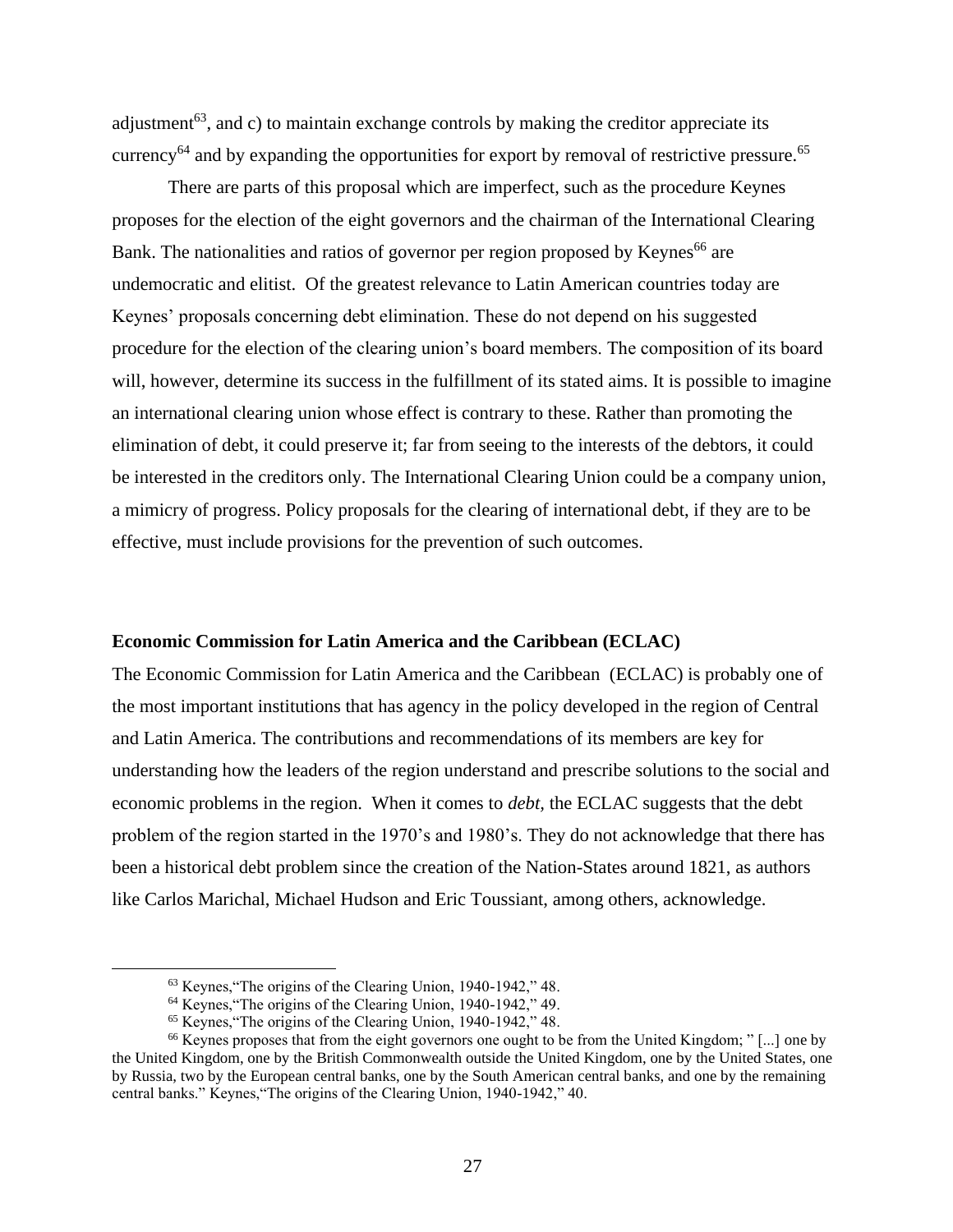ECLAC, seems to not be much concerned with debt, but only a "crisis of debt". <sup>67</sup> Generally, ECLAC seems to believe—like any other mainstream neoclassical institution—that it is through foreign direct investment that the debt could be repaid.<sup>68</sup> Its proposed solutions to debt are not as radical as those of Hudson or Toussaint. Most of the analysts of ECLAC claim that debt must be repaid, rather than canceled, and that the *optimal* way to do so is by internal adjustments<sup>69</sup> which compromise with the creditors<sup>70</sup>, or by international bilateral agreements. In the text "Políticas de ajuste y renegociación de la deuda externa en América Latina" (Adjustment and renegociation policies of foreign debt in Latin America) section E "Hacia una renegociación más equitativa" (towards a more equitable renegotiation)<sup>71</sup> debt is characterized as an international public problem, since it is believed that it affects not only the debtors, but the rest of the world as well.<sup>72</sup> This assumption is not a sound point of departure because it ignores the history of credit and debt between countries.<sup>73</sup> ECLAC's characterization of debt does not acknowledge that debt has for creditors a political and economic advantage.

ECLAC makes three proposals for the reduction, but not the elimination, of debt. It describes one of the proposals as "the optimal solution," while the other two options are called "An alternative solution" and "Other actions."

The *optimal solution* to alleviate government indebtedness, for ECLAC, consists in multilateral cooperation between countries, creditor banks, and their governments. To this end

<sup>71</sup> CEPAL,"POLÍTICAS DE AJUSTE Y RENEGOCIACIÓN DE LA DEUDA EXTERNA EN AMÉRICA LATINA," 759-784. 72

 $67$  "Crisis of debt" can be understood as the circumstance in which the ability of acquiring (more) debt in the future is compromised because the credit score agencies do not trust the government/economy of a country in their ability to pay back treasuries or debt acquired. IN the 70's and 80' the region experienced a "crisis of debt".

<sup>68</sup> CEPAL,"POLÍTICAS DE AJUSTE Y RENEGOCIACIÓN DE LA DEUDA EXTERNA EN AMÉRICA LATINA," in *Cincuenta años de pensamiento en la CEPAL: textos seleccionados Vol II*, (Chile: Fondo de Cultura Económica, 1998), 742.

 $69$  It is not clear whether they promote the payment of foreign debt by a forced reduction of imports or if they incline better for what they call a "positive adjustment." The latter is the "process that results from the strengthening of the productive capacity, the economic reactivation, and a better capacity of imports''. The first option cannot lead to national prosperity, and the second seems to be contradictory. Strengthening the productive capacity together and the importing capacity in a region which produces low value added and imports high value added is impossible. CEPAL,"POLÍTICAS DE AJUSTE Y RENEGOCIACIÓN DE LA DEUDA EXTERNA EN AMÉRICA LATINA," 760.

<sup>70</sup> CEPAL,"POLÍTICAS DE AJUSTE Y RENEGOCIACIÓN DE LA DEUDA EXTERNA EN AMÉRICA LATINA," 761.

 $73$  Credit, as expressed above has been used by bankers and colonialist as a mechanism to establish power dynamics where dependency is created between the creditor and a debtor to assure a flow of natural and mineral resources from the debtor to the creditor, on the pretext that being a net exporter would help "repay" the debt.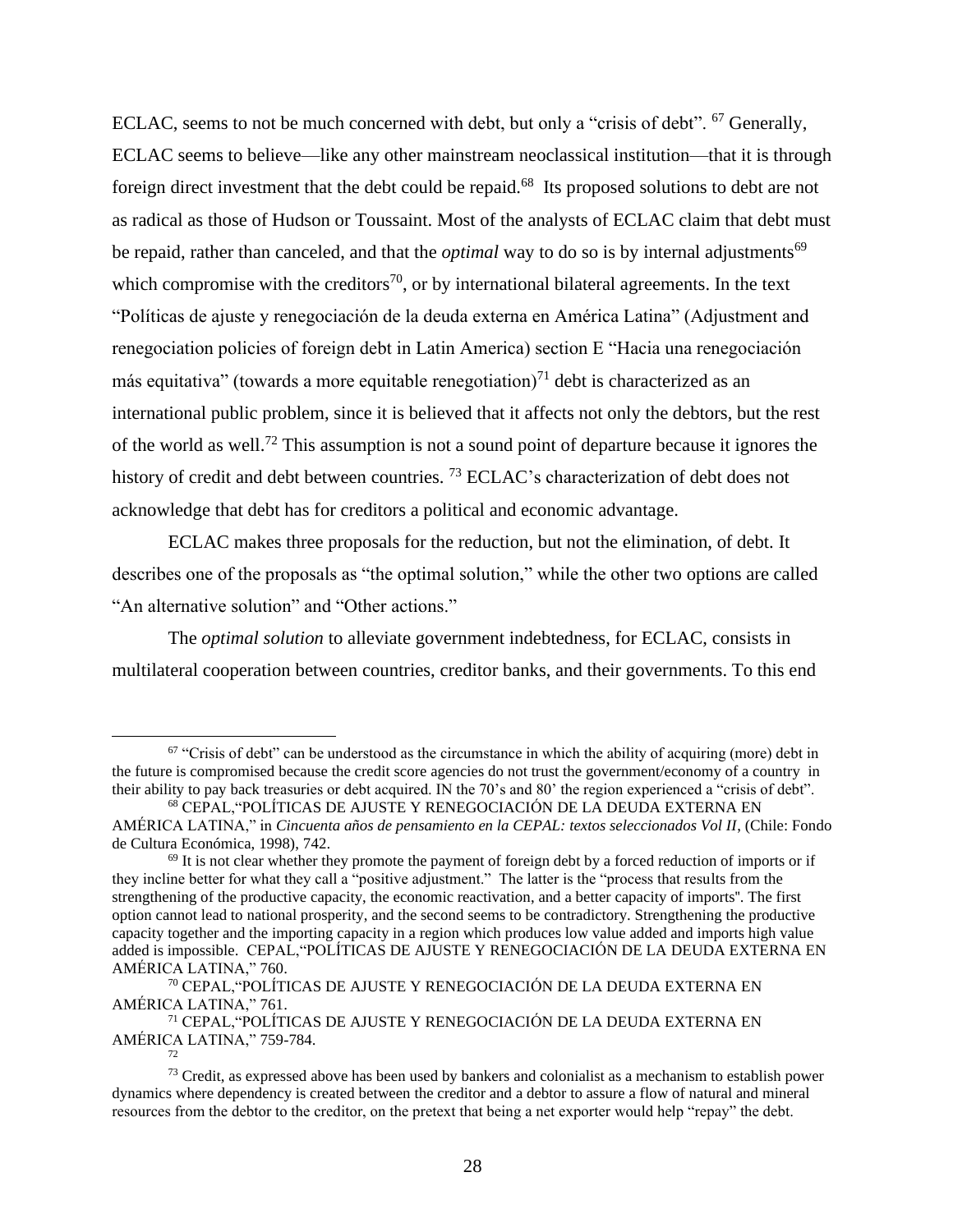ECLAC proposes a greater intervention and participation by international credit agencies like the International Monetary Fund (IMF) and the World Bank. General but concrete measures recommended as "optimal" include increasing long term financing from the World Bank; "allow[ing] the IMF to have direct access to private capital markets"<sup>74</sup>; promoting co-financing between the World Bank and private banks; eliminating the concept of graduation from the median income countries; and increasing the importance of lending for the programs of the World Bank.<sup>75</sup> On the regional scale, ECLAC says that the "optimal" measures to deal with the indebtedness of Latin American and Caribbean countries involve "freezing the level of protectionism and allowing the expansion of regional commerce and preference systems"<sup>76</sup>; expanding and linking different intraregional programs of financialization, supporting systems that allow balance of payments, insurance of credit plans for imports, and of institutions that finance projects; increasing the functioning of the Interamerican Development Bank; and exchanging information (effective, direct and confidential) about the conditions behind refinancing and reprogramming of external debt in the debtor countries.<sup>77</sup>

The *alternative solution* provided by ECLAC proposes a bilateral agreement, between the creditor bank and the debtor country, with positive adjustment where there is a ceiling to the nominal interest rate. They say this scheme could align with the adjustment programs of the IMF, which would "give the bankers the support that they need."<sup>78</sup> ECLAC says that the advantage of this "solution" is that bilateral agreements are less conflicting than unilateral action and, therefore, could avoid negative impacts on future access to credit.

The last proposal named *other solutions*, which is not ECLAC's preferred solution to perennial foreign debt, consists of two unilateral solutions taken by the debtor country. One is a moratorium of debt for 2-5 years only<sup>79</sup>, and the other is a change of short term debt to long

<sup>74</sup> CEPAL,"POLÍTICAS DE AJUSTE Y RENEGOCIACIÓN DE LA DEUDA EXTERNA EN AMÉRICA LATINA," 764.

<sup>75</sup> CEPAL,"POLÍTICAS DE AJUSTE Y RENEGOCIACIÓN DE LA DEUDA EXTERNA EN AMÉRICA LATINA," 764.

<sup>76</sup> CEPAL,"POLÍTICAS DE AJUSTE Y RENEGOCIACIÓN DE LA DEUDA EXTERNA EN AMÉRICA LATINA," 764.

<sup>77</sup> CEPAL,"POLÍTICAS DE AJUSTE Y RENEGOCIACIÓN DE LA DEUDA EXTERNA EN AMÉRICA LATINA," 764-766.

<sup>78</sup> CEPAL,"POLÍTICAS DE AJUSTE Y RENEGOCIACIÓN DE LA DEUDA EXTERNA EN AMÉRICA LATINA," 767.

<sup>79</sup> CEPAL,"POLÍTICAS DE AJUSTE Y RENEGOCIACIÓN DE LA DEUDA EXTERNA EN AMÉRICA LATINA," 772.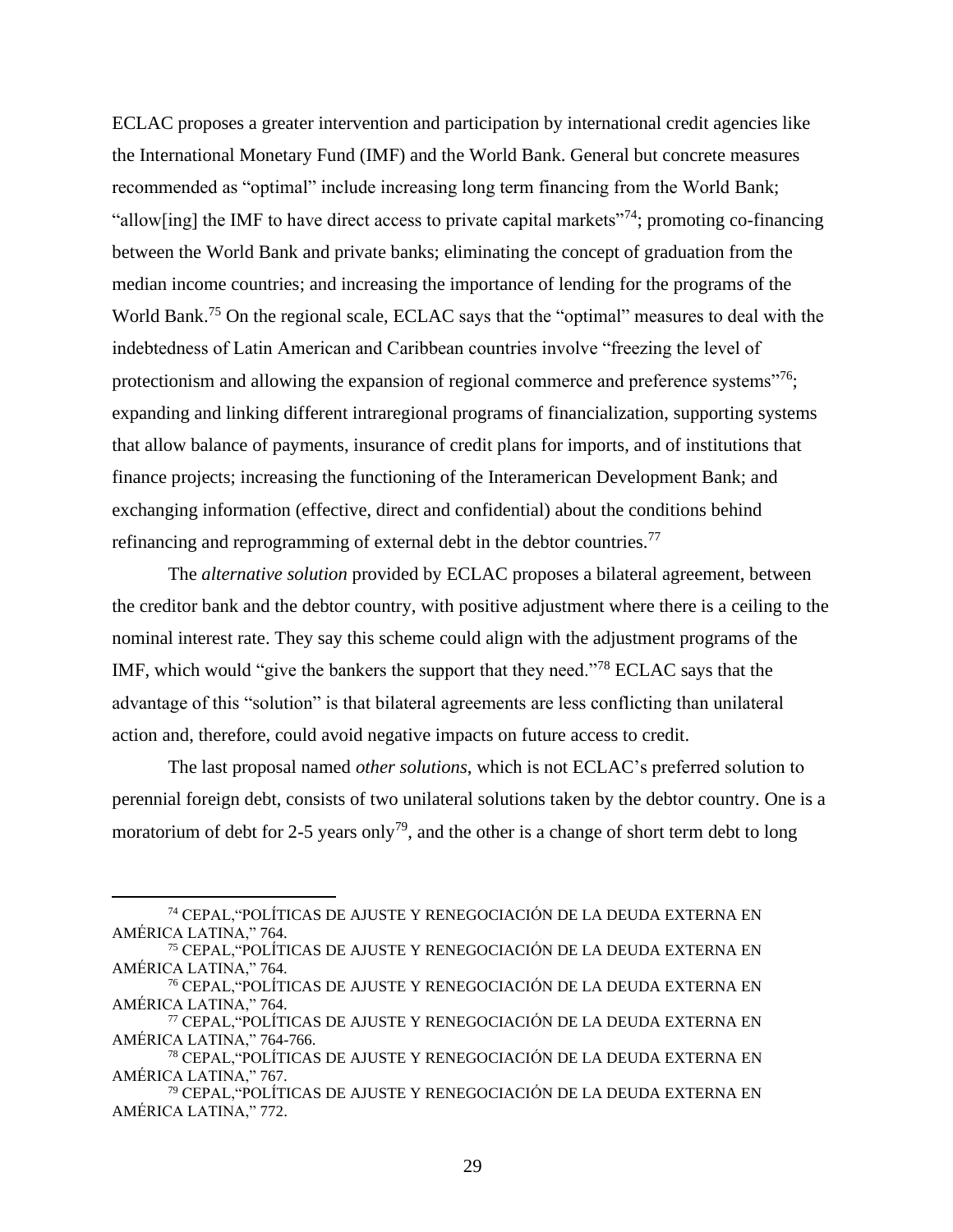term debt $^{80}$  in order not to make debtor countries part of adjustment programs with the IMF, and provide immediate economic relief. <sup>81</sup>

None of the previous three proposals outlined by ECLAC are consistent with a productive policy which aims to eliminate foreign debt in debtor countries and to promote their economic and political sovereignty. ECLAC concedes to powerful groups like the IMF, and does not consider any proposal that challenges the current credit-debtor structures. Instead , from the cited paper, it seems to encourage Latin American Countries to continue to serve foreign interest and that of other creditor banks.

# <span id="page-31-0"></span>**Contrast Of Views**

Keynes' Bancor/Clearing union proposal sounds desirable - Creditor countries canceling debt and giving their surplus to debtor countries would be the best scenario. But this appears unlikely. Creditor countries and banks make loans and set interest rates without moral considerations. Profit is the ultimate driver of their behavior. Banks, commerce groups, and countries have benefited throughout history by the creditor-debtor dynamics that they have promoted. It is naive to believe they will become compassionate, cancel debt, and compensate the debtor countries with the trade surplus acquired by the creditor. That has not happened in modern history. ECLAC proposals are not made in the interest of the debtor; they align themselves with the mainstream logic of financialization and give preference to proposals that ensure the repayment of the debt and *could* reduce the debt by the debtors, but in the short term only. This essay proposes a solution in chapter VI that comes from the inside of the debtor countries. It consists of a unilateral measure that the debtor country could take in order to alleviate their debt. The proposal presented in chapter VI is expected, at least empirically, to reduce unbalanced trade by creating liquidity in the parallel currency and incentivizing the production of national products (like grains and other essential foods) to to be sold in the parallel currency.

<sup>&</sup>lt;sup>80</sup> Long term, for the cited text of the ECLAC (CEPAL, in Spanish) seems to be a 20-30 year period. <sup>81</sup> CEPAL,"POLÍTICAS DE AJUSTE Y RENEGOCIACIÓN DE LA DEUDA EXTERNA EN

AMÉRICA LATINA," 772-778.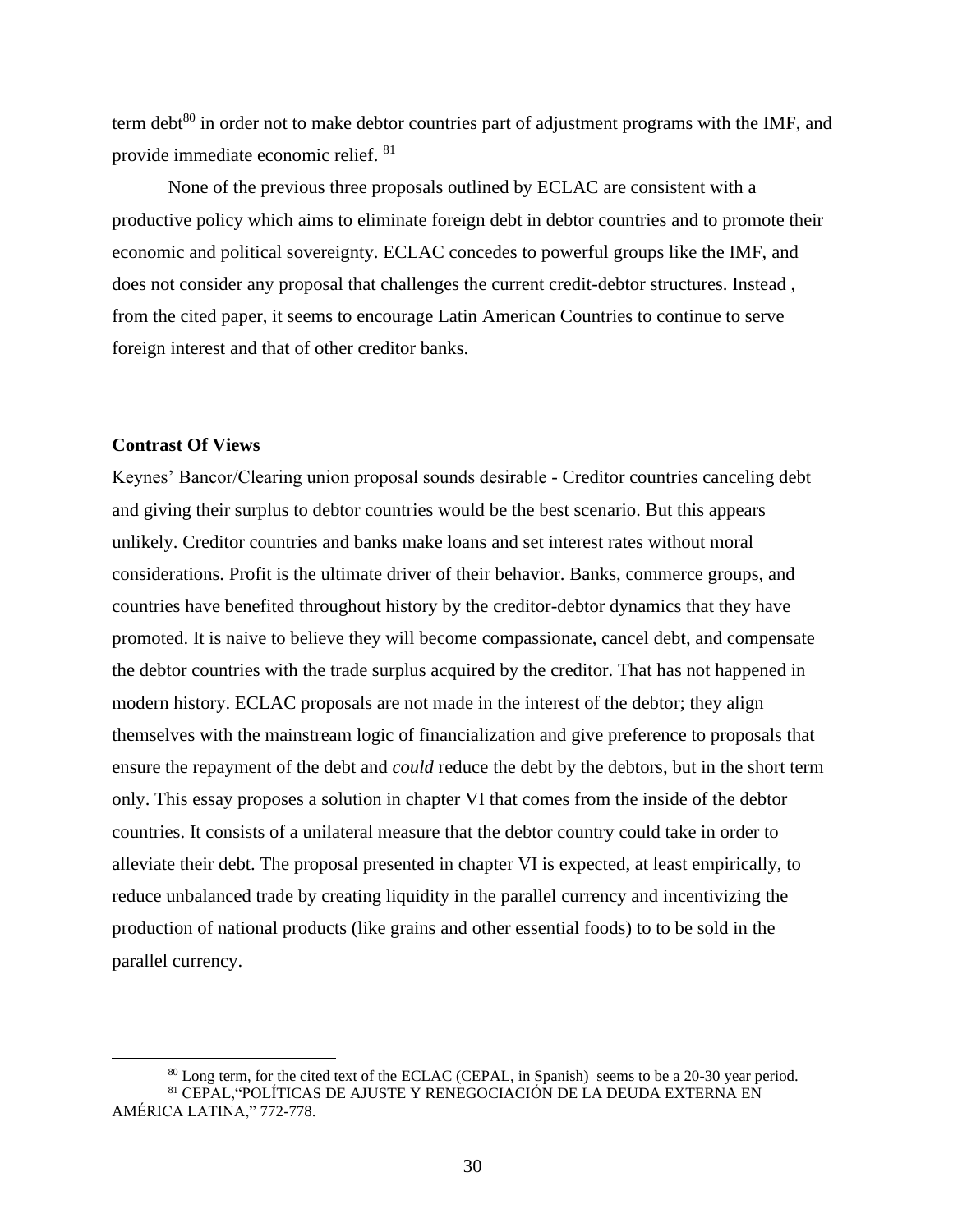### <span id="page-32-0"></span>**V. LIBERALIZATION IN MEXICO AND THE LOSS OF FOOD SOVEREIGNTY**

Before the liberalization process that started in 1982, Mexico had food sovereignty. It produced 95% of the basic grains essential for the food basket. The economy was growing. The debt crisis in 1982, however, forced Mexico and other indebted countries to implement neoliberal policies. One the one hand, the conventional narrative was that liberalization and free trade agreements would allow the economy to modernize, increase productivity and growth<sup>82</sup>, and provide stability.<sup>83</sup> On the other hand, there was no other choice: the IMF forced those that fell into the debt crisis to implement the structural reforms with the narrative that those policies would allow the repayment of the outstanding dollar debt. But, in practice, those policies would benefit the interests of the United States only.

The structural reforms, that started in 1983 and continued in 1994, consisted of massive trade liberalization; the abandonment in the support of land and rural areas; and in measures of macroeconomic, monetary, and exchange rate stability. There are two main periods that are breaking points for the massive trade liberalization: the access to the General Agreement on Tariffs and Trade (GATT), in 1986, and the implementation of the North America Foreign Trade Agreement (NAFTA), in 1994. The government, starting 1983 and 1984, had an abrupt abandonment in the support of agriculture, and rural areas. Within that time frame 1) subsidies for particular products were eliminated and, instead, a cash transfer was given; 2) rural development banks vanished and transformed into private banks; 3) the Mexican government reformed the constitution so that the *ejidos* (communal land) could be leased and sold; and 4) the State Trading Organization (Compañía Nacional de Suminstros Populares, or CONASUPO)––in charge of supporting Mexican agricultural policies, shaping food production, consumption, and rural incomes–– was dismantled.<sup>84</sup> The stability measures implemented in Mexico starting in the 1980's were also part of the liberalization period. They targeted the reduction of real wages, fiscal cuts in the form of austerity policies, and monetary stringency.

<sup>82</sup> Alicia Puyana, "Mexican Agriculture and NAFTA: a 20 year Balance Sheet," *Review of Agrarian Studies 2(1)*, (2012): 6.

<sup>83</sup> Puyana, "Mexican Agriculture and NAFTA," 3.

<sup>84</sup> Antonio Yunez-Naude, "The Dismantling of CONASUPO, a Mexican State Trader in Agriculture," *The World Economy Vol 26,* (Jan, 2003): 98. And Puyana, "Mexican Agriculture and NAFTA," 3.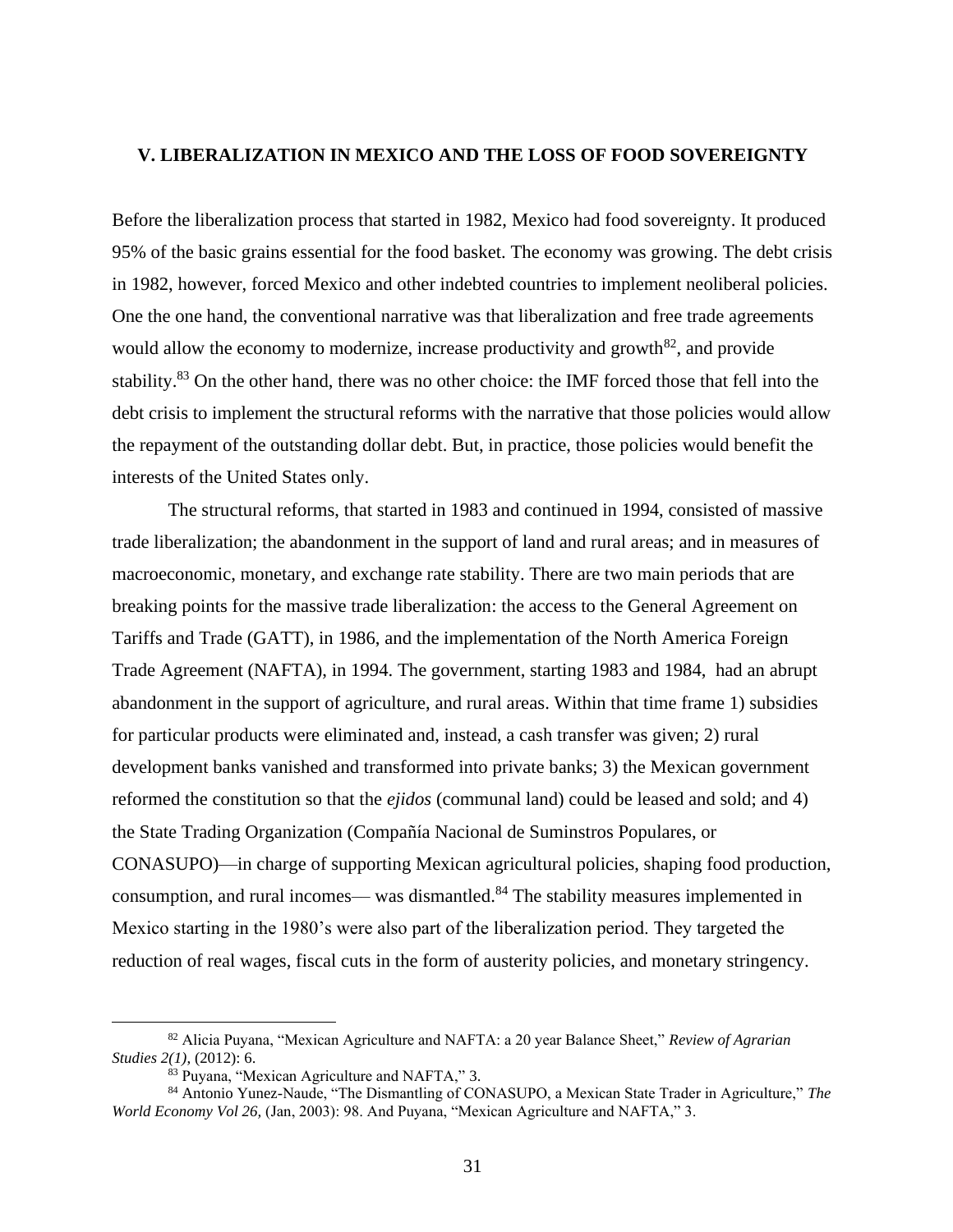All these measures implemented starting 1982, around comparative advantage, specialization, and urban bias were framed by the policy makers as the path to stable "development" and economic growth. Several studies, however, warned that the NAFTA agreement, particularly, would have overall negative effects in agriculture<sup>85</sup> and, according to Alicia Puyana, "would favor mainly capital-intensive industries with high economies of scale".<sup>86</sup>

Fiscal austerity and the decrease of public investment began in 1983, under the GATT. In 1981, public investment corresponded to 13% of the GDP while in 2021, it corresponds only to 2.5% of GDP. The share of public investment relative to total investment was 44 % in 1981 while in 2021 it was  $12\%$ .<sup>87</sup> The lack of public investment directly affected agriculture infrastructure and development. The private sector did not take over the financialization and support of agriculture since agriculture is, by nature, a highly unpredictable, high risk sector. Chances of profitability do not offset the risks associated with its investment if there isn't a third sector (the federal government) taking the losses. For this reason, the role back of public investment has acted against basic grains and agriculture as a whole since 1983.

NAFTA disruption and effects in national agriculture were much worse that under GATT alone. NAFTA displaced national production and consumption of food essentials for everyday food consumption patterns, these include beans; soybean, and wheat.<sup>88</sup> Puyana illustrates that the import content of corn escalated from 10% to 32%, while for wheat it rose from 19% to close to  $62\%$  from 1994 to  $2008$ .<sup>89</sup> The external coefficient of the economy is another indicator which, in the case of Mexico, shows dependence on import supplies and inputs. In 2011, the external coefficient was  $63\%$  of GDP. <sup>90</sup> Productivity gap in agricultural products between Mexico and the US for has not gotten smaller, as was predicted. Instead, it has widened: The agricultural productivity gap, in 1994, was 10 times higher in the US than in Mexico, while by 2010 the productivity gap was 15.5 times higher in the US than in Mexico. <sup>91</sup>

Other pernicious effects of NAFTA derive from the role that NAFTA played in Mexican food production. It had negative effects on agricultural employment, on rural income, as well as

<sup>85</sup> Puyana, "Mexican Agriculture and NAFTA," 6.

<sup>86</sup> Puyana, "Mexican Agriculture and NAFTA," 5.

<sup>87</sup> Arturo Huerta González, phone call, May 22, 2022.

<sup>88</sup> Puyana, "Mexican Agriculture and NAFTA," 1.

<sup>89</sup> Puyana, "Mexican Agriculture and NAFTA," 7.

<sup>90</sup> Puyana, "Mexican Agriculture and NAFTA," 8.

<sup>91</sup> Puyana, "Mexican Agriculture and NAFTA," 10.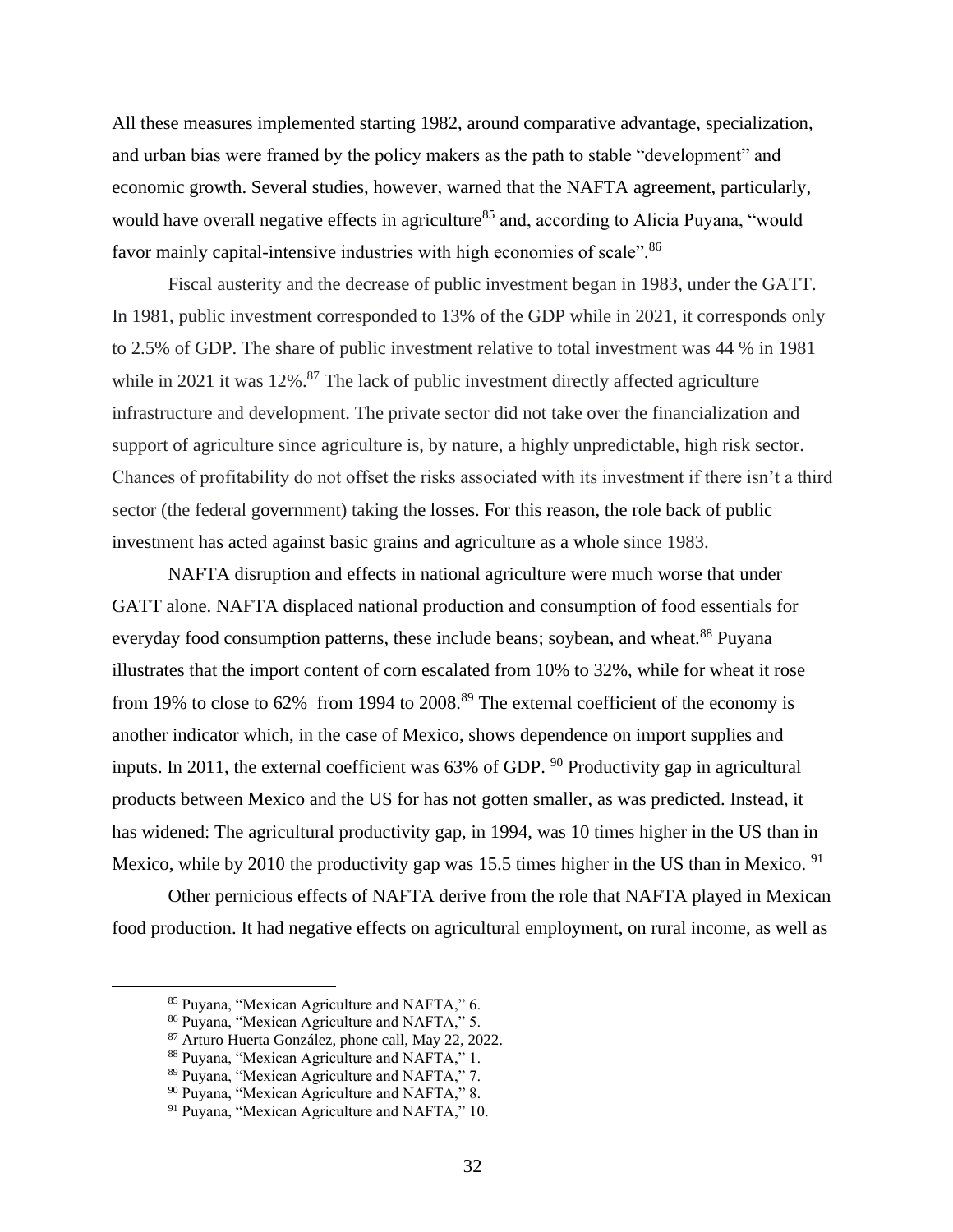in the change of elasticities on imports. The displacement of national producers and retraction in the support to agriculture, made 1) the share of agriculture to total employment fell from 23% to 6 %; and 2) resulted in a "contraction of the share of rural income in [national] total income, from 21.8 % in 1980 to 12.4% in 2010."<sup>92</sup> The rising dependency of imports from the US to Mexico also increased the elasticity of imports to 3.5%. This means that for every one percent marginal increase of GDP growth in Mexico, imports increase at a 3.5 percent growth rate. This is problematic for balance of payments; economic growth implies rising current account deficits.<sup>93</sup>

The results are not surprising. Two major factors underpin the negative effects of NAFTA in Mexico's increase of food dependency (which imply loss of food sovereignty, and the loss of agricultural production). One factor is the relative cost of agricultural production, another factor is the demand elasticities of the goods each country exports. On the one hand, the United States and Mexico both produce the same goods although this might be only seasonal in the US.<sup>94</sup> On the other hand, the United States has comparative advantage relative to Mexico in grains<sup>95</sup>, while Mexico does in fruits and vegetables. Under NAFTA, a free market mechanism rules so that each country focuses on the products for which they have comparative advantage. The problem is that the demand elasticities of the exports of the US and Mexico are not the same. Mexico imports from the US goods that are essential for the national basic basket (highly inelastic) while the US imports from Mexico goods that are not essential (elastic). Because of the fact that the imports of Mexico are more inelastic, there are uneven terms of trade. Mexico has not followed tariffs and has overpassed import quotas because of its high dependency on imports from the United States.<sup>96</sup> In addition, the US can compete with Mexico in the prices on the majority of products Mexico exports, such as tomatoes, oranges, grapefruits, and vegetables. Mexico's position against the US is completely precarious: it is not even assured a comparative advantage in its exports. The most oppressing challenge for Mexico, however, goes far beyond comparative advantage. What is most alarming, and should be condemned, is the fact that NAFTA made Mexico lose food security and food sovereignty.

<sup>92</sup> Puyana, "Mexican Agriculture and NAFTA," 8.

<sup>93</sup> Puyana, "Mexican Agriculture and NAFTA," 9. The following question arises:" How to achieve economic growth without increasing the current account deficits?" <sup>94</sup> This is true with some fruits and vegetables. Put reference

<sup>&</sup>lt;sup>95</sup> Puyana, "Mexican Agriculture and NAFTA," 8.

<sup>96</sup> Puyana, "Mexican Agriculture and NAFTA," 7.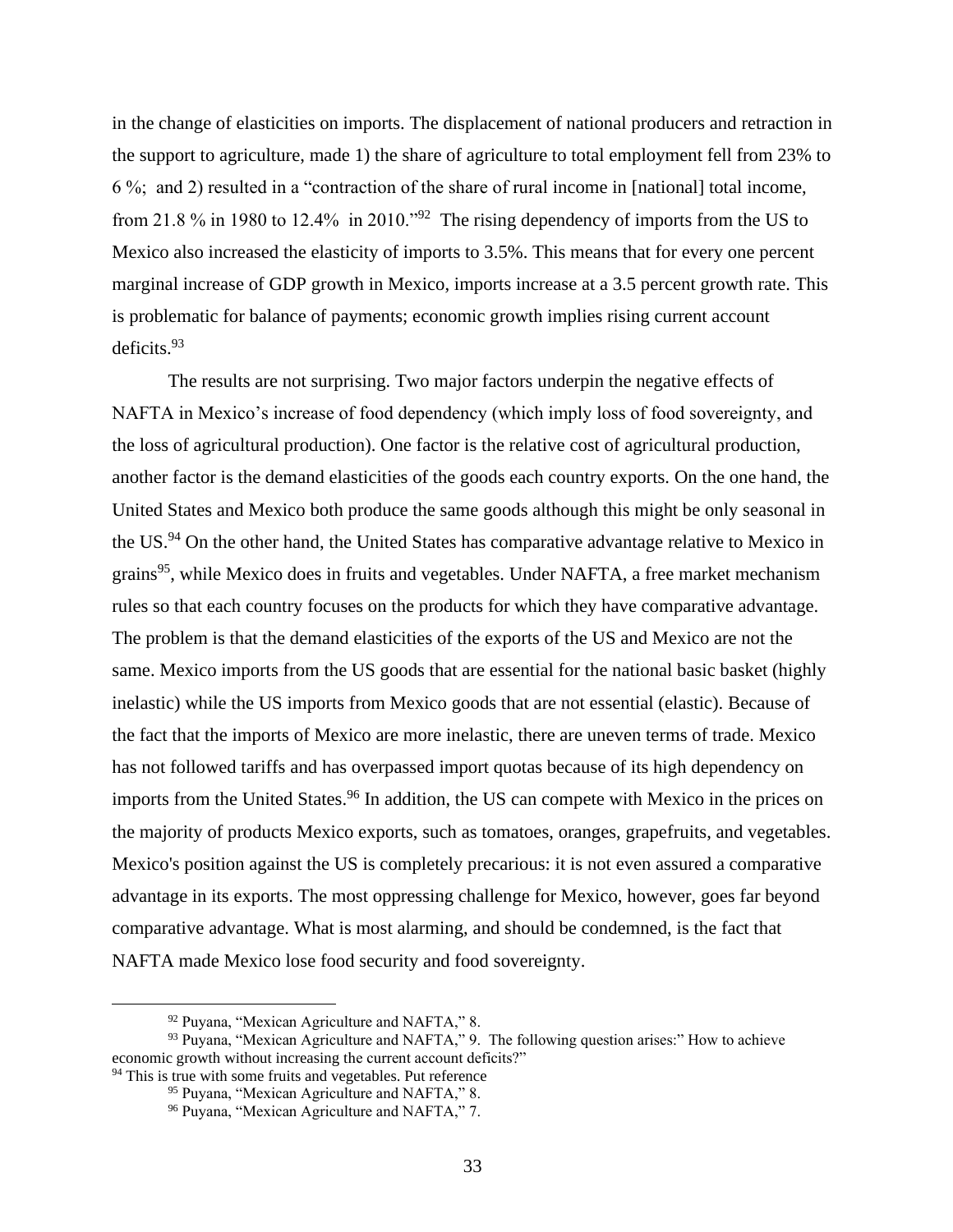The current trend has continued with a complete abandonment of policy that promotes the agricultural sector and food production. Three major events are cited to back up this argument by Puyana. First, under former President Felipe Calderón, the agricultural minister was disinvited from the group of ministers that determines economic policy, and was relegated to a group of ministries that deals with social matters.<sup>97</sup> This shift reduces the level of agency of the agriculture ministry by not allowing the minister to participate in the determination of economic policy. Second, sectoral development programs towards agriculture like the *Programa de Apoyos Directo al Campo* (Programme of Direct Rural Support; PROCAMPO)*; Alianza para el Campo* (Alliance for the Countryside) and *Apoyos y Servicios a la Comercialización Agropecuaria* (Support Services for Agricultural Marketing; ASERCA) were eliminated in 2008 as agreed under NAFTA. Third, the share of public investment in agriculture has been 5 times smaller than what Puyana and Romero consider necessary to stimulate growth in the agricultural sector. Puyana and Romero claim that it should never reach below 5% of total investment and, at least from the 1990's to the time they wrote their paper (in 2009), the share of public investment going to agriculture was less than 1%. <sup>98</sup>

A synthesis of the current problems around trade liberalization are the following: 1) NAFTA made Mexico lose food security and food sovereignty; 2) The elasticities of imports relative to GDP creates an inherent balance of payment problem for Mexico which positions the country in a politically difficult situation. This leaves two potential approaches: stabilize foreign debt via austerity policies and stagnation, or economic growth with growing foreign indebtedness<sup>99</sup>; <sup>100</sup> 3) The agricultural productivity gap will keep widening as an unfair international competition prevails; 4) Mexican dependencies of imports will keep rising and more small and poor peasants in Mexico will continue to be displaced. The current and future situation is not promising by any means for the Mexican economy or the Mexican population.

The IMF, the World Bank, and the United States itself have pushed, for the last 40 years, Mexico and other developing countries to undermine their own agricultural sector. This seems to have been a US strategy to establish itself as the only hegemonic country in the world order.

<sup>97</sup> Puyana, "Mexican Agriculture and NAFTA," 31.

<sup>98</sup> Puyana, "Mexican Agriculture and NAFTA," 31.

<sup>&</sup>lt;sup>99</sup> In a context of high elasticity of imports, as developed above, economic growth implies growing imports. If there is not a trade surplus to offset the payment of imports, then growing imports would have to be paid by foreign indebtedness.

<sup>100</sup> The tendency has been the former.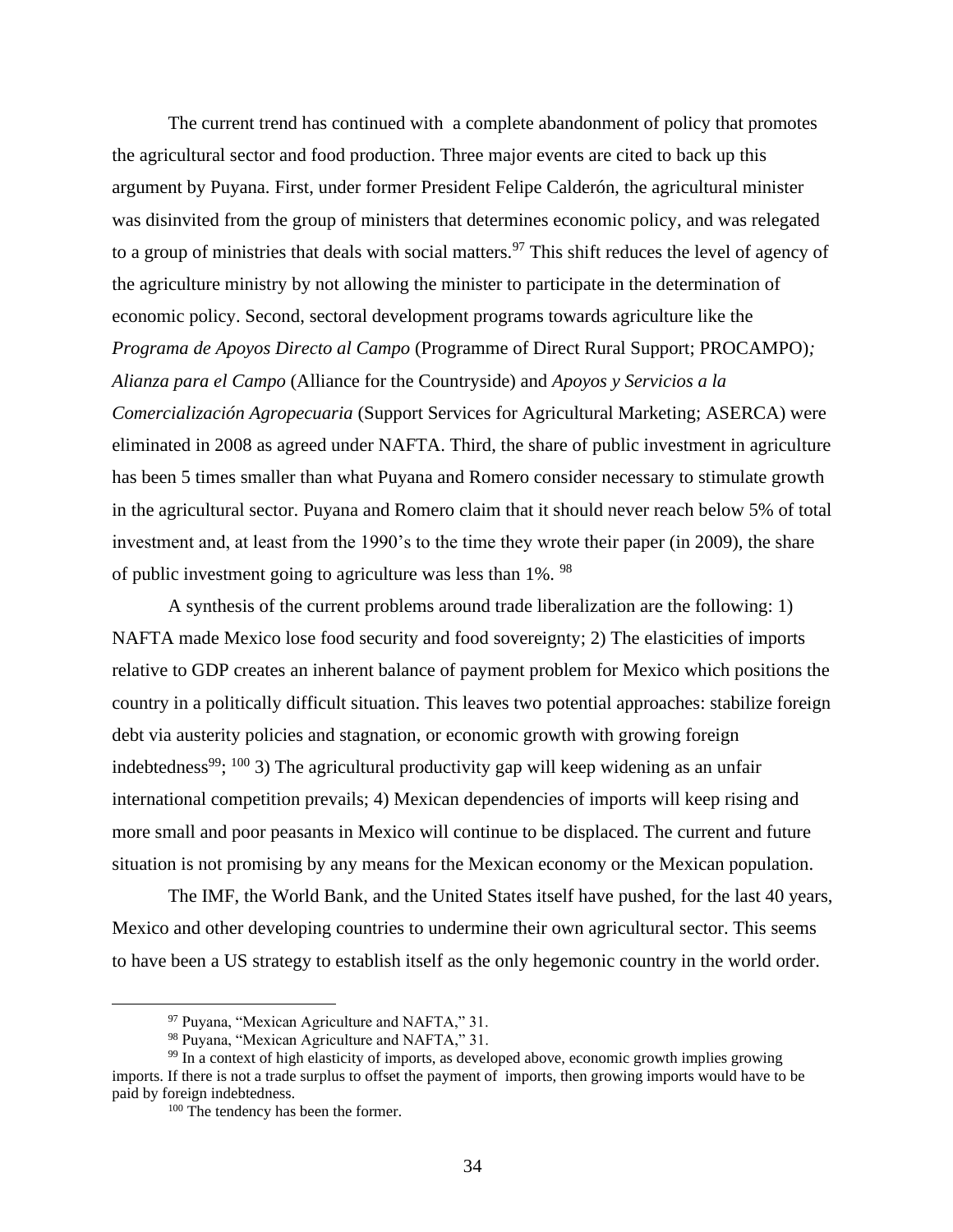The strategy of creating growing dependencies, now by creating dependency on food, makes those that import basic food from the US more prone to be corrupted by US pressures. Afterall, foreign debt and dependency are mechanisms by which coercion is exercised, as developed in chapter III. The inducement of food dependency (or the loss of food sovereignty) is the most pernicious kind of dependency that can be created—Food is essential for the reproduction and maintenance of the population and any system. "Without food there is no resistance", as Carol Hernández, Hugo Perales, and Daniel Jaffete attribute to the Zapatista movement.<sup>101</sup> The United States, by providing the food necessary for the maintenance and reproduction of the Mexican population, has potential control over the economic apparatus of Mexico. If a country is selfsufficient in terms of the basic food necessary to feed its population, then it can create its system and defend it from foreign pressures. For this reason the support and protection to the national agricultural sector should not be questionable: it is essential for food sovereignty, and for the maintenance of a basic level of political and economic sovereignty. Agriculture is a public good and serves the public purpose. <sup>102</sup>

The current trend of dismantling any kind of support towards agriculture should be reversed immediately. From the 1980s onwards, a strategy that has influenced the way development is conceived is the pioneer strategy of development of Joan Robinson and Arthur Lewis. This theory has a stages approach to the development process, and assumes that the productivity gains from the manufacturer and industry are greater than in agriculture. Given this assumption, Robinson goes on to make the claim that the path of development is to transition from the agricultural sector to the industrialized or manufactured sector because of their higher productivity levels. This is what Mexico and other developing countries were induced to do

<sup>101</sup> See Carol Hernández, Hugo Perales, and Daniel Jaffete, ' "Without Food There is No Resistance": The impact of the Zapatista conflict on agrobiodiversity and seed sovereignty in Chiapas, Mexico,' *Geoforum 128* (2022).

<sup>&</sup>lt;sup>102</sup> As defined on page 11, the public purpose is understood in this essay as the implementation of public policy that is intended to benefit the population as a whole or a considerable proportion of it. The public purpose can be seen in microeconomics as a public good, whose social benefits offset the negative externalities of the whole actors of the economy. A public good can range from a public park, to the implementation of a free health care system. A macroanalysis can consider the public purpose, anything that their framework considered beneficiary to the public. This particular essay wants to frame food sovereignty and full employment as two policies that benefit the people of a country .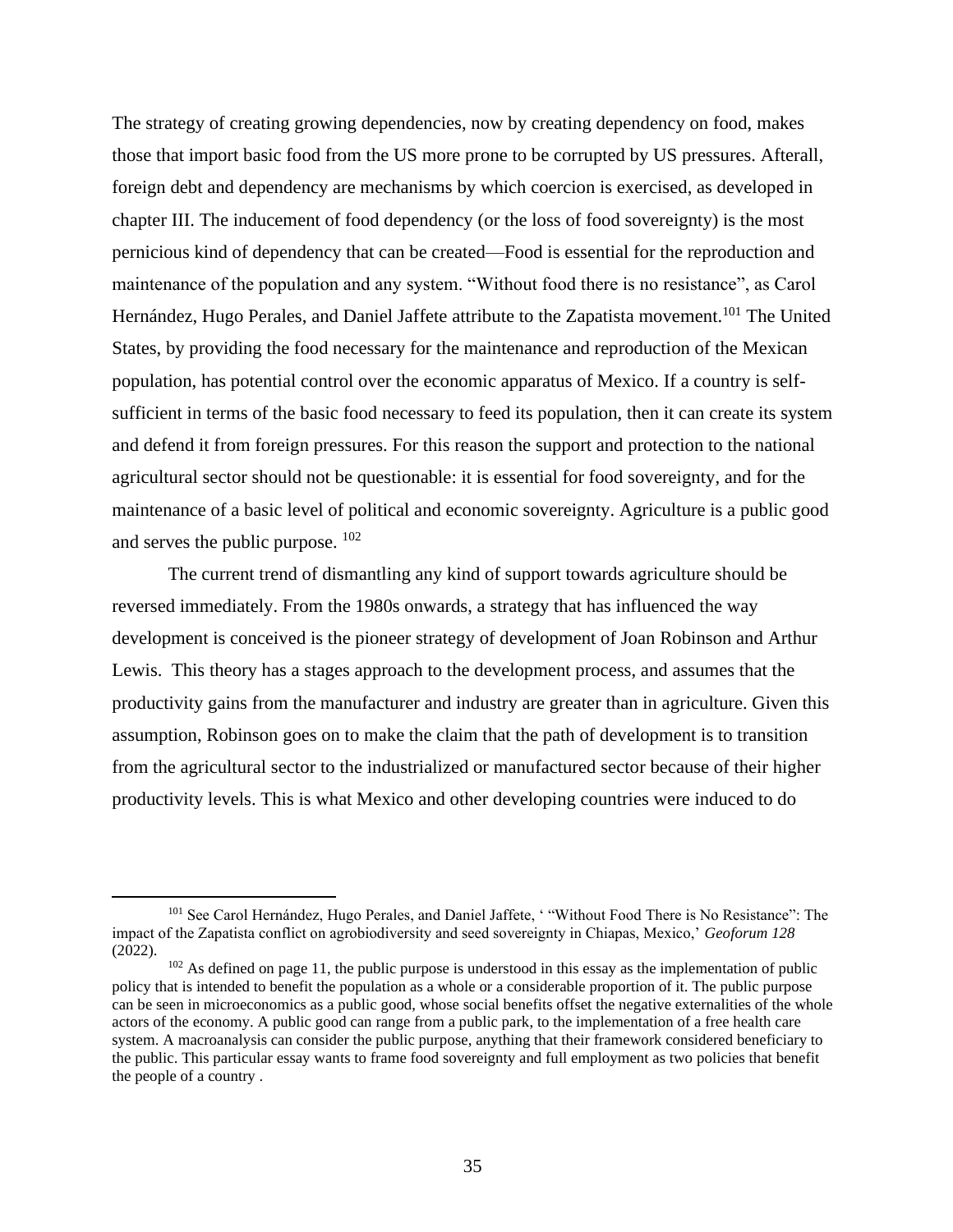after the debt crisis: shift government support away from the agricultural sector. This strategy, as developed above, has not been beneficial on any level to Mexico as a whole.

The United States and other developed countries' strategy on agriculture is much closer to Rosenstein-Rodan's, who puts emphasis on both agriculture and industry. Rosenstein-Rodan claims agriculture helps industry; it can provide cheap food and good supplies—as developed by Lewis—but industry development is dependent on agricultural growth on a permanent basis. Rosenstein-Rodan makes the reader understand that to have a successful industrial development, support for agricultural practices must continue. There is no "transitioning" as Robinson and Lewis imply in their texts.

What is interesting and ironic, is that those that promote the abandonment of public finance into agriculture are the United States and the financial institutions it controls, but within the countries those practices are preached, they are not implemented. The United States and other developed countries' public finance in agriculture is not questioned. Agriculture is highly subsidized and promoted because of matters of economic security and food sovereignty. Bezamer and Hadey would add that "agricultural growth is also a key determinant of food stability and nutrition, poverty reduction, and political stability". They claim that the multiplying effects of agriculture are larger than those of any other sector for the rural economy and for the economy as a whole. This thesis is partial to the agricultural perspective of Rosenstein Rodan, Bezemer and Hadey, and the Zapatista movement in the sense that agriculture government support is essential for any strategy of progress to follow, regardless of how that may look.

Mexico to regain food sovereignty needs to undo everything around agriculture and trade liberalization that has been done in the past 40 years, and reimplement among other things: policy of subsidies and tariffs; development banks for agriculture promotion and; fiscal deficits and increasing public investment. The urgency is evident and has been illustrated before. It is simple, however, to say what needs to happen without considering the political and international financial structure. The increasing dependency and the existence of foreign debt reduces the Mexican government's ability to implement any fiscal measure to respond to internal interest. Mexico is constrained politically and economically to take any course of action without hurting itself in the process. Under this scenario, it is envisioned that a unilateral measure of parallel money creation to finance and support agricultural production (small and

36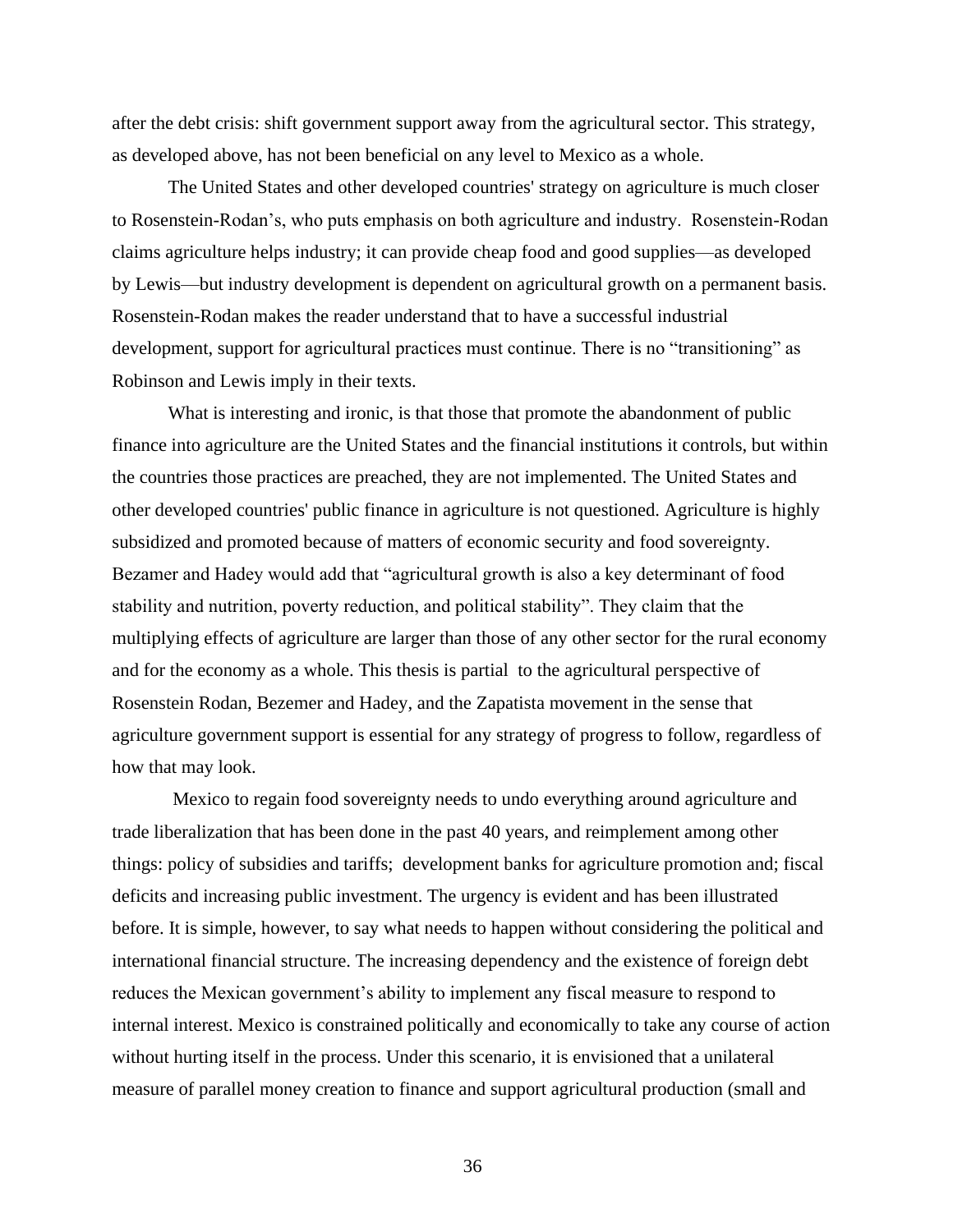medium) and to finance an agricultural job guarantee, is a mechanism that would provide liquidity on the parallel unit of account, while maintaining stability and normal exchange on the current unit of account. For this to be successful, the parallel currency must not be convertible by the government to any other currency and would have to be accepted to buy national products only. If this occurs, the parallel currency would act as an instrument of fiscal policy where liquidity and purchasing power are injected into the economy. In addition, it should and it does not translate into growing imports.

#### **Why to Think About Measures to Expand Fiscal Policy?**

International institutions like the IMF and the World Bank, together with credit scoring agencies, condition lending and credit scores, respectively, on forcing countries to peg their currencies via interest rate, fiscal austerity, or the imposition of a currency board. They incentivize those countries to "pay back" their debt by undertaking structural reforms. As shown in the previous section, those measures do not work as framed by these international institutions. On the contrary, they compromise growth and labor conditions in the debtor countries, while increasing privatization. It is clear from their policy suggestions that such external institutions do not serve the interest of the debtor, but rather that of the creditor. The only solution is a unilateral measure to expand fiscal policy in favor of the national productive sector. Political considerations must be taken into account so as not to hurt the debtor country and its people. Some economists, like Arturo Huerta González, suggest that debtor countries must ignore international credit agencies, and he recommends that the government retake monetary control of the economic policy by 1) creating a dual mandate of the Central Banks, thus removing the autonomy of the central banks of the region; 2) working with flexible exchange rates in order to industrialize the country, become self-sufficient in food production, and allow import substitution; and 3) imposing capital controls. This procedure is an example of fiscal, monetary and exchange rate policy that serves the interests of the country. The author of this essay agrees with Huerta González fully in the sense that those are the steps that must be done to ultimately have full monetary sovereignty. Such policies, however, are politically unpopular and for that reason difficult to implement. This is especially so when a country is not sovereign in food, energy or technology. If the country were to stop pegging the currency via the interest rate and instead make full use of monetary and fiscal policy, then its currency would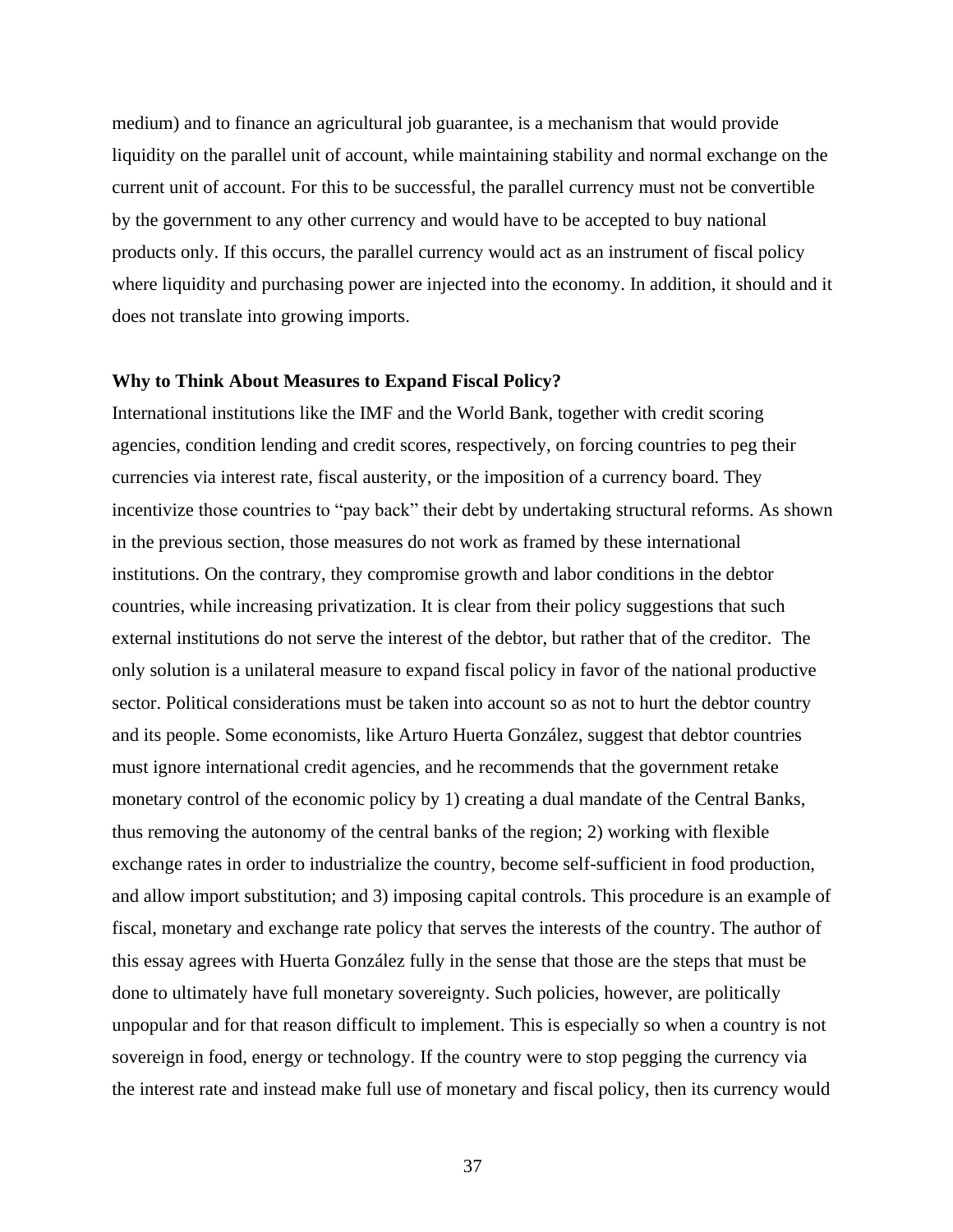depreciate, and the region would be importing inflation in the short term. This outcome is to be avoided. Nationally interested fiscal and monetary policy and flexible exchange rates must be implemented without importing inflation, especially on basic goods. It may be possible to do so by the creation of a parallel state currency that has all the properties of money but is not convertible to any other currency, and whose use is restricted to national products only.

#### **VI. PARALLEL CURRENCIES**

This chapter has two main sections. The first section explores a proposal and two experiences around parallel currencies. Afterwards, a proposal for a parallel federal currency for Mexico is introduced. It is claimed—in the Mexican context— that under certain properties and the implementation of other programs, $103$  the proposed parallel currency could be an instrument to treat balance of payment problems, reduce unemployment, and regain some level of sovereignty (food sovereignty). I want to acknowledge that a combination of other existing instruments could be useful to addressing the growing dependencies and foreign debt. For matters of time I explore only parallel currencies.

A parallel or complementary currency is a term attributed to any currency issued by the community or the government, at any level, that coexists with the federal government recognized unit of account. Other names also include alternative, local, community, or secondary currencies.<sup>104</sup> Some literature distinguishes the names to the origin of its issuance. If issued by the community, it is usually named community or local currency. It is not clear, given literature and the use of the terms, whether secondary, parallel, or complementary currencies are currencies issued by a government entity or by the community. The tendency has been to cluster them all into the term of complementary currencies maybe because of its neutral political connotation. Because of this, in the following lines I use this term—complementary currencies—to develop why their creation is important and explain the historical context in

<sup>&</sup>lt;sup>103</sup> Such as a direct job creation program in agriculture and a public bank that offers finance on the parallel currency

<sup>104</sup> See Georgina M. Gomez, "2 Perspectives on Complementary Currency Systems," in *Argentina's Parallel Currency: The Economy of the Poor.* (London: Taylor & Francis Group, 2009). And James Stodder, "Complementary credit networks and macroeconomic stability: Switzerland's *Wirtschaftsring,*" *Journal of Economic Behavior & Organization* 72 (2009).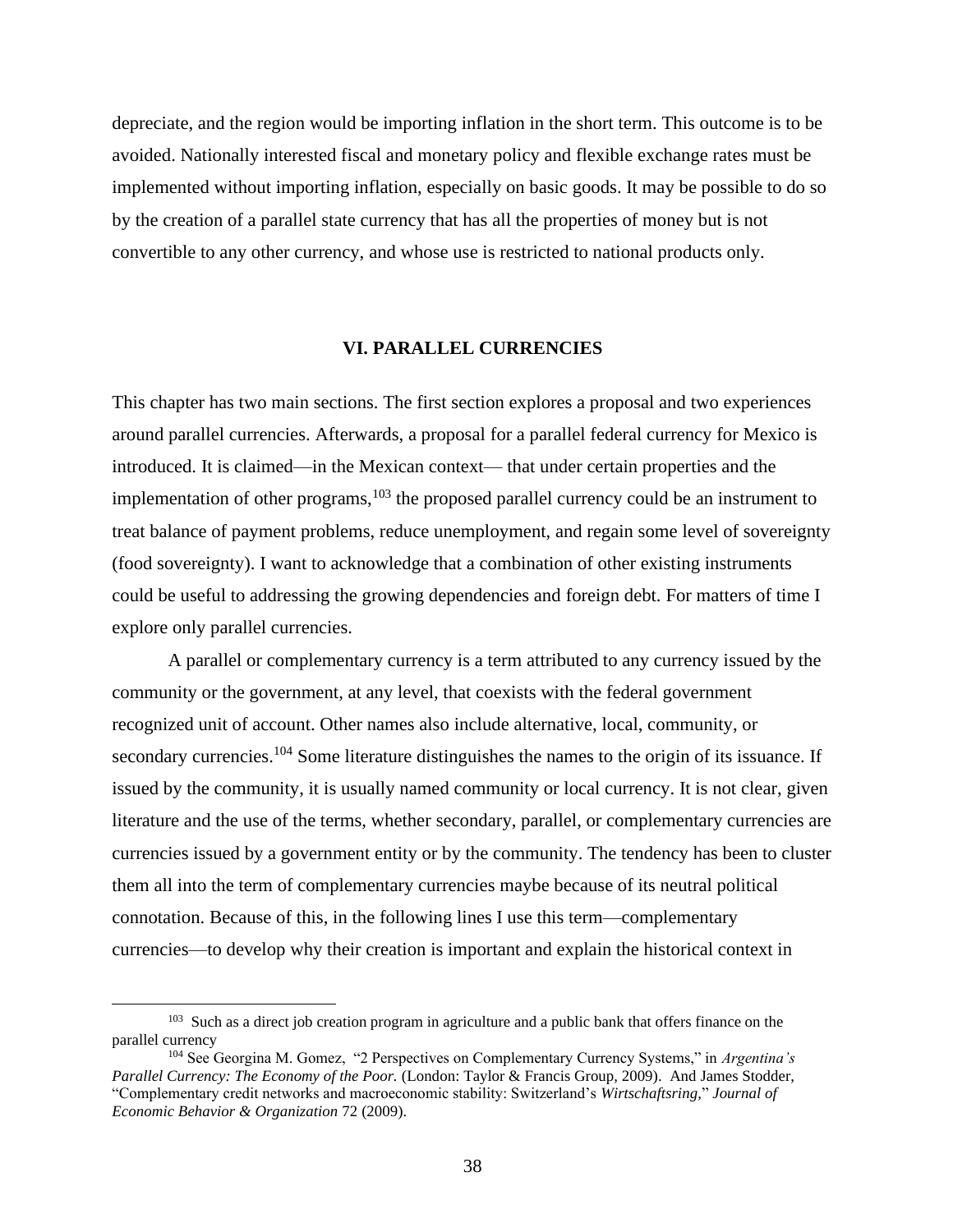which they have been issued. For the proposal, however, I use the term parallel currency because it is less general and clearer on the intentions of the proposed currency. The word itself creates the conceptual image that it coexists *parallel* to the current unit of account—has no particular intention to replace it. The term parallel also implies an equal importance to the current unit of account: its creation intends to be a tool to expand the current government fiscal space, which might be very limited.

Complementary currencies have been created through time and space in periods of economic crisis, stagnation, monetary instability or inflation.<sup>105</sup> They have been issued by government officials to make payment obligations, secure income, and restore liquidity and demand, or by the private sector to encourage spending, support local economy and producers, and as a mode of resistance to the capitalist system.<sup>106</sup> They can be seen as a mechanism to strengthen the local economy and encourage self-sufficiency. Complementary currencies are particularly important for all the things mentioned above—they have proven to be successful for economic recovery during periods of social and economic unrest by restoring liquidity and demand. They also are important because money itself constructs credit-debtor relationships, and by the creation of another currency there is the "possibility to re-localise social and economic relations and facilitate a certain degree of autonomy", as the economist Georgina Gomez writes.<sup>107</sup> In addition, they "creat[e] some kind of insulation for the local market from the swings of globalization."<sup>108</sup>

This thesis subscribes to the idea that complementary currencies have provided economic recovery, and some source of political and economic independence from sources of oppression. This is why a complementary currency, under the reference name of parallel currency<sup>109</sup>, is being proposed for the case of Mexico. It is envisioned to be an instrument that can create full employment, restore food-sovereignty without affecting outstanding foreign payments or affecting the peg exchange rate of the Mexican peso to the U.S. dollar. In the long

<sup>&</sup>lt;sup>105</sup> Dimitri Papadimitriou, "Complementary currency and economic stability," Policy Note (Annandale-on-Hudson, N.Y.: *Levy Economics Institute of Bard College,* 2016), 2.

Gomez, "2 Perspectives on Complementary Currency Systems," 22.

<sup>&</sup>lt;sup>106</sup>Gomez, "2 Perspectives on Complementary Currency Systems," 22 and 31.

<sup>107</sup> Gomez, "2 Perspectives on Complementary Currency Systems," 32.

<sup>108</sup> Gomez, "2 Perspectives on Complementary Currency Systems," 31.

<sup>109</sup> The proposal uses the term *parallel currency* since the word itself creates the conceptual image that it coexists parallel to the current unit of account. It has no particular intention to replace it. Also, it is equally as important as the current unit of account since its creation intends to be a tool to expand the current [very limited] fiscal space.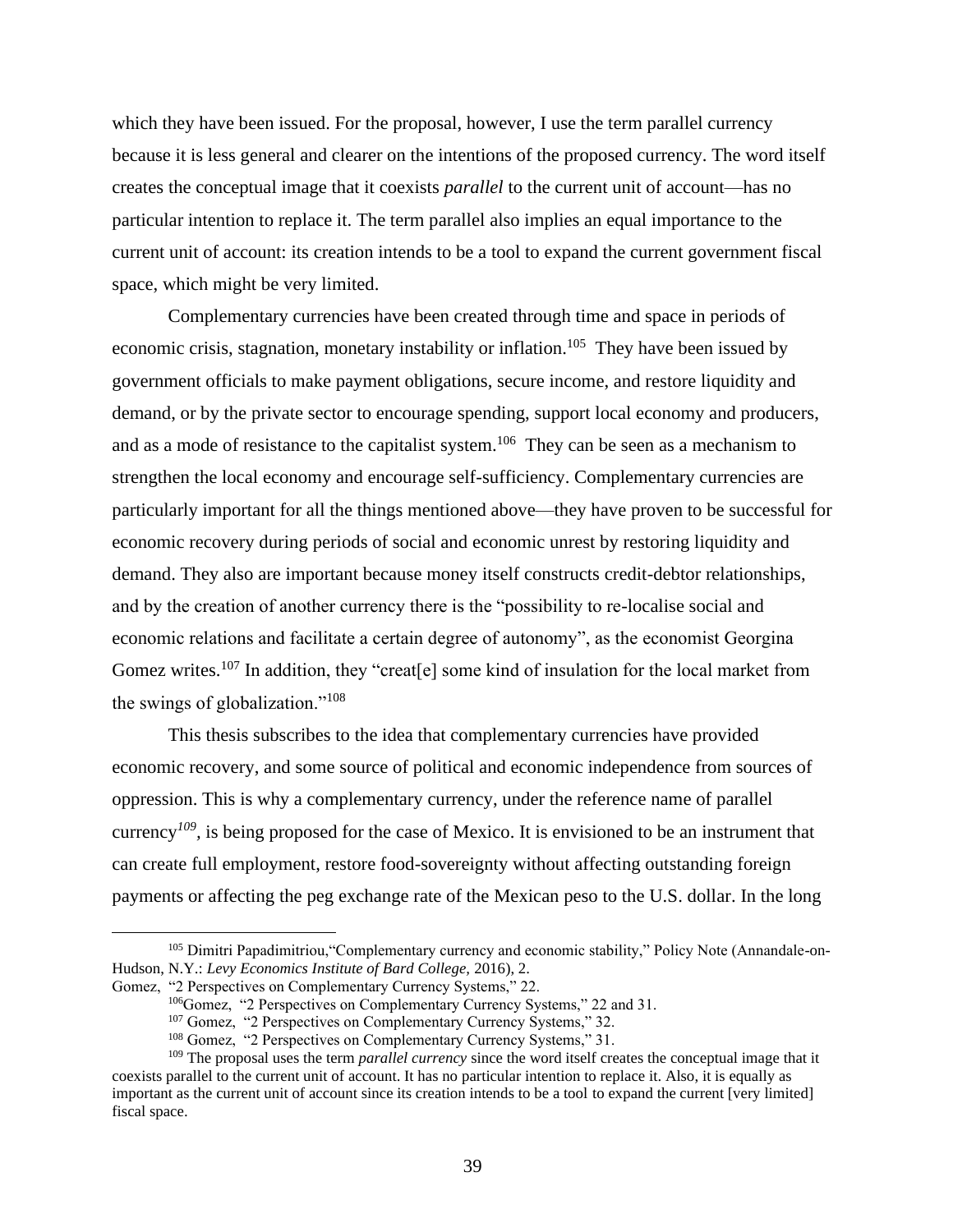run it is expected to increase independence and reduce foreign import dependence. A path necessary to pursue self-determination of a national and foreign agenda in a context of foreign debt and lack of self-sufficiency.

#### **Experiences and Proposals for Parallel or Complementary Currencies**

There are thousands of experiences and proposals regarding complementary currencies.<sup>110</sup> A few dozen have been well documented. For the purpose of this project, only one proposal and two experiences of parallel/complementary currencies will be developed and explained. The proposal developed is the one proposed for Greece by Papadimitriou, Zezza, Fantacci, and Amato (two of whom are my professors)—they name the currency Geuro or Fiscal Currency*.*  The two case studies analyzed are the Swiss WIR, and the Argentinian 17 state currencies often referred to as *cuasimonedas*. The three of them have elements which are thought to be useful for the parallel currency proposal for Mexico. The lines below address the context, purpose, structure, properties, and experiences or potential trajectories of each of the currencies mentioned above.

#### *Greece Proposal: Geuro Or Fiscal Currency*

The economists Amato, Fantacci, Papadimitriou and Zezza, under the context of the Greek economic crisis, made a case for a parallel currency to increase fiscal space and respond to social needs (like employment insurance and guaranteeing pensions) without compromising existing debt payments.

In their 2016 piece titled "Going forward from B to A? Proposals for the Eurozone Crisis" they claim that the adoption of a single currency for the whole European Union (EU) banished the possibility of exchange rate adjustments for each country, this being the beginning of many social and economic problems. Having fixed exchange rates made Greece and other Southern EU countries<sup>111</sup> have an exchange rate that worked against them—the negative trade balance of Greece and Spain was accentuated.<sup>112</sup> The IMF short-term lending instruments

<sup>110</sup> Read, for more information, the cited work of Gómez.

<sup>111</sup> Italy, and Spain. Massimo Amato, Fantacci, Papadimitriou, and Zezza, "Going forward from B to A? Proposals for the Eurozone Crisis," Working paper No. 866, (Annandale-on-Hudson, N.Y.: *Levy Economics Institute of Bard College,* 2016), 5.

<sup>&</sup>lt;sup>112</sup> Amato et al., "Going forward from B to A? Proposals for the Eurozone Crisis," 7.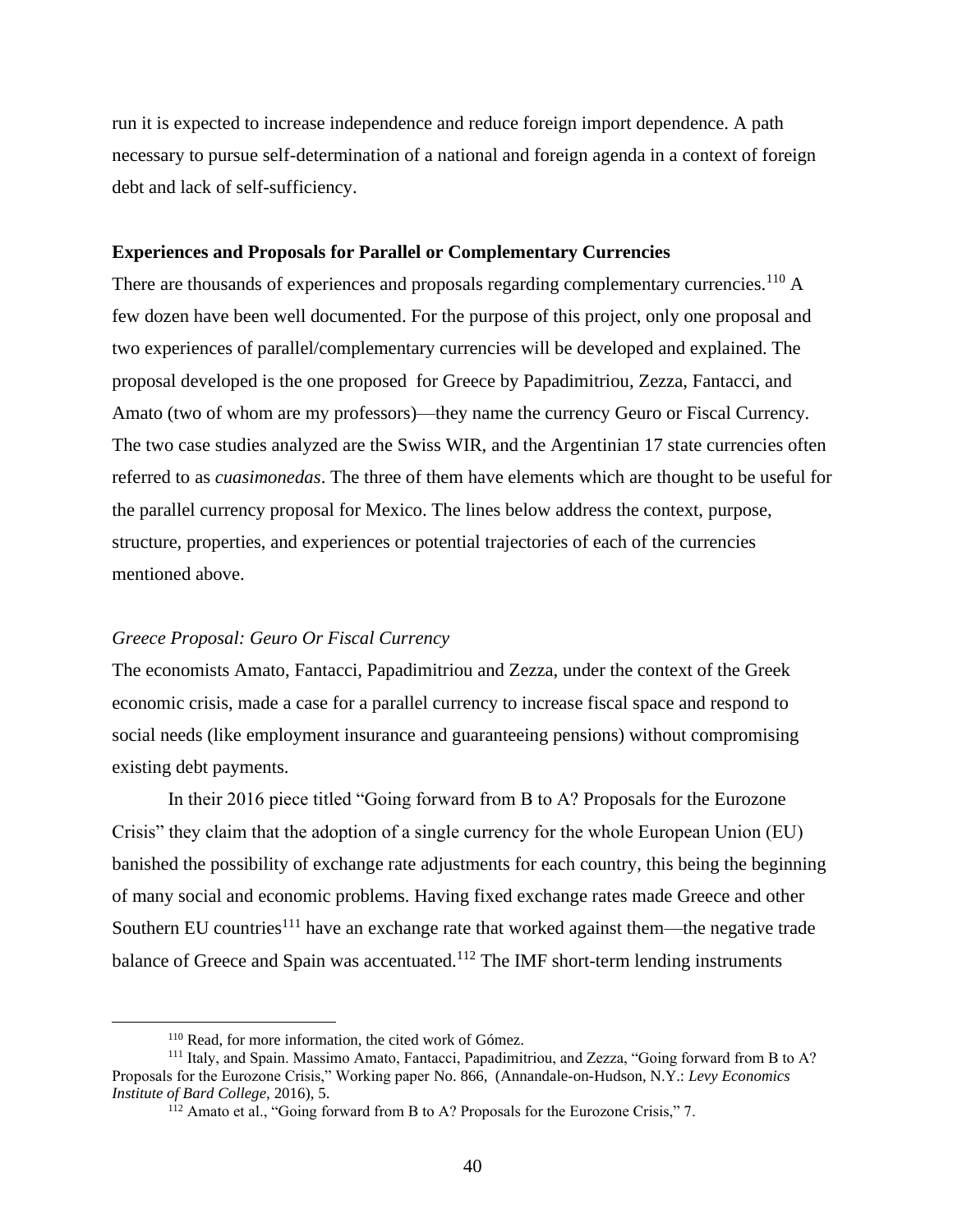imposed fiscal austerity and labor reforms under the narrative of making "debt sustainable". The authors say that the IMF demanded Greece cut public expenses (like the pension system), implement labor market reforms that cut nominal wages substantially, and implement austerity policies in general. The IMF justifies their proposal by saying: "the fall in nominal wages may translate into increased price competitiveness, which, if effective on trade, may reverse a current account deficit into a surplus." <sup>113</sup> The IMF measure, in contrast to what is theorized by them, depressed consumption and, in that process, affected national producers—the economy fell into a crisis.

In that context of economic crisis, growing trade imbalances, lack of political space, and asphyxiating forign debt conditions the authors —Amato, Fantacci, Papadimitriou, and Zezza propose an alternative currency named Geuro or Fiscal currenc*y*. The policy recommendation to create the Geuro has three main purposes: 1) be a source to finance direct job creation programs, pensions, and other poverty alleviation programs,  $114$  2) be a mechanism to restore fiscal space without compromising debt payments in Euro, or any existing treaties,  $115$  and 3) rebuild Greece's ravished economy by restoring liquidity. <sup>116</sup>

Some of the structures/properties of the currency they propose are that the Geuro would have to: 1) be issued by an autonomous government entity<sup>117</sup>; 2) have an electronic form; 3) not be convertible by the government; and 4) be acceptable for clearing taxes (up to  $20\%$ ).<sup>118</sup> The authors predict that the creation of this fiscal currency would allow Greece to gain back the sufficient fiscal space to get out of the current economic crisis.<sup>119</sup> In addition, they write that it could encourage Greece to expand national production, export more and, ideally, create a current account surplus to reduce the foreign debt (public and private) held abroad.<sup>120</sup> They, however, recognize the possibility that the increase of liquidity could translate to increases in imports and worsening their current account position. <sup>121</sup>

<sup>&</sup>lt;sup>113</sup> Amato et al., "Going forward from B to A? Proposals for the Eurozone Crisis," 11.

<sup>&</sup>lt;sup>114</sup> Amato et al., "Going forward from B to A? Proposals for the Eurozone Crisis," 13.

<sup>&</sup>lt;sup>115</sup> Amato et al., "Going forward from B to A? Proposals for the Eurozone Crisis," 14 and 19.

<sup>116</sup> Dimitri B. Papadimitriou, "The jobs-currency connection in Greece," *Huffington Post*, March 25, 201[4.https://www.huffpost.com/entry/the-jobscurrency-connecti\\_b\\_5022637](https://www.huffpost.com/entry/the-jobscurrency-connecti_b_5022637)

<sup>&</sup>lt;sup>117</sup> Papadimitriou, "Complementary currency and economic stability," 2-3.

<sup>&</sup>lt;sup>118</sup> Amato et al., "Going forward from B to A? Proposals for the Eurozone Crisis," 13.

<sup>&</sup>lt;sup>119</sup> Amato et al., "Going forward from B to A? Proposals for the Eurozone Crisis," 14.

<sup>&</sup>lt;sup>120</sup> Amato et al., "Going forward from B to A? Proposals for the Eurozone Crisis," 15.

<sup>&</sup>lt;sup>121</sup> Amato et al., "Going forward from B to A? Proposals for the Eurozone Crisis," 15.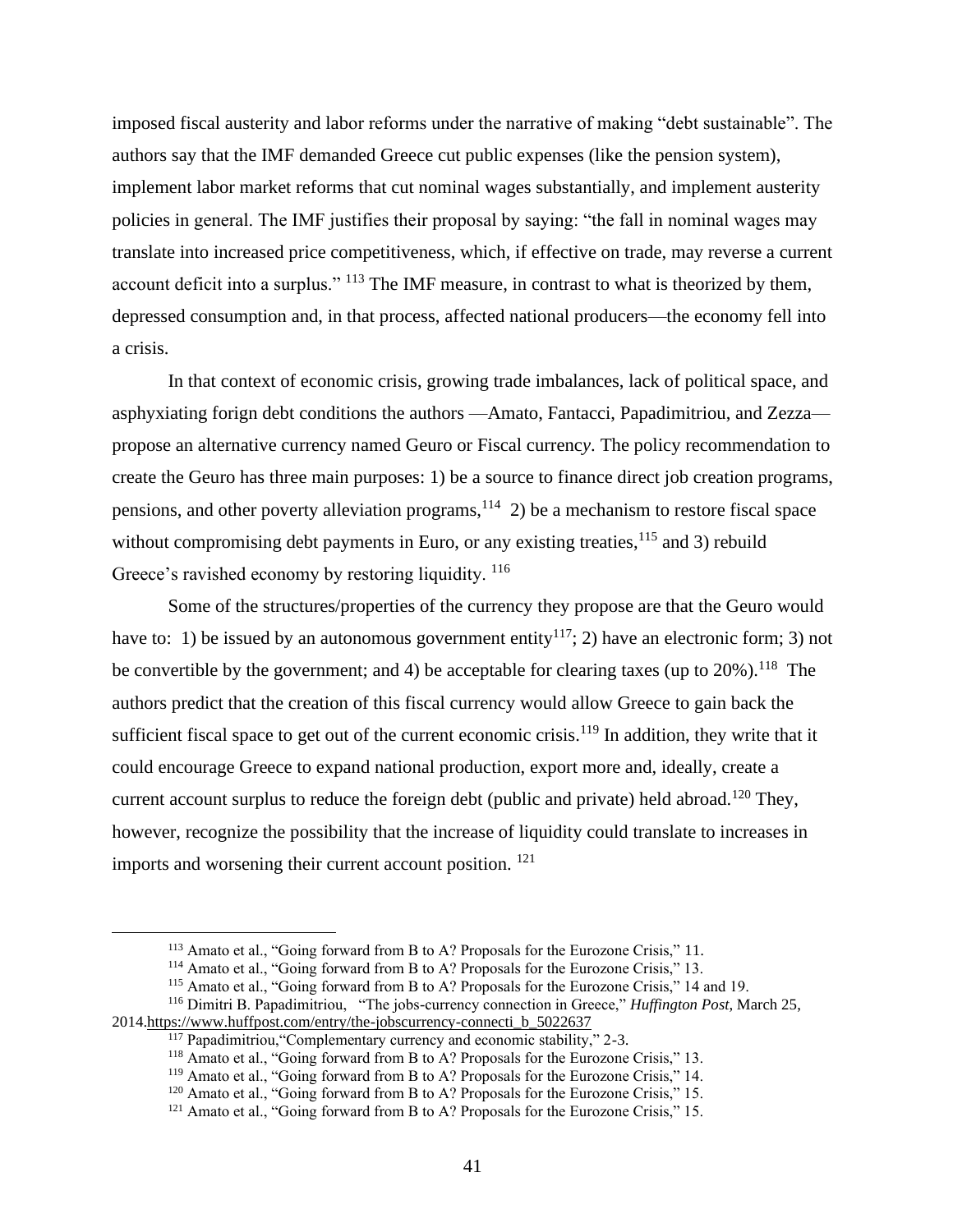#### *Swiss WIR*

In the context of the Great Depression (a time in which traditional bank credit services were restricted), the Swiss created the Swiss WIR in 1934. It was envisioned to be an instrument to restore liquidity by provisioning credit. The founders' idea was inspired by Silvio Gessel economic theories and notions of mutual assistance.<sup>122</sup> The Swiss WIR was formed in the private sector, and is considered currently the oldest and one of the most important and successful examples of parallel currencies.

Before going into details of the currency, I want to acknowledge that the Swiss historical context is not close to the Latin American one: Switzerland was never a colony. This inherent difference creates for each area institutional, economical, and political experiences that are tangent to each other. In that sense, it is not expected that the success of the WIR experience can be extrapolated to Latin America or any other region without further considerations. However, this thesis considers the revisiting of the Swiss WIR framework as an important exercise of monetary arrangements that can expand fiscal space.

James Stodder, an economist cited in several papers regarding the Swiss WIR, defines the WIR as a "consciously designed system of exchange"**<sup>123</sup>** which offers "centralized exchange plus multilateral trade credits".**<sup>124</sup>** The mechanism in which this happens is by 1) the WIR-Bank, which performs as a lender and as clearing house, and 2) a private exchange network that emerged as a result of demand for the currency.  $^{125}$  The lending practice of the WIR Bank together with the conditions of repayment are what create the private exchange network.

The WIR bank is a registered Swiss bank: it offers loans and banking services in Swiss  $WIR<sup>126</sup>$ , and at the same time provides ordinary banking services in Swiss Francs.<sup>127</sup> When the WIR bank offers commercial loans in WIR currency, repayment has to be done in the same unit

<sup>122</sup> Wojtek Kalinowski,"Currency Pluralism and Economic Stability: The Swiss Experience," *Veblen Institute for Economic Reforms,* (2011), 2.

<sup>&</sup>lt;sup>123</sup> Stodder, "Complementary credit networks and macroeconomic stability: Switzerland's *Wirtschaftsring,"* 80.

<sup>&</sup>lt;sup>124</sup> Stodder, "Complementary credit networks and macroeconomic stability: Switzerland's *Wirtschaftsring,"* 80.

<sup>&</sup>lt;sup>125</sup> Kalinowski, "Currency Pluralism and Economic Stability: The Swiss Experience, "3.

<sup>&</sup>lt;sup>126</sup> Papadimitriou, "Complementary currency and economic stability," 2.

<sup>&</sup>lt;sup>127</sup> James Stodder and Bernard Lietaer, "The Macro-Stability of Swiss WIR-Bank Credits: Balance, Velocity, and Leverage," *Comparative Economic Studies* 58. (2016): 580.

To this point Papadimitriou in his "Complementary currency and economic stability" piece says in page two: "A user of the WIR currency maintains at least two accounts in the WIR Cooperative Bank: one in Swiss francs, the other in WIR."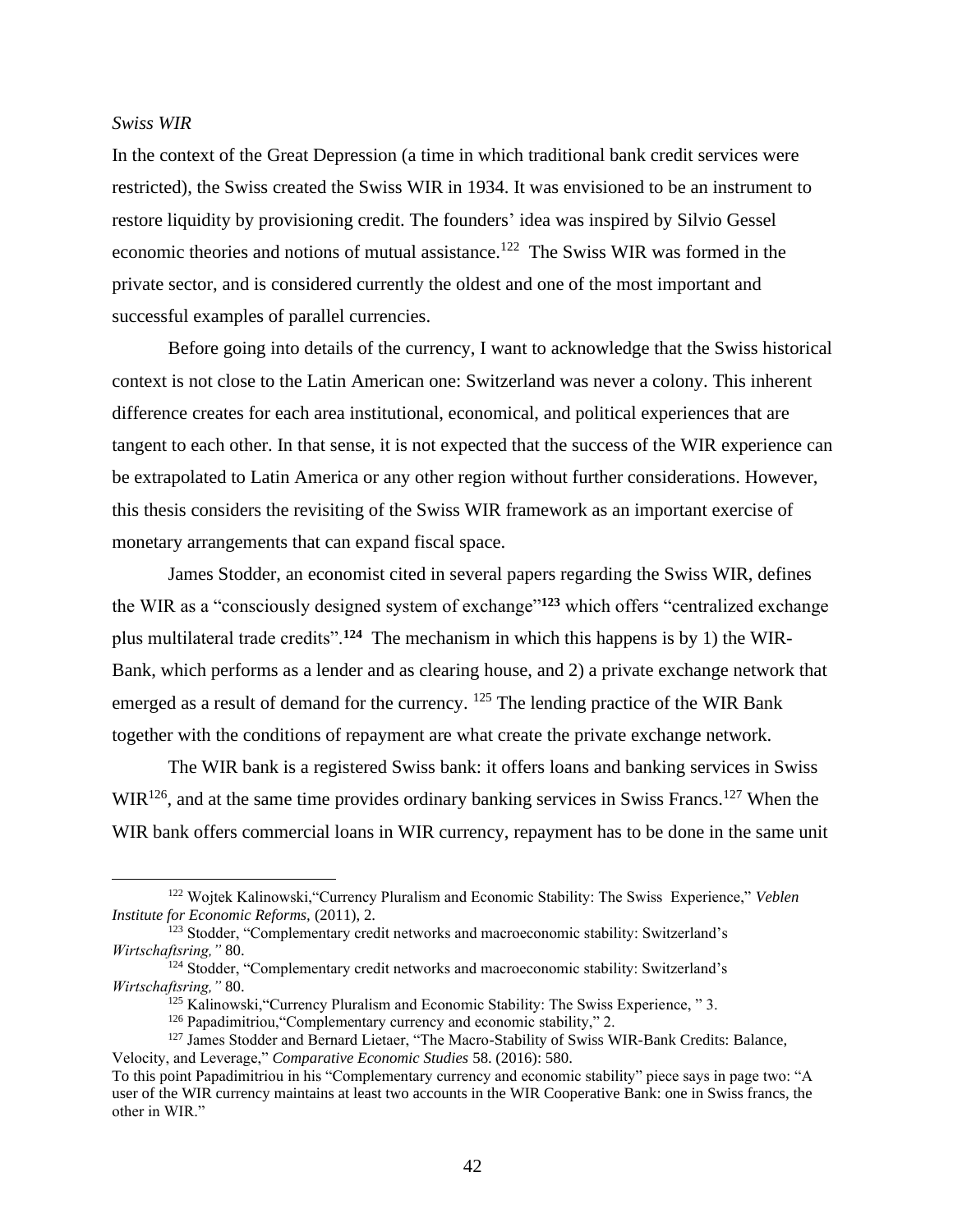of account; those companies that have been extended a commercial loan are pushed to sell their products and services in WIR.<sup>128</sup> It is through this process that the private exchange network in WIR is and has been created, and it is only because it works as a means of payment (to buy goods) that it is accepted.<sup>129</sup>

The Bank allows WIR participants to make payments to each other, and keeps track of the credits and debits in WIR of all the participants of the system (HH and firms).**<sup>130</sup>** It is via that mechanism that the WIR Bank acts as a clearinghouse for those exchanges that happen in their unit of account. Not all firms can get loans and participate in the exchange: only small and medium firms can do so since "SMEs typically have less access to formal credit institutions (Terra, 2003), and rely disproportionately on self-financing", Stodder and Lietaer point out.<sup>131</sup> It was only starting in 1972, that regulation was legislated so large firms cannot become WIR members. Some other specificities of the WIR are its non convertibility and the fact that it only takes an electronic form. In fact, it was only in the mid 70's that the currency stopped being convertible into Swiss francs.<sup>132</sup> Swiss francs, however, can be exchanged for WIR. The parity is one-to-one.<sup>133</sup>. It has an electronic form<sup>134</sup> and probably this is what allows the WIR bank to have detailed information about all transactions.

When it comes to the benefits and experiences of the Swiss WIR there is consensus. All cited authors —Stodder, Lietaer, Papadimitriou, and Kalinowski— emphasize in their respective papers about the countercyclical [turnover] effects of the WIR. Stodder, by bringing up the following quote of Keynes, makes the reader understand that the provision of an alternative that deals with the instability of money and credit, stability is created in the system.

The counter-cyclical nature of WIR may help answer a basic question within macroeconomic theory—whether macro- instability is more due to price rigidity, or to

 $128$ Papadimitriou, "Complementary currency and economic stability," 2.

<sup>&</sup>lt;sup>129</sup> The WIR is not accepted to pay tax obligations. For its acceptability, however, it is sufficient to function as a means of payment within the private exchange network.

<sup>130</sup> Stodder, "Complementary credit networks and macroeconomic stability: Switzerland's *Wirtschaftsring,*" 80.

<sup>&</sup>lt;sup>131</sup>Stodder and Lietaer, "The Macro-Stability of Swiss WIR-Bank Credits: Balance, Velocity, and Leverage," 578.

<sup>&</sup>lt;sup>132</sup> Papadimitriou, "Complementary currency and economic stability," 2.

<sup>&</sup>lt;sup>133</sup> Papadimitriou, "Complementary currency and economic stability," 2.

<sup>&</sup>lt;sup>134</sup> Papadimitriou, "Complementary currency and economic stability," 2.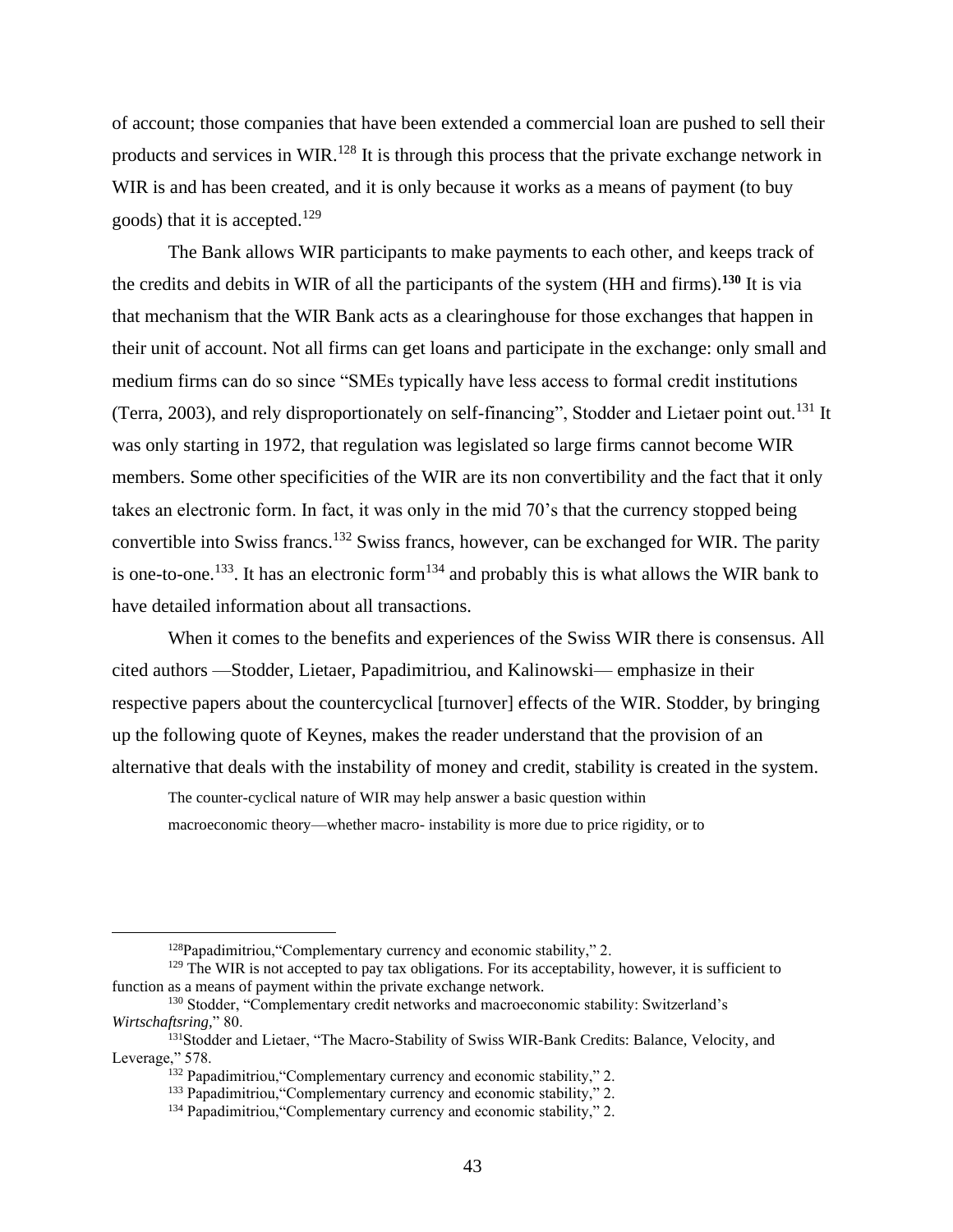instability in money and credit. Keynes (1936) recognized that both conditions can lead to instability.**<sup>135</sup>**

The Swiss WIR is considered to be an important instrument of monetary policy that complements**,** and does not overturn, the functions of the Swiss franc— the overall money supply has proven to have procyclical effects (as regular banking practices restrict credit during downturns) while the WIR acts as "reserve credit", whose supply increases on demand.<sup>136</sup> James Stodder, in his 2009 paper, statistically found that the WIR has a high countercyclical turnover. In his 2016 piece he shows how the countercyclical turnover (Turnover  $= WIR$ ) Balances times Velocity) changes for those firms that are registered (smaller businesses) and for those non-registered in the system.<sup>137</sup> Both WIR balances and velocity are found by Stodder to be countercyclical drivers. He concluded in 2016: "[the] WIR activity has been highly countercyclical for 65 years in Switzerland."<sup>138</sup> Kalinowski articulates the countercyclical turnover benefits, but also goes far beyond. He says measures like an exchange network are tools that enable sustained demand in moments where aggregate demand is collapsing or in decline.<sup>139</sup> In addition, he suggests that the WIR has been important for community building and preserving the social fabric since the use of the WIR involves creating bonds between local communities.<sup>140</sup> Kalinowski neatly frames measures like this as "radically transforming mechanisms for credit allocation" that "contribute to macroeconomic stability in another way". 141

Can the Swiss experience of the WIR-bank be replicated elsewhere? Stodder contextualizes the Swiss experience. He says that despite having worked in Switzerland for several decades, it is a particular case. He says:

Switzerland is home to some of the largest, technologically advanced, globally networked financial institutions in the world. And at the opposite extreme, it also has a strong

<sup>&</sup>lt;sup>135</sup> Stodder, "Complementary credit networks and macroeconomic stability: Switzerland's *Wirtschaftsring,*" 93.

<sup>&</sup>lt;sup>136</sup> Kalinowski, "Currency Pluralism and Economic Stability: The Swiss Experience," 2.

<sup>&</sup>lt;sup>137</sup> Smaller registered firms (R) thave counter- cyclical WIR-Velocities" while larger non register firms (NR) have countercyclical balances. The latter are "free to accept as much or as little WIR-currency as they wish – accept more WIR when other forms of money are in short supply, in a recession.", according to Stodder and Lietaer.

Stodder and Lietaer, "The Macro-Stability of Swiss WIR-Bank Credits: Balance, Velocity, and Leverage," 571. <sup>138</sup>Stodder and Lietaer, "The Macro-Stability of Swiss WIR-Bank Credits: Balance, Velocity, and Leverage," 601.

<sup>&</sup>lt;sup>139</sup> Kalinowski, "Currency Pluralism and Economic Stability: The Swiss Experience, "4.

<sup>140</sup> Kalinowski,"Currency Pluralism and Economic Stability: The Swiss Experience," 2.

<sup>141</sup> Kalinowski,"Currency Pluralism and Economic Stability: The Swiss Experience, " 4.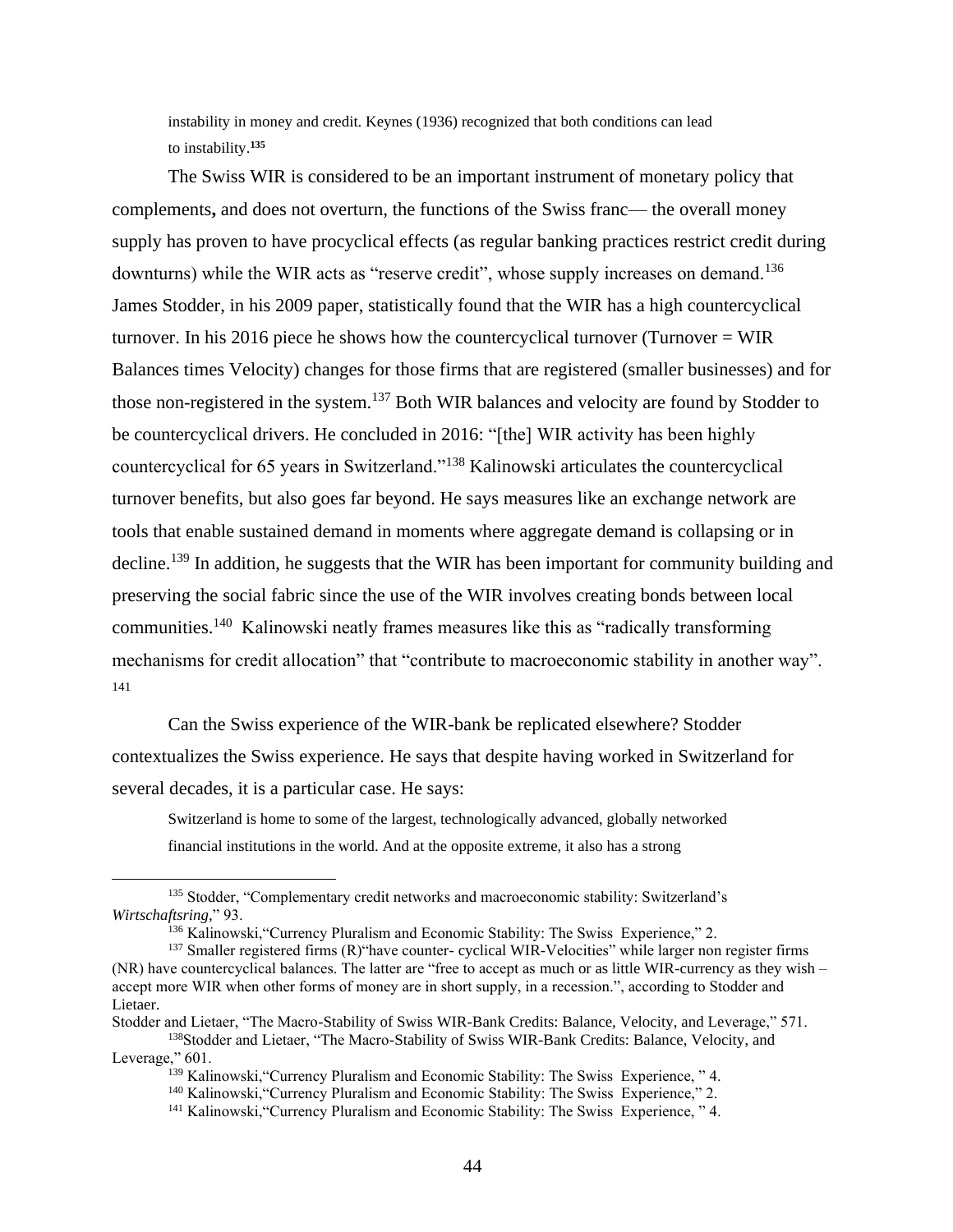network of smaller banks with more specialized focus (cooperative, regional, or industrial).<sup>142</sup>

Stodder, however, does not examine whether Switzerland came to be one of the most technologically advanced countries in the world because, in that process, the Swiss WIR was an important factor, or whether Switzerland developed independently of the creation and development of the Swiss WIR.

## *Argentina 17 State Currencies*

Argentina is considered to be a "far from unique case" when it comes to monetary experimentation.<sup>143</sup> Several authors, including all of those cited in this section of complementary currencies, would attribute monetary experimentation to periods of economic crisis and deep economic instability. Under that context, 17 state currencies were created in Argentina between 2001 and 2003, and under the constraints of the currency board.

A currency board was imposed by the IMF in 1991 in which the Argentinian peso was pegged to the US dollar. It was framed to be a measure that would "create money stability" by ending the inflationary pressures that existed from May 1989 to the end of  $1990$ .<sup>144</sup> This measure forced austerity measures at the federal level, and although it did slow the inflationary pressures, it meant a deep four year recession until the Currency Board collapsed.<sup>145</sup> The currency board had affected the whole economy: it resulted in lack of liquidity for the private sector, and incapability of making wage payments for the local municipalities due to depressed tax collection. By May 2001, the unemployment rate was 16.4%. The mechanism used by the central government to maintain a pegged currency was done 1) via greater taxation and budget cuts by the central government—to offset the budget deficit—and by 2) limiting cash withdrawals. These measures, however, exacerbated the crisis even more: the former made the

<sup>&</sup>lt;sup>142</sup> Stodder, "Complementary credit networks and macroeconomic stability: Switzerland's *Wirtschaftsring,*" *93.*

<sup>&</sup>lt;sup>143</sup> Georgina M. Gomez, and Paolo Dini, "Making sense of a crank case: monetary diversity in Argentina (1999-2003)," *Cambridge Journal of Economics* 40, (2016): 1425.

<sup>&</sup>lt;sup>144</sup> The inflationary period from May 1989 to the end of 1990 was such that the consumer price index increased 200% a month. See Gomez, and Dini, "Making sense of a crank case: monetary diversity in Argentina (1999-2003)," 1424.

<sup>&</sup>lt;sup>145</sup> By making sure that the monetary base matched the foreign currency flows. See Gomez, and Dini, "Making sense of a crank case: monetary diversity in Argentina (1999-2003)," 1424.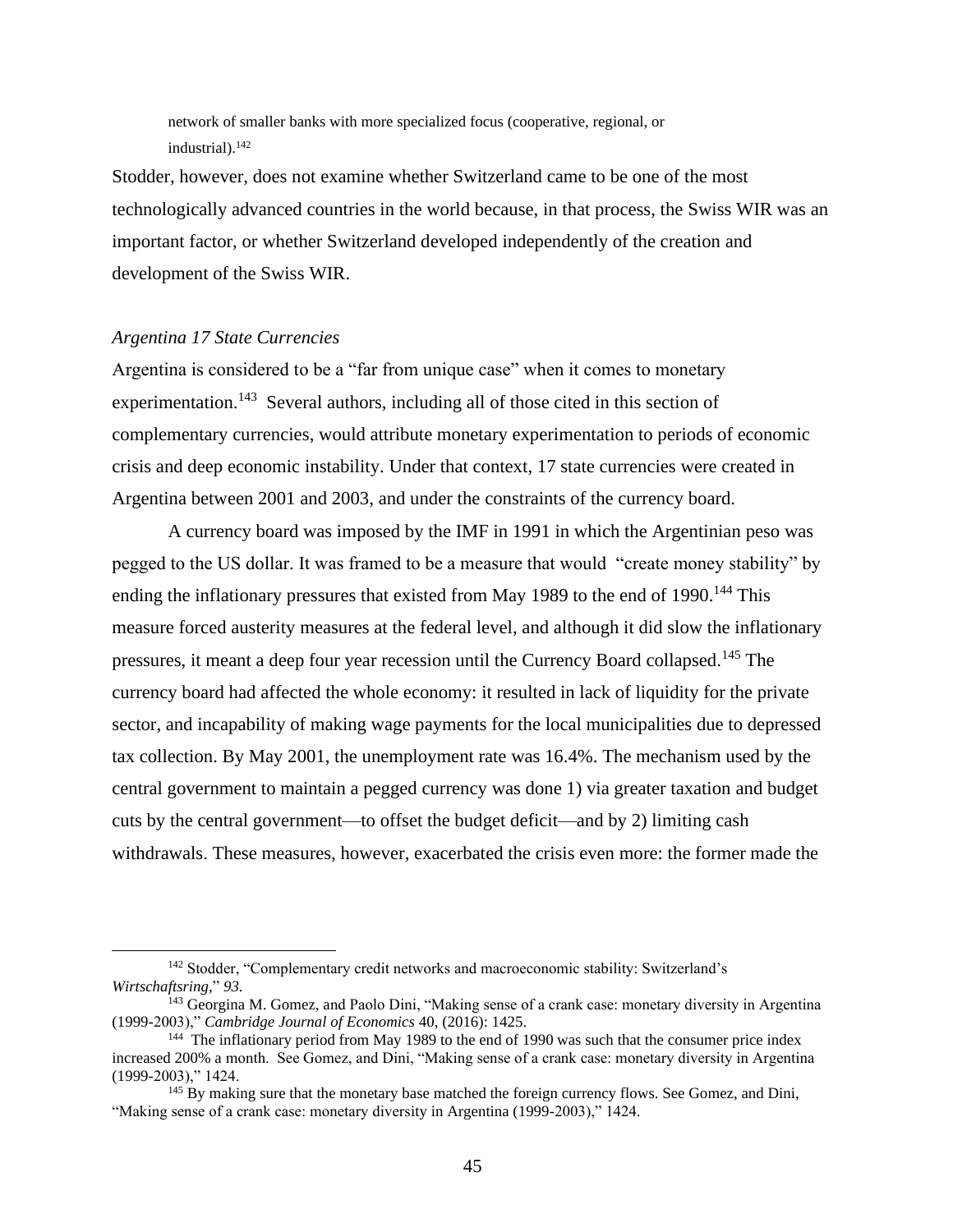deficit greater and, the latter affected the informal economy directly since they rely on cash for their transactions.<sup>146</sup>

Buenos Aires province was the first one affected. Their need for funds made them pursue help from private banks. Private banks, however, denied providing a sufficient amount of funding but proposed an alternative: they would cover a third of the amount needed, if a third was funded by the province, and the last third was done through fiscal adjustment measures by the province.<sup>147</sup> Buenos Aires agreed, and the amount which the province had to raise was achieved by the creation of the province's secondary currencies—named *Patacones* or Emergency Provincial Bond*.* The *patacones* were not exactly a currency: they were bonds of circulation with a two-year maturity.

The success of the implementation in the province of Buenos Aires and the pervasive effects the currency board had on the other provinces led to a domino effect of the policy measure: 16 other Argentinian provinces followed Buenos Aires's path and created their own currencies to pay their workers and other outstanding debts with suppliers.<sup>148</sup> It was in this context that 17 provisional currencies were created. The name associated with the 17 provisional currencies is *cuasimonedas* or complementary currency systems (CCS).<sup>149</sup> The *cuasimonedas* were seen as a mechanism, of provincial governments, to cancel their outstanding debt payments with workers and guarantee future payments.<sup>150</sup>

The creation of the *cuasimonedas* was one of a kind. They are a case of a non-state monetary system with no collateral. They had the form of bonds of circulation that paid seven percent interest at maturity. Their acceptability as means of payments is associated with them being accepted to pay taxes. Gomez and Dini, point out that their acceptability encompassed the geographical areas in which they were accepted for taxes. They attribute this behavior to the fact that it helped to clear debts and make payments between provincial governments. They write:

<sup>&</sup>lt;sup>146</sup> Gomez, and Dini, "Making sense of a crank case: monetary diversity in Argentina (1999-2003)," 1425. <sup>147</sup> Santiago Chechela. "La utilización de terceras monedas, " *CLACSO*, Argentina, 6.

[http://biblioteca.clacso.edu.ar/ar/libros/cuba/if/marx/documentos/22/La%20utilizaci%F3n%20de%20terceras%20m](http://biblioteca.clacso.edu.ar/ar/libros/cuba/if/marx/documentos/22/La%20utilizaci%F3n%20de%20terceras%20monedas....pdf) [onedas....pdf](http://biblioteca.clacso.edu.ar/ar/libros/cuba/if/marx/documentos/22/La%20utilizaci%F3n%20de%20terceras%20monedas....pdf)

<sup>&</sup>lt;sup>148</sup> Gomez, and Dini, "Making sense of a crank case: monetary diversity in Argentina (1999-2003)," 1426. Chechela. "La utilización de terceras monedas, " 7.

<sup>149</sup> Georgina M. Gomez, "2 Perspectives on Complementary Currency Systems," in *Argentina's Parallel Currency: The Economy of the Poor."* (London: Taylor & Francis Group, 2009), 22 .

<sup>&</sup>lt;sup>150</sup> Gomez, and Dini, "Making sense of a crank case: monetary diversity in Argentina (1999-2003)," 1426.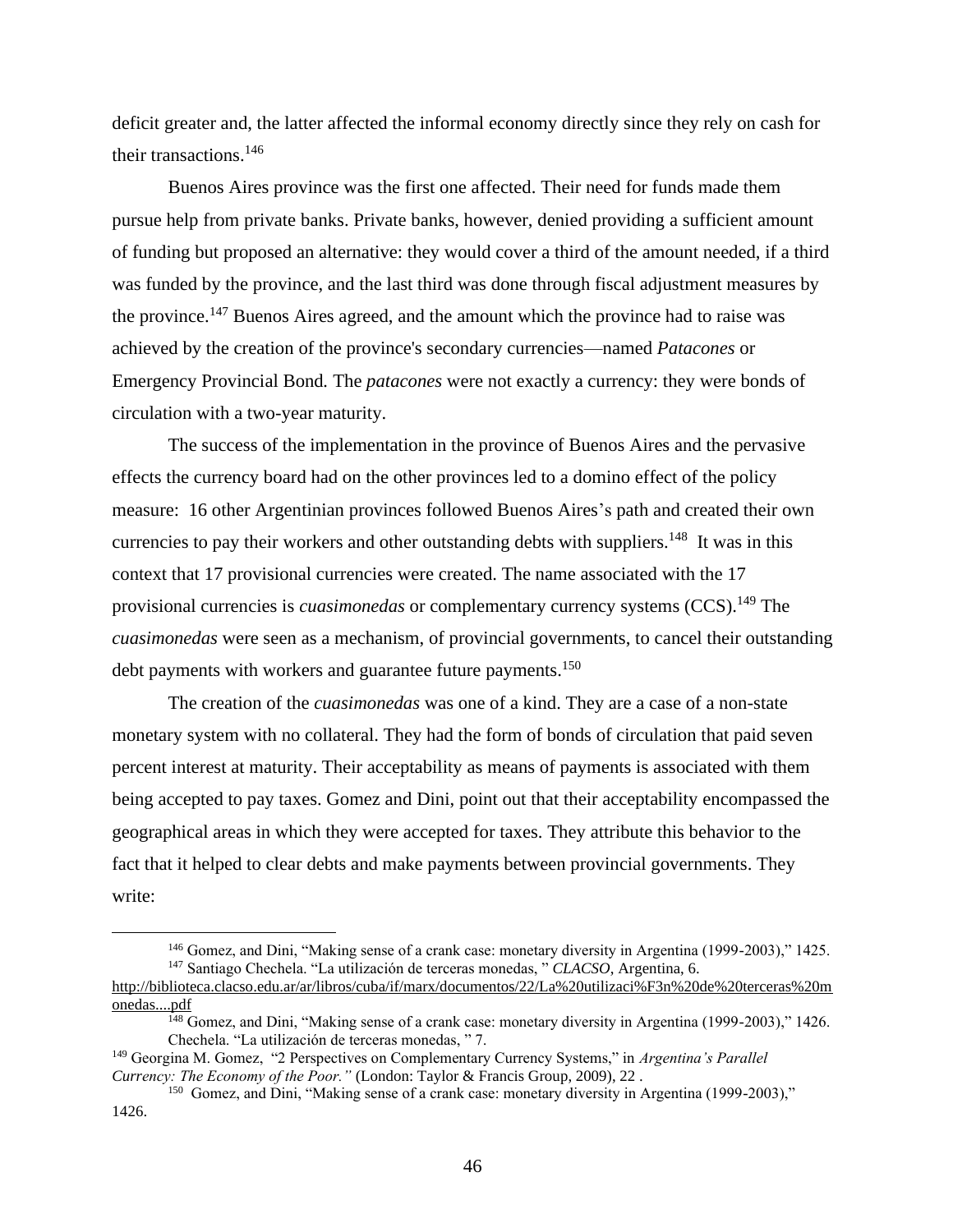The provincial monetary circuits worked as a chain of credits and debts that integrated provincial governments, public employees and local businesses in a monetary circuit of 'circulating debt', using Schumpeter's term (2006 [1954]). Innes suggested that governments integrate monetary circuits not because they are the issuers of fiat money but because they are 'a great buyer of services and commodities' that can redeem debts by taxation (Innes, 1914, p. 168). In the case of the Argentine provinces, governments were not only big buyers in terms of trade but also big debtors in terms of outstanding payments, and had a claim of sovereignty within their territories.<sup>151</sup>

The experiences during and after the implementation of the *cuasimonedas* are mixed. In some provinces the effects of the recession were attenuated since the *cuasimonedas* made it possible to pay public workers and distribute stock of goods.<sup>152</sup> It particularly helped industries, like the construction industry, that were very affected by the crisis. <sup>153</sup> It can be seen as a measure of monetary expansion for a fiscal deficit while maintaining the Argentinian peso parity with the US dollar. In other provinces the effect was not so good: the money supply growth<sup>154</sup> exceeded the output supply growth (leading to a devaluation of the currency). Also, there are reported cases of clientelistic use of these provincial currencies.<sup>155</sup>

The mixed experiences of the *cuasimonedas* in Argentina, to some extent, are a result of its design and of other political constraints. Some of the inherent difficulties of the *cuasimonedas* and their success for economic recovery had to do with the fact that 1) the amount issued by each province was constrained to the amount of a nominal salary;<sup>156</sup> 2) the IMF constrained foreign credit; 3) it was a temporary measure only, 4) *cuasimonedas* were accepted for any kind of produce: this affected the intermediaries —like the supermarkets payment system; and 5) there was no planning committee to make sure that the supply growth of *cuasimonedas* did not exceed the output supply growth. The first point limited the size of the payment system. The third point limited the possibility to observe long term effects of the

<sup>&</sup>lt;sup>151</sup> Gomez, and Dini, "Making sense of a crank case: monetary diversity in Argentina (1999-2003)," 1427.

<sup>152</sup> Chechela. "La utilización de terceras monedas, " 7.

<sup>153</sup> Chechela. "La utilización de terceras monedas, " 12.

<sup>154</sup> Gomez and Dini express in their 2016 piece (page 1426) that by "September 2001 the provincial currencies represented 5% of the national monetary base; they later climbed to 25% and 33% in January 2002 and October 2002, respectively (Chelala, 2003), as the crisis aggravated and shrank available public funds." <sup>155</sup> Gomez, and Dini, "Making sense of a crank case: monetary diversity in Argentina (1999-2003)," 1427-28.

<sup>156</sup> Chechela. "La utilización de terceras monedas, " 6.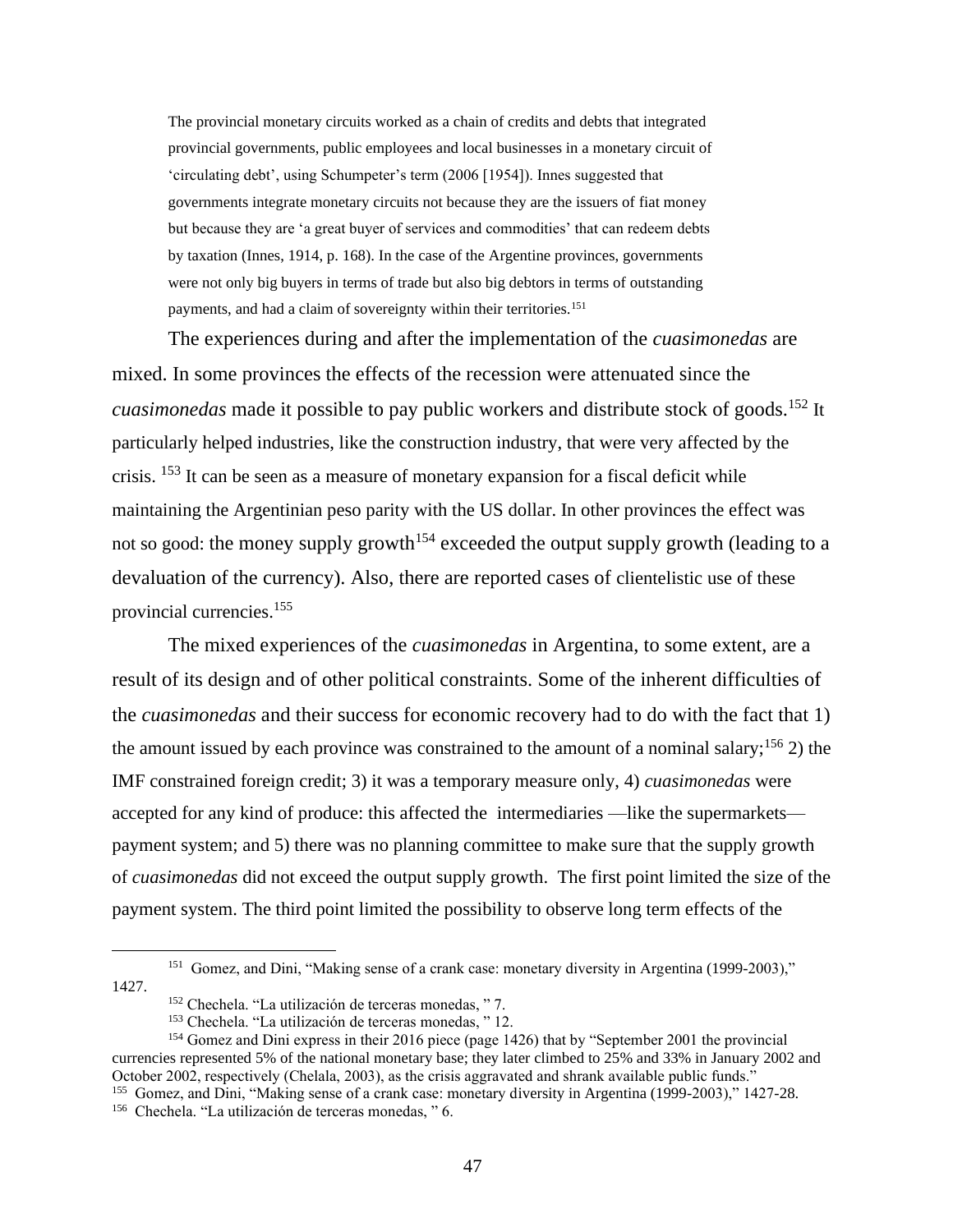policy. Regarding the fourth<< point, some stores received more inflow of *cuasimonedas* than what they could use for the payment of taxes and salaries. Chechela points out that this excessive flow of *cuasimonedas* made intermediaries not able to incorporate their excessive flow of *cuasimonedas* in the financial system.<sup>157</sup> Somehow the only thing intermediaries could do with the excess inflow of *cuasimonedas* was to store them - accumulate profit on that unit of account. The fifth point is important. Perhaps, for future implementations, a multidisciplinary intra/inter industry committee that observes and consults the economy's needs has to be created. It must plan and encourage provisioning such that changes in demand (due to changes in money supply) are satisfied by changes in the supply of goods and services. A robust or unrestricted budget would be necessary for incentivizing the provisioning of the physical output. Money supply must not be questioned until the economy is in full resource utilization.

# **A Case for a Parallel Federal Currency in Mexico for Direct Job Creation and Food Sovereignty**

The proposal developed here for Mexico has elements of the two cases and the proposal developed above. It also has influences from other programs such as the Job Guarantee program in India named Mahatma Gandhi National Rural Employment Guarantee. The Mexican proposal could be seen as more ambitious than the others since it combines elements of the mentioned experiences and proposals. I believe, however, the proposal is only specific on the paths that ought to help the country reach closer to the goal: reduce foreign dependence and increase sovereignty— by regaining food sovereignty while alleviating unemployment and economic insecurity.

The proposal for Mexico takes the framework of a WIR bank that offers loans in the new unit of account but adjusts the initiative to be a public bank responsible for providing low interest credit, and not a private one. The Argentinian implementation of paying a certain percent of income to public workers in the parallel currency is also adopted. From the Greek proposal it adopts the framework of a parallel currency as a way to increase government expenditures in public programs, such as in a direct job creation program. The Greek proposal does not specify what kind of jobs would exist under the Job Guarantee, however, this proposal envisions direct job creation on agricultural jobs particularly. The proposal for a Job Guarantee

<sup>157</sup> Chechela. "La utilización de terceras monedas, " 11.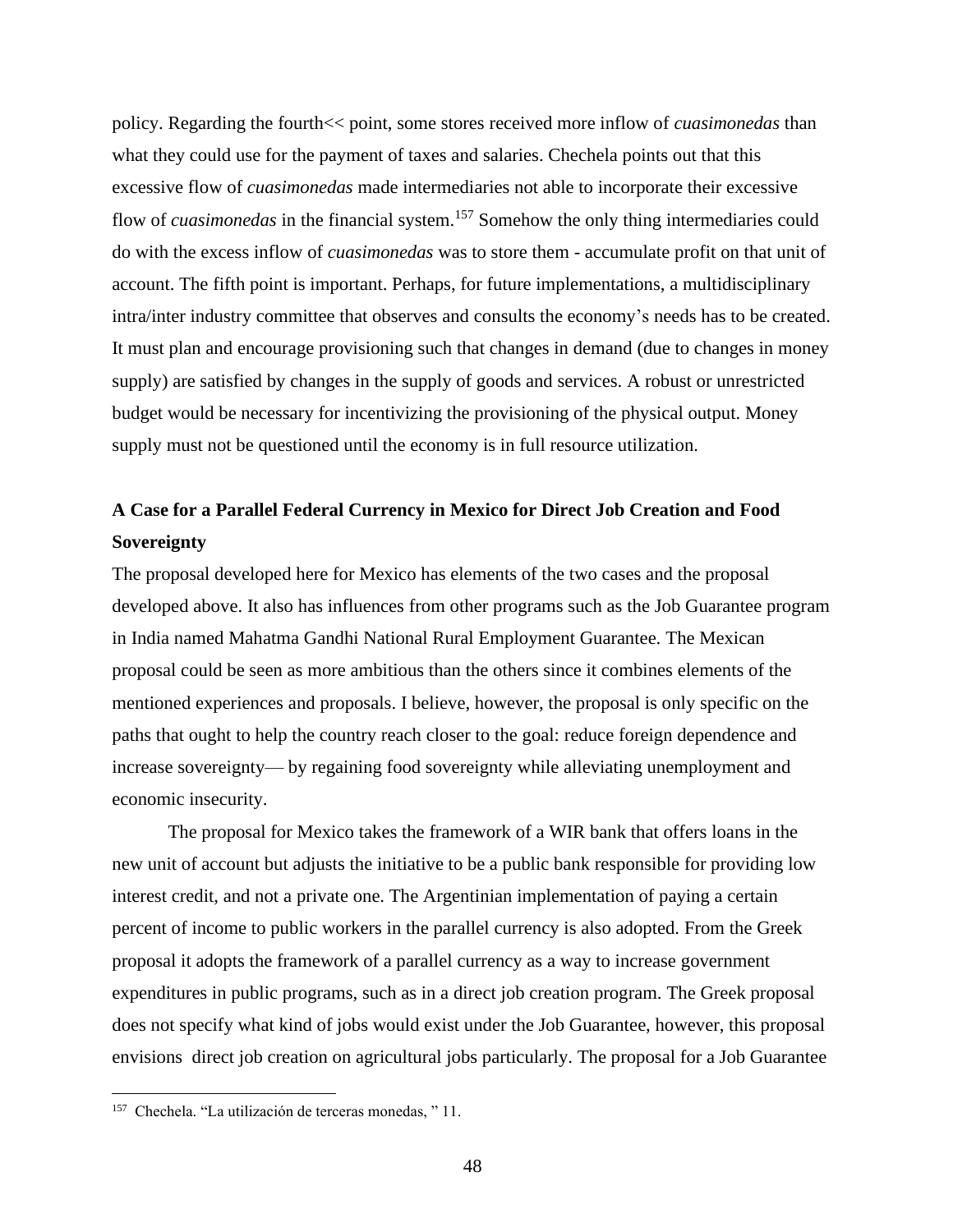in Agriculture is similar but different to the Mahatma Gandhi National Rural Employment Guarantee. In the lines below, the reasoning behind each of these points and other specificities of the proposal is developed.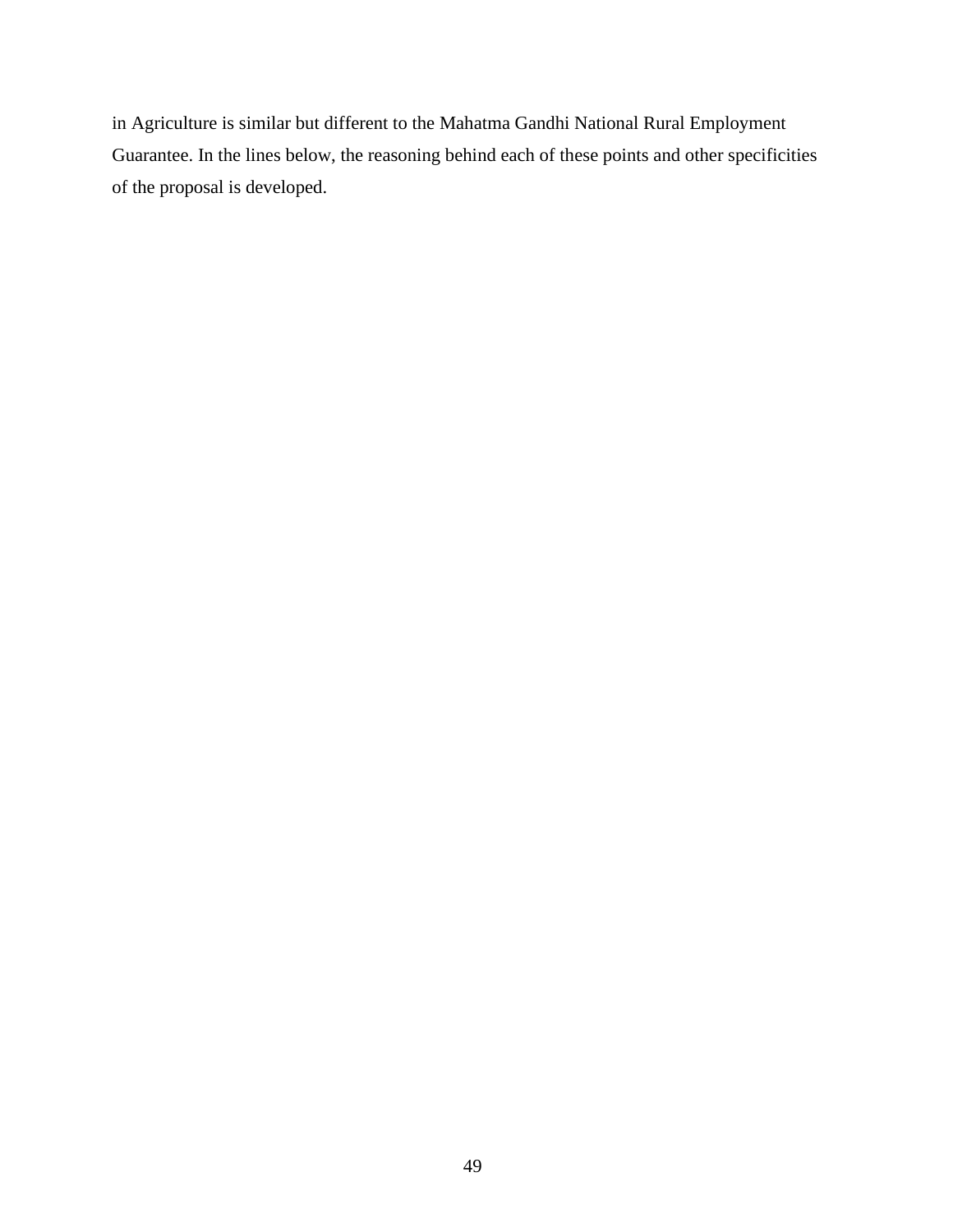| <b>Cases or proposal</b>                                                                    | <b>Geuro/fiscal currency</b>                                                                                                                        | <b>Swiss WIR</b>                                                                                                                       | Argentinian 17 exchange<br>networks (cuasimonedas)                                       | <b>Mexico</b> proposal                                                                                                                                                                                                 |
|---------------------------------------------------------------------------------------------|-----------------------------------------------------------------------------------------------------------------------------------------------------|----------------------------------------------------------------------------------------------------------------------------------------|------------------------------------------------------------------------------------------|------------------------------------------------------------------------------------------------------------------------------------------------------------------------------------------------------------------------|
| Proposed/<br>developed:                                                                     | Proposed by Amato,<br>Fantacci, Papadimitriou,<br>Zezza in 2016                                                                                     | 1934 - now                                                                                                                             | 1999-2003                                                                                | Current proposal                                                                                                                                                                                                       |
| <b>Purpose or objectives</b>                                                                | Increase government<br>expenditure in direct job<br>creation and additional<br>transfers without<br>compromising existing debt<br>payments in Euro. | Source of credit and<br>liquidity                                                                                                      | Cancel debts with public<br>workers and between<br>provinces under the<br>currency board | Be self-sufficient on food and<br>reclaim food and seed<br>sovereignty + import<br>substitution to reduce other<br>forms of dependency.                                                                                |
| <b>Issuance and</b><br>structure                                                            | Parallel currency issued by<br>an Independent bank <sup>158</sup>                                                                                   | Private exchange<br>network with a<br>cooperative bank                                                                                 | Vouchers / bonds of general<br>circulation issued by the<br>province                     | Parallel currency issued by a<br>dependent federal government<br>institution - Treasury, for<br>instance. Creation of a<br>government bank that provides<br>low interest credit in the parallel<br>currency            |
| Form                                                                                        | Electronic                                                                                                                                          | Electronic                                                                                                                             | Physical - Vouchers/bonds<br>of general circulation                                      | Physical and electronic form                                                                                                                                                                                           |
| How is money<br>supplied                                                                    | Direct job creation and<br>additional transfers                                                                                                     | Form of credit by the<br>WIR bank                                                                                                      | By paying a percent of<br>wages to public workers in<br>the parallel currency            | 1) form of credit by a public<br>bank; 2) by paying a percent of<br>wages to public workers in the<br>parallel currency;<br>3) direct job creation                                                                     |
| <b>Ensure demand and</b><br>acceptability of the<br>currency                                | Accepted for all tax<br>payments (20 % limit)                                                                                                       | Companies that have<br>been extended a loan<br>must pay back in WIR.<br>Procedure which creates<br>a good and service<br>market in WIR | Accepted for taxes                                                                       | Same as Swiss WIR and the<br>Geuro: Accepted for taxes;<br>require loan repayment in the<br>same currency in which the loan<br>was issued (parallel currency)                                                          |
| Convertibility<br>guaranteed by the<br>government                                           | No                                                                                                                                                  | Since 1974 it has not<br>been guaranteed                                                                                               | -Not until maturity (7%<br>interest)                                                     | No                                                                                                                                                                                                                     |
| <b>Ensure supply of</b><br>goods and services<br>such that $\Delta Y_s =$<br>$\varDelta Ms$ | Job Guarantee                                                                                                                                       | Not clear                                                                                                                              | Not clear mechanism.                                                                     | 1) Job Guarantee in agriculture<br>2) National bank in charge of<br>incentivizing via subsidies and<br>planning -with other<br>secretaries- such that the<br>provisions of goods and services<br>offsets changes in Ms |
| <b>Experiences or</b><br>predictions                                                        | No compromise existing<br>obligations: Surplus in Euro<br>while deficits in Geuro<br>-Increasing GDP rate                                           | Considered to be a<br>success story.                                                                                                   | Mixed<br>a)Reactivating effect<br>b) Ms>Ys $\rightarrow$ inflationary<br>process         | Import substitution in food;<br>reclaim food and seed<br>sovereignty; water and land<br>preservation; economic<br>recovery                                                                                             |

|  |  | Table 1: Key differences and similarities among the cases and proposals |
|--|--|-------------------------------------------------------------------------|
|  |  |                                                                         |

<sup>158</sup> Papadimitriou,"Complementary currency and economic stability," year 2016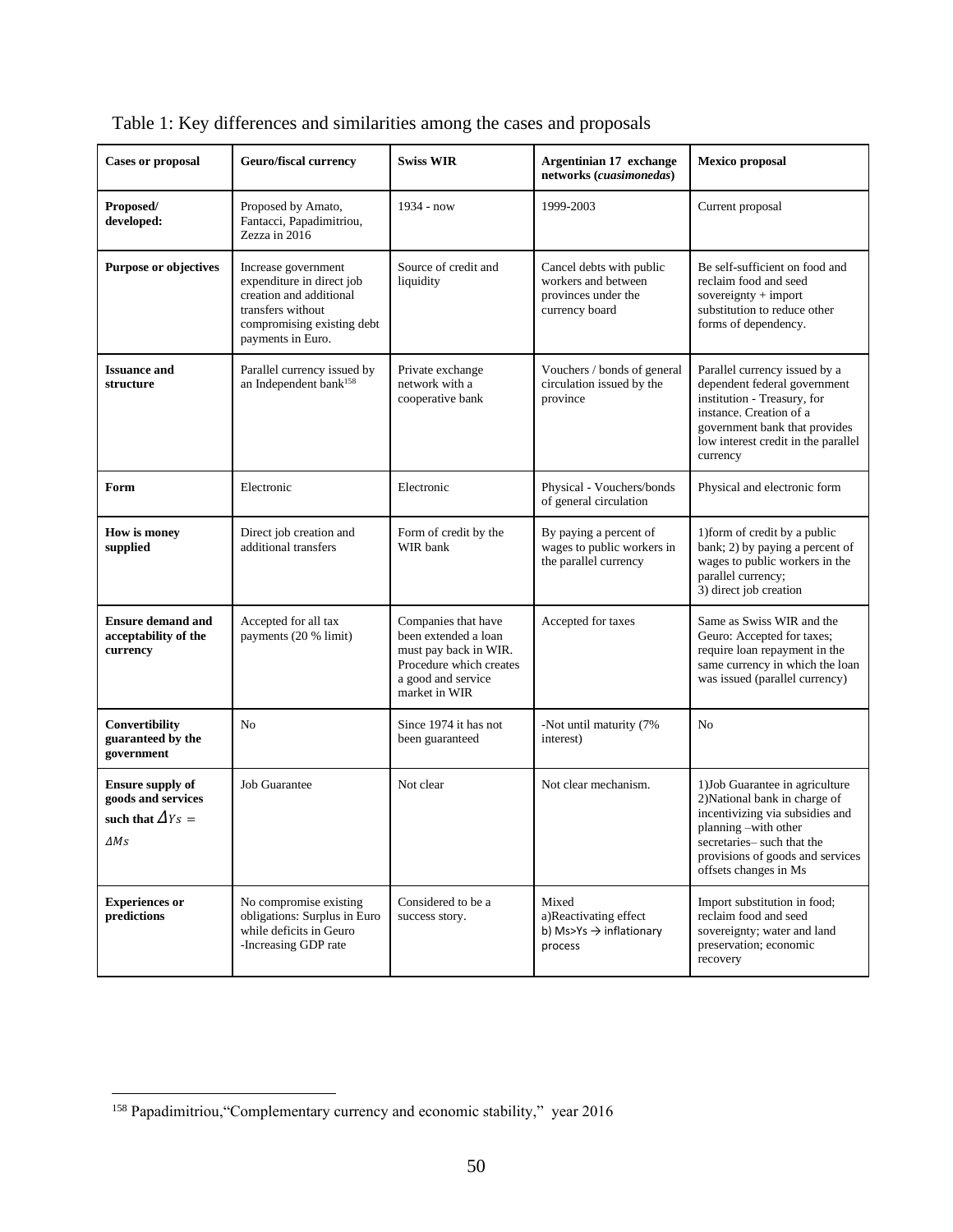## *Specificities Of The Proposal And Reasoning Behind It*

The motives behind the creation of the parallel currency are discussed in section V. Mexico has never been fully sovereign nor independent politically or economically. As the Mexican history professor Jan Meyer says: there is only *relative* sovereignty. <sup>159</sup> Relative to the centers of power. Part of that *relative* or *partial* sovereignty has to do with foreign debt and dependency on imports— especially on basic food and other essential goods for population subsistence. The country is constrained in the use of fiscal and monetary measures that could stimulate national production and economic recovery because of possible impacts on the US dollar - peso parity, and their impact on import prices. Some of the restrictions on fiscal and monetary policy include the pursuit of low interest rates and big government deficits. Mexico's high dependency on foreign food supply is one of the reasons politically that the country is constrained in using fiscal policy. If the government today were not to prioritize a stable exchange rate, consumers would be importing inflation when buying basic food and other goods—social unrest would occur and would manifest, probably, in the form of a revolution.

The current measures, however--as discussed in section V--just lead over time to 1) a more impoverished and unequal population; 2) having less control over the national means of production; 3) more usurpation of strategic resources; 4) secular stagnation; and 5) do nothing, but feed and perpetuate the current dynamics that only serve foreign interests. Given the current context of high dependency and foreign debt it is necessary to think about measures that respond to the national interest without compromising the current exchange rate. A parallel currency that is not convertible to any other is envisioned to be an appropriate measure that does not compromise the current exchange rate of the official unit of account but expands fiscal space in the parallel unit of account. For it to actually help Mexico leave the current trap it is necessary to follow measures that make the country reduce foreign dependence by targeting selfsufficiency— pursuing the restitution of food sovereignty is nonnegotiable. Without food, there is no resistance, as said in chapter V, when talking about the Zapatista movement. Measures that ought to obtain food sovereignty should be the first step to follow. Agricultural practices do not require capital intensive practices. Agriculture requires mainly land and labor, and both are abundant in the country.

<sup>&</sup>lt;sup>159</sup> Jan Meyer claimed this several times while I had him as a professor in the summer school of El Colegio de México, in 2019.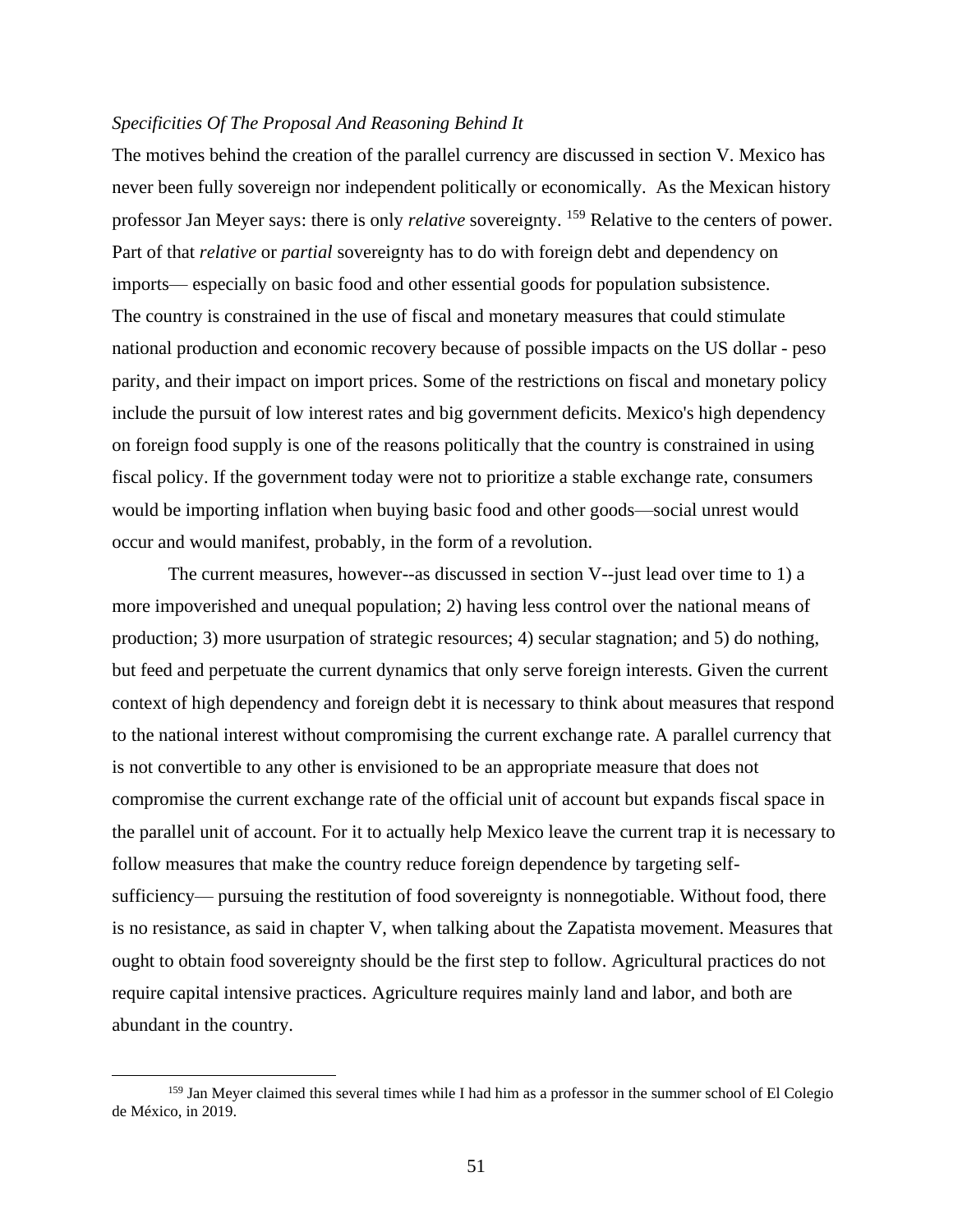In the following discussion the specificities of the proposal and reasoning are outlined and justified. Afterwards a connection of the baseline programs that give strength to the parallel currency to the ultimate goal of food sovereignty and full employment is provided.

As seen in the chart that contrasts the key elements of the parallel currencies proposal and experiences. The parallel proposal for Mexico has the following characteristics

- 1) It is issued only by a government authority
- 2) It has an electronic and physical form
- 3) It is not convertible by the government to any other currency
- 4) It should only be accepted to buy certain national products with highly national content<sup>160</sup>

The ultimate goal of the currency is to be a mechanism that allows Mexico to regain food sovereignty and, in that process, reduce foreign dependency. The third and fourth characteristics of the parallel currency are essential to avoid capital outflows and encourage the consumption of national products*.* The mechanisms envisioned for food sovereignty to happen are through procedures that create a supply of agricultural goods and a sustained and secure demand for them.

To secure a demand for agricultural products, it is proposed:

- 1) That public workers receive a certain percent of their income in the parallel currency
- 2) A national bank that offers low interest credits and asks for repayment only in the parallel currency.

To secure supply of national products and services, it is proposed:

1) A direct job creation program that guarantees a job to anyone who wants to work. This program must put emphasis on agricultural jobs, in the provisioning of care jobs, and in the creation of services and infrastructure necessary for a holistic support to agriculture and agricultural workers.

<sup>&</sup>lt;sup>160</sup> It would be hard to enforce. The government would encourage the private sector to only accepted it in exchange of national produces.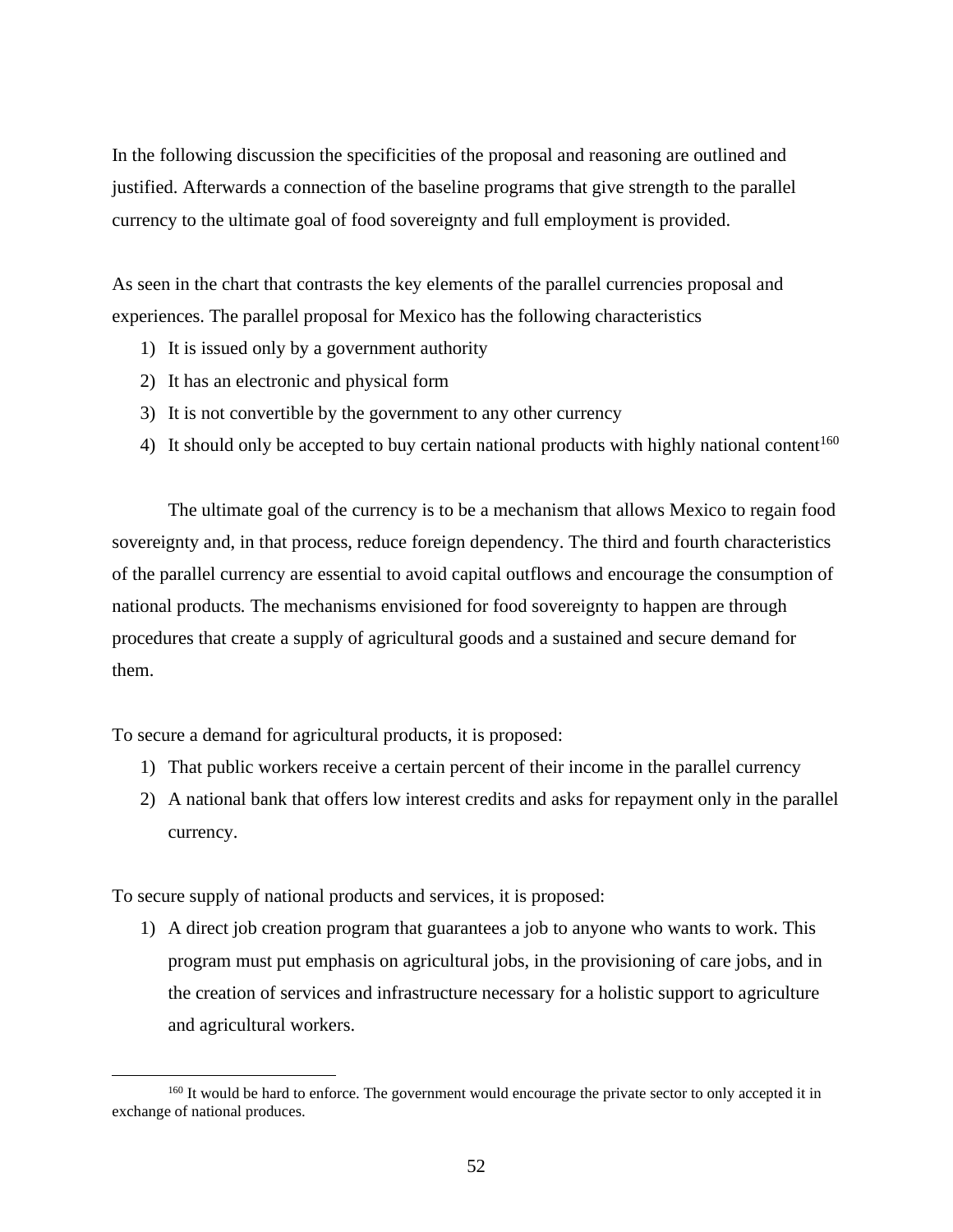2) A national bank that offers low interest credit and asks for repayment only in the parallel currency.

The job guarantee proposal and the national bank that provides low interest credit in the parallel currency act as a buffer stock— both create demand for the currency and encourage a supply of goods and services that are accepted in exchange for the parallel currency. The procedure of paying public workers a percentage of their income in the parallel currency encourages them to spend that percentage of their income in national, and not foreign, products and services.

To ensure the currency is accepted, the government must:

- 1) Allow it to be a means to pay all kinds of taxes; and
- 2) Promote and create a market in which it can be exchanged nationally.

This is why, among other reasons, it is necessary to have a direct job creation program that provides food and services, and public banking that offers credit and encourages the private sector to buy and sell in the parallel currency. The fact that there will be a national market to which the currency can be exchanged must facilitate the acceptance and circulation of the currency, although it is not necessary.

The value is maintained by paying fixed wage in the direct job guarantee.

Ensuring that money supply does not exceed goods and services demand is important to maintain the acceptability of the currency. This is why there needs to be coordination of the government authority that issues and offers loans in the parallel currency with other government agencies so that those national industries and sectors where there is a bottleneck in demand are incentivized and subsidized <sup>161</sup> to meet changes in demand. The value is maintained by paying fixed wage in the direct job guarantee.

Programs, institutions, and modifications that must coexist together with the parallel currency are, respectively: 1) direct job creation program (job guarantee); 2) a national bank that issues credit and loans in the parallel currency; and 3) partial compensation and partial wages to public workers in the parallel currency. Questions and details of each of these core adjunctions to

<sup>&</sup>lt;sup>161</sup> by the government authority in changed of parallel currency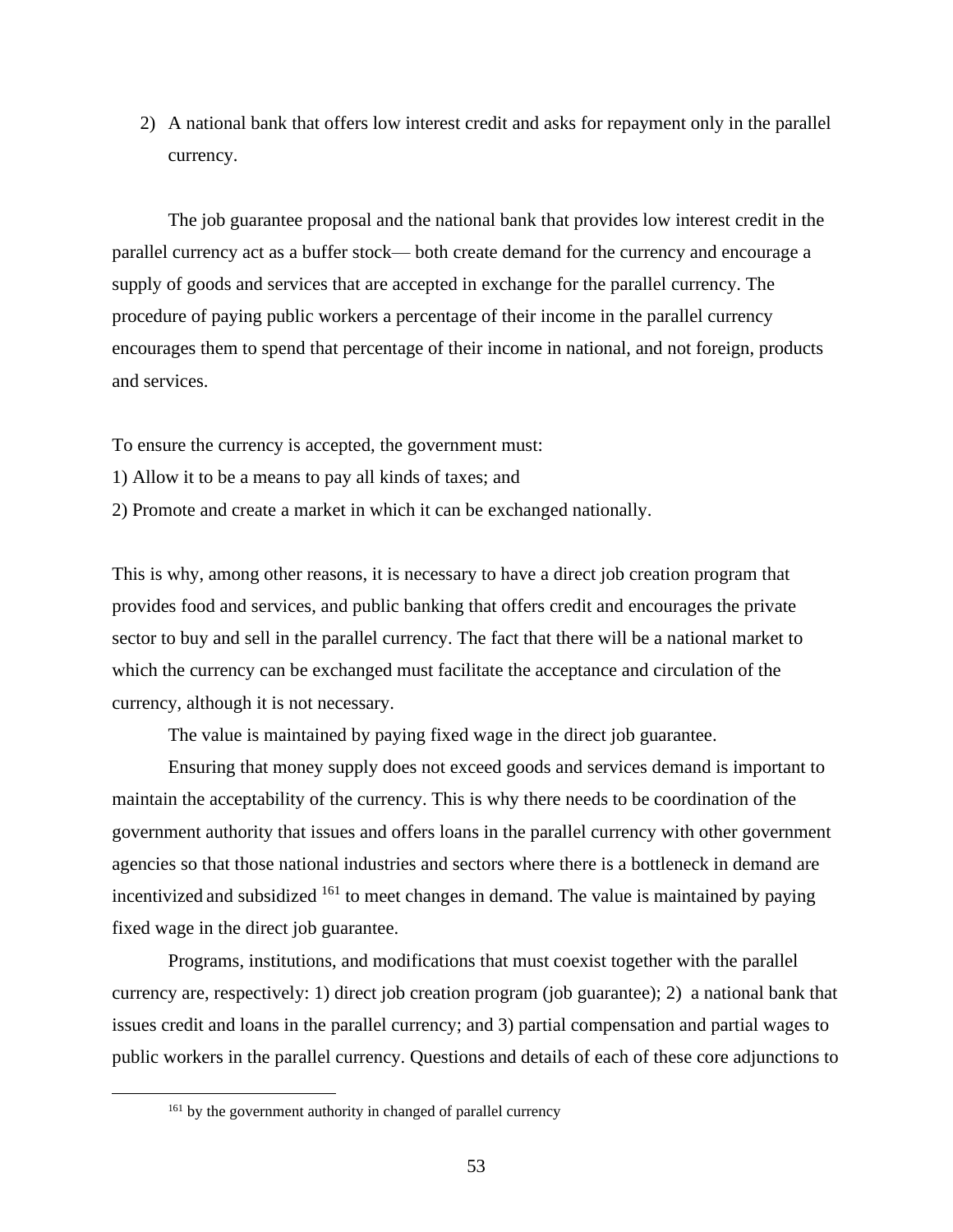the parallel currency are addressed in the appendix. Some to a greater extent and others to a lesser degree.

The parallel currency would be used to 1) pay wages in the job guarantee and other public workers, and direct job guarantee labor to produce what is needed; and 2) have the currency accepted in buying the output of the job guarantee jobs and other national produces. Lending of the parallel currency would be offered to small and medium firms to increase production that is needed.

This proposal acknowledges its limitations knowledge. It considers that a multidisciplinary and multisectoral committee of experts that works in the field and would be directly affected by the implementation of the program should be the one in the driving seat by having direct agency in the crafting of the program. This includes indigenous people, peasants, civilian actors, agricultural workers, to mention only a few. They are the ones who have firsthand knowledge of what their concerns are, and what is needed to resolve them. By no means would entrepreneurs be part of this committee.

#### **VII. CONCLUSIONS**

Foreign debt has been the mechanism, together with uneven trade, to create neocolonial practices of political and economic dominance. These structures do not allow the debtor countries to choose their own path of development nor to respond to their own agenda. Instead, they force debtor countries to arrange their factors of production and social structure to service debt payments. Credit in the form of a foreign currency is pernicious by itself: it reduces the fiscal space of the country and forces it to find ways to get the unit of account in which the debt is denominated. In addition, the conditions set by the creditor, for LA countries to be eligible to receive credit and aid, are detrimental to development. Instead, the conditions create an endless chain of dependency. The main creditors were Britain, under the old order, and the US and the financial international institutions it controls, under the new order.

Loans to LA have been conditioned on the adoption of market-oriented policies that highly encourage fiscal austerity, free trade, stable exchange rates, and an independent central bank. These policies act against the national productive sector, which limits any country's ability

54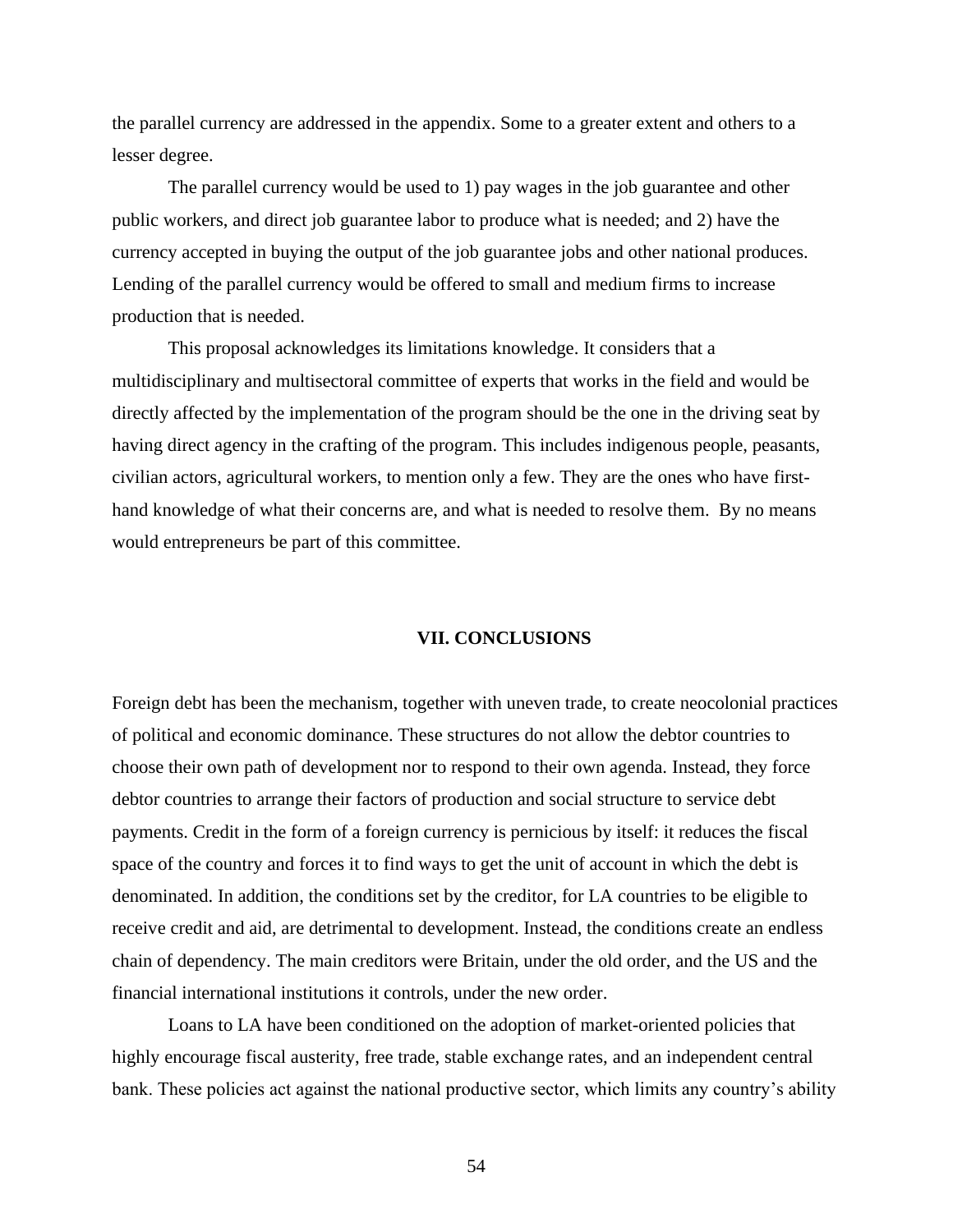to repay the principal and interest on the loan. The imposed conditions lead the debtor nations to a Ponzi scheme of having to borrow more just to keep up with interest payments on previous loans, and to the implementation of further policies that serve foreign capital. As part of this pattern, *structural reforms* and labor reforms. The former push for the privatization of the oil sector, telecommunication companies, and other strategic sectors of production -that were initially public- to get dollars for the repayment of the debt. The latter weaken workers' rights and ensure a supply of cheap labor is available to foreign investors.

Canceling the debt would eliminate partially the chain of the dependency the debtor countries have with the rest of the world. This first measure would dismantle, partially, the current structure that holds LA countries to define their own development path. Some LA countries are highly dependent on food, energy, and technology, so even with the cancellation of the debt, new uneven trade dynamics could arise if those structures that create food, energy and technological dependency are not reversed. Under this framework, of high foreign dependency and foreign debt, it is proposed that the creation of a parallel currency would benefit Mexico.

The creation of a parallel currency for debtor countries is a solution that could function as a mechanism to regain sovereignty while reducing or eliminating the debt of the country, without compromising existing payments nor the exchange rate on the already existing currency. This mechanism is considered to be politically and economically feasible. The procedure requires using the same properties of money but in favor of the debtor country (by targeting the reduction of foreign dependency), and in such terms as benefit the country which creates it. The federal parallel currency present proposal is seen as a unilateral mechanism that provides some level of independence and self-determination by allowing the possibility to regain food sovereignty to Mexico. The author recognizes that there is still clarification to be made and counterarguments to be considered. Also, other proposals to treat foreign debt and high foreign dependency are not included. For now, the paper has just the intention of laying the grounds for a way of approaching perennial indebtedness at its root.

55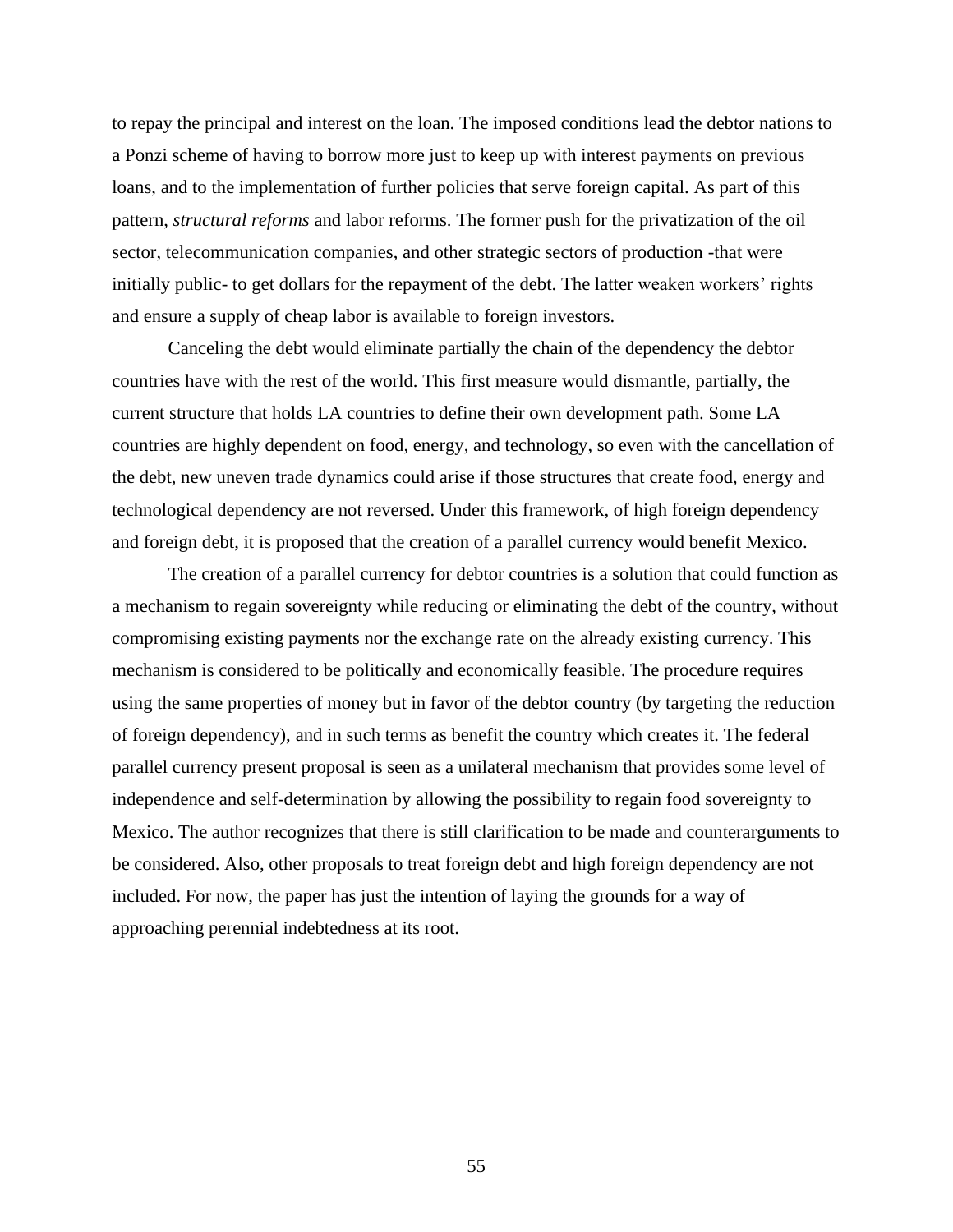## **VIII. FOR FURTHER RESEARCH**

Further research has to be done on the process in which Mexico lost control over its means of production and developed dependencies from colonial times until contemporary times. The linkage of those processes with the institution of money and foreign debt would be interesting. Carlos Marichal Salinas explains the evolution of the debt dynamics in Mexico<sup>162</sup>. Gunder Frank book about Mexico<sup>163</sup>, and Stanley and Stein<sup>164</sup> are helpful for understanding the economic dynamics particular to colonial times in Mexico.

In addition to those perspectives around indebtedness included in chapter IV, I want to do further research around how to treat dependency, and theories of imbalance growth. I recognize that Fadhel Kaboub, and the Zapatista movement write around dependency (or lack of self sufficiency). Prebisch and Gunder Frank contribute to the conversation of imbalance growth.

<sup>162</sup> See El Colegio de México. "Chapters by Dr. Carlos Marichal." History of colonial finance of Latin America. Available at:<https://carlosmarichal.colmex.mx/en/HFC-cap.html> and Marichal Salinas, Carlos. 2014. *La deuda externa de Latinoamérica*. Distrito Federal: El Colegio de México.

<sup>163</sup> Andre Gunder Frank, *Mexican Agriculture 1521-1630: Transformation of the Mode of Production,*  (Great Britain: Cambridge University Press, 1979).

<sup>164</sup> J. Stanley and Barbara H. Stein. "Chapter V: The Economic basis of Neocolonialism" in *The Colonial Heritage of Latin America,* (New York: Oxford University Press, 1977), 123-155.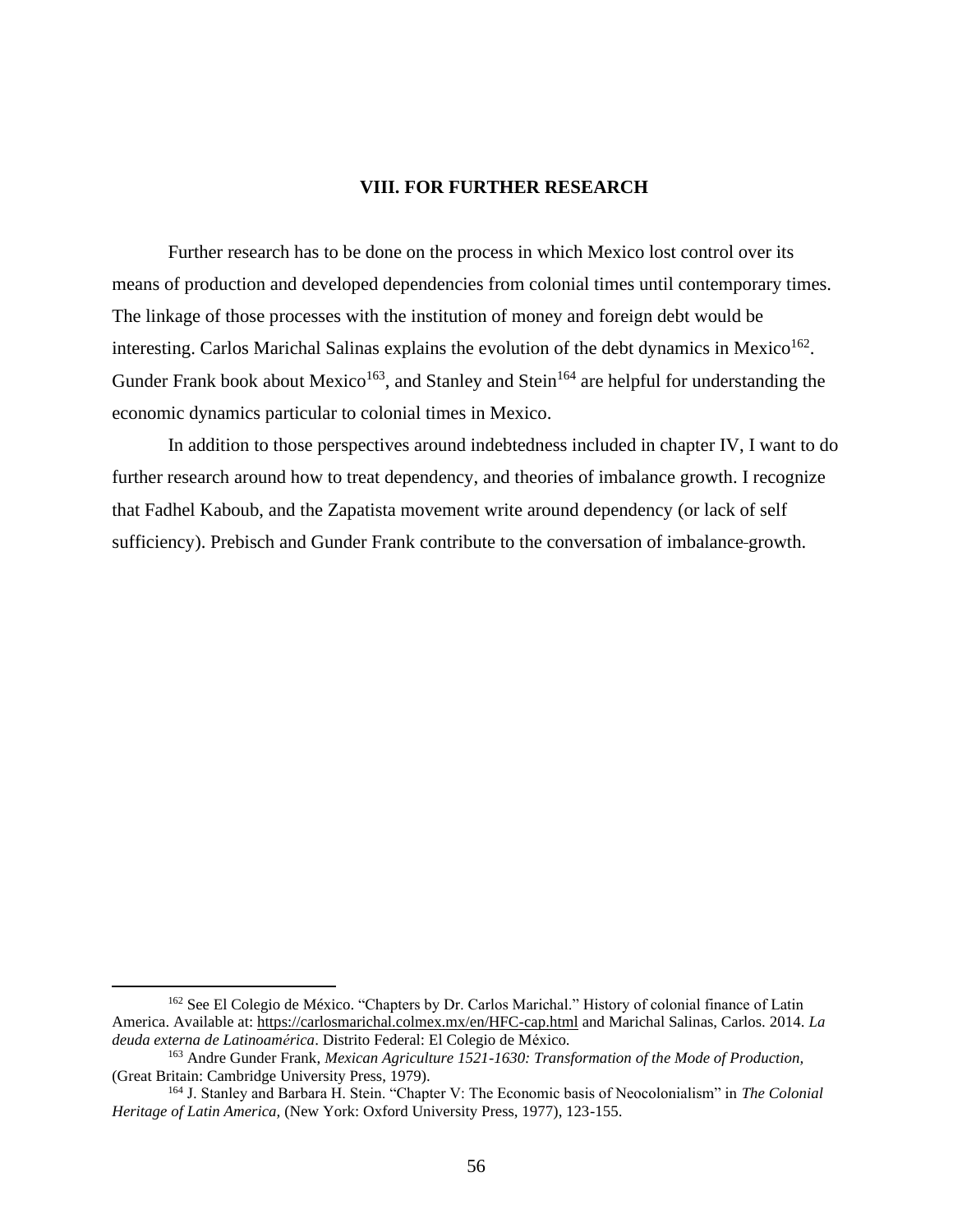# **IX. BIBLIOGRAPHY**

Aristotle. *Politics*. 1932. Translated by H. Rackham. Cambridge: Harvard University Press.

Bezemer, Dirk, and Derek Hadey. 2008."Agriculture, Development, and Urban Bias." World Development 36. 1342-64.

Cámara de Diputados del Honorable Congreso de la Unión. 2009. "Ley Monetaria de los Estados Unidos Mexicanos." Last reform Jan 20, 2009. Accessed April, 2022.

<https://www.diputados.gob.mx/LeyesBiblio/pdf/152.pdf>

CEPAL. 1998. "POLÍTICAS DE AJUSTE Y RENEGOCIACIÓN DE LA DEUDA

EXTERNA EN AMÉRICA LATINA." In *Cincuenta años de pensamiento en la CEPAL: textos seleccionados.* Vol II, 733-784. Chile: Fondo de Cultura Económica.

Chechela, Santiago."La utilización de terceras monedas. El caso Argentino." CLACSO, Accessed September 14, 2021.

Cox, Kate, and Jessica Fu. 2018."From diabetes to displacement: How NAFTA disrupted Mexican agriculture, food, and health." *The Counter.* Available at:

[https://thecounter.org/alyshia-galvez-eating-nafta-la-morada-mexico-displacement](https://thecounter.org/alyshia-galvez-eating-nafta-la-morada-mexico-displacement-diabetes-free-trade/)[diabetes-free-trade/](https://thecounter.org/alyshia-galvez-eating-nafta-la-morada-mexico-displacement-diabetes-free-trade/)

Down to Earth Staff. 2021."The chase and the change:Let's look back at 15 years of MGNREGA this World Water Day." *Down to Earth,* March 18. Available at

[https://www.downtoearth.org.in/news/water/the-chase-and-the-change-let-s-look-back-at-](https://www.downtoearth.org.in/news/water/the-chase-and-the-change-let-s-look-back-at-15-years-of-mgnrega-this-world-water-day-75966)[15-years-of-mgnrega-this-world-water-day-75966](https://www.downtoearth.org.in/news/water/the-chase-and-the-change-let-s-look-back-at-15-years-of-mgnrega-this-world-water-day-75966)

Einaudi, Luigi. 1953 [1936]."The theory of imaginary money from Charlemagne to the French Revolution." In F. Lane and J. Riemersma (eds.) Enterprise and Secular Change. London: Allen & Unwin.

Enlace Zapatista. 1993. "Ley Agraria Revolucionaria." Archivo Histórico.

[https://enlacezapatista.ezln.org.mx/1993/12/31/ley-agraria-](https://enlacezapatista.ezln.org.mx/1993/12/31/ley-agraria-revolucionaria/#:~:text=La%20lucha%20de%20los%20campesinos,mexicano%20por%20tierra%20y%20libertad)

[revolucionaria/#:~:text=La%20lucha%20de%20los%20campesinos,mexicano%20por%2](https://enlacezapatista.ezln.org.mx/1993/12/31/ley-agraria-revolucionaria/#:~:text=La%20lucha%20de%20los%20campesinos,mexicano%20por%20tierra%20y%20libertad) [0tierra%20y%20libertad.](https://enlacezapatista.ezln.org.mx/1993/12/31/ley-agraria-revolucionaria/#:~:text=La%20lucha%20de%20los%20campesinos,mexicano%20por%20tierra%20y%20libertad)

Forman, Tomas. 2021. "Decentralization, Equity, and Inclusion: An Overview and Sociolegal Analysis of India's Mahatma Gandhi National Rural Employment Guarantee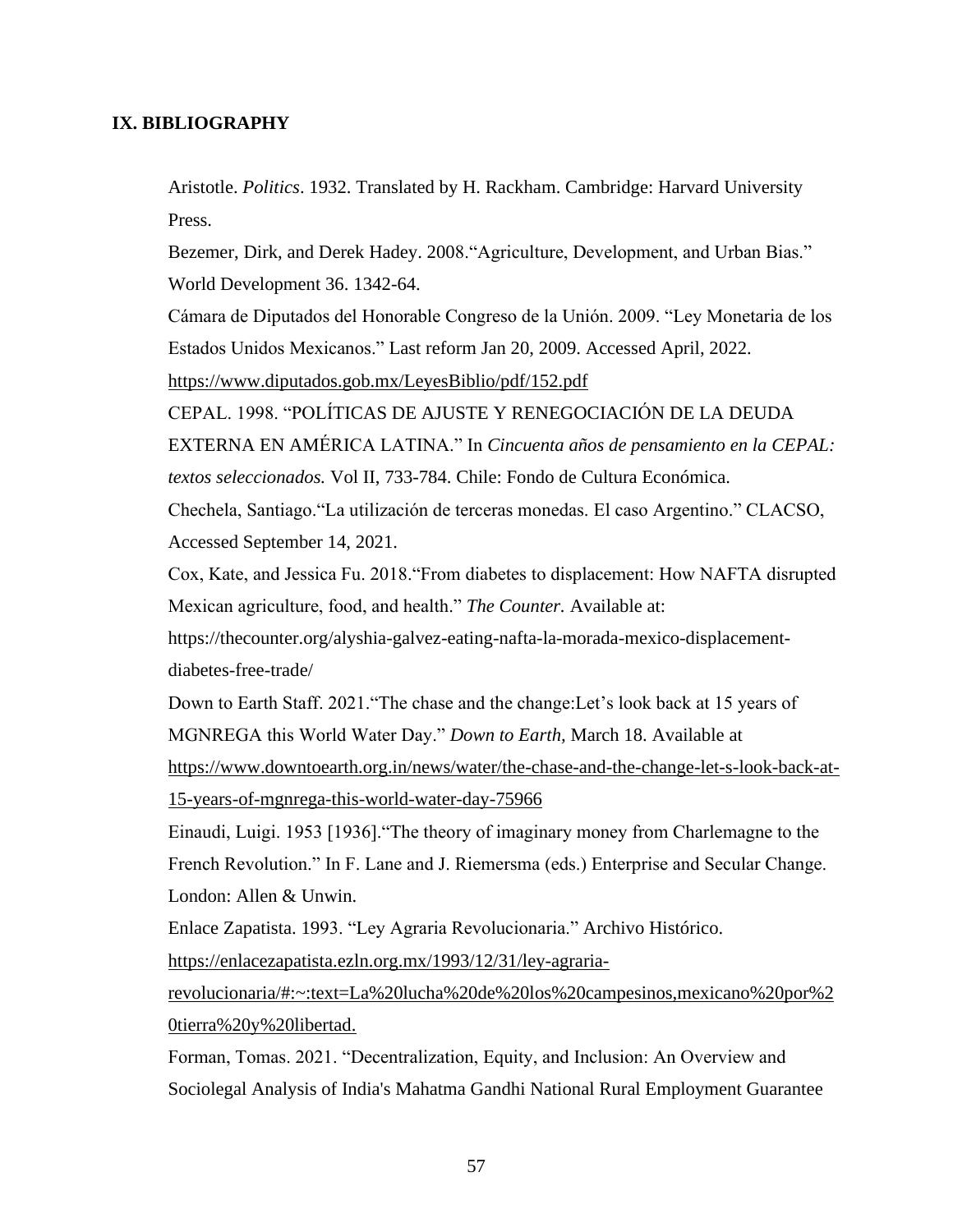Act." *Economic Democracy Initiative.*

[https://edi.bard.edu/research/notes/decentralization-equity-and-inclusion-an-overview](https://edi.bard.edu/research/notes/decentralization-equity-and-inclusion-an-overview-and-sociolegal-analysis-of-indias-mahatma-gandhi-national-rural-employment-guarantee-act)[and-sociolegal-analysis-of-indias-mahatma-gandhi-national-rural-employment-guarantee](https://edi.bard.edu/research/notes/decentralization-equity-and-inclusion-an-overview-and-sociolegal-analysis-of-indias-mahatma-gandhi-national-rural-employment-guarantee-act)[act](https://edi.bard.edu/research/notes/decentralization-equity-and-inclusion-an-overview-and-sociolegal-analysis-of-indias-mahatma-gandhi-national-rural-employment-guarantee-act)

Forstater, Mathew. 2006."Chapter 11: Tax-driven Money: Additional Evidence from the History of Economic Thought, Economic History and Economic Policy." In *[Complexity,](https://www.elgaronline.com/view/9781843769873.xml)  [Endogenous Money and Macroeconomic Theory,](https://www.elgaronline.com/view/9781843769873.xml)*edited by Mark Setterfield, 202-220. Great Britain: Edward Elgar Publishing.

Fortstater, Mathew. 2018."Complementary Currencies in the Solidarity Economy: The Local Job Guarantee." In *Full Employment and Social Justice: Solidarity and Sustainability*, edited by Michael J.Murray and Mathew Forstater, 159-169.Cham: Palgrave Macmillan.

Forstater, Mathew. 2005. "Taxation and primitive accumulation: the case of colonial africa." In *The Capitalist State and Its Economy: Democracy in Socialism,* Vol.22, edited by Paul Zarembka, 51-64. New York: Emerald Group Limited.

Galeano, Eduardo. 2015. *Las venas abiertas de América Latina.* México: Siglo Veintiuno.

Gahman, Levi. 2016. "Food Sovereignty in Revelion: Decolonization, Autonomy, Gender Equity and the Zapatista Solution/Insurgency." Solutions Journal, 7 (4). 67 - 83. [https://livrepository.liverpool.ac.uk/3031518/1/Gahman%20-](https://livrepository.liverpool.ac.uk/3031518/1/Gahman%20-%20Food%20Sovereignty%20in%20Rebellion.pdf)

[%20Food%20Sovereignty%20in%20Rebellion.pdf](https://livrepository.liverpool.ac.uk/3031518/1/Gahman%20-%20Food%20Sovereignty%20in%20Rebellion.pdf)

Gobierno de México. "¿Qué hacemos?" [Banco del Bienestar, Sociedad Nacional de](https://www.gob.mx/bancodelbienestar) 

[Crédito, Institución de Banca de Desarrollo.](https://www.gob.mx/bancodelbienestar) Accessed May, 2022.

[https://www.gob.mx/bancodelbienestar/que-hacemos.](https://www.gob.mx/bancodelbienestar/que-hacemos)

Gobierno de México. 2020. "Programa Sembrando Vida." Secretaría de Bienestar. Last modified Nov 6, [https://www.gob.mx/bienestar/acciones-y-programas/programa](https://www.gob.mx/bienestar/acciones-y-programas/programa-sembrando-vida)[sembrando-vida](https://www.gob.mx/bienestar/acciones-y-programas/programa-sembrando-vida)

Goodhart, Charles A.O. 1998. "The two concepts of money: implications for the analysis of optimal currency areas." *European Journal of Political Economy* vol. 14, March: 407- 432.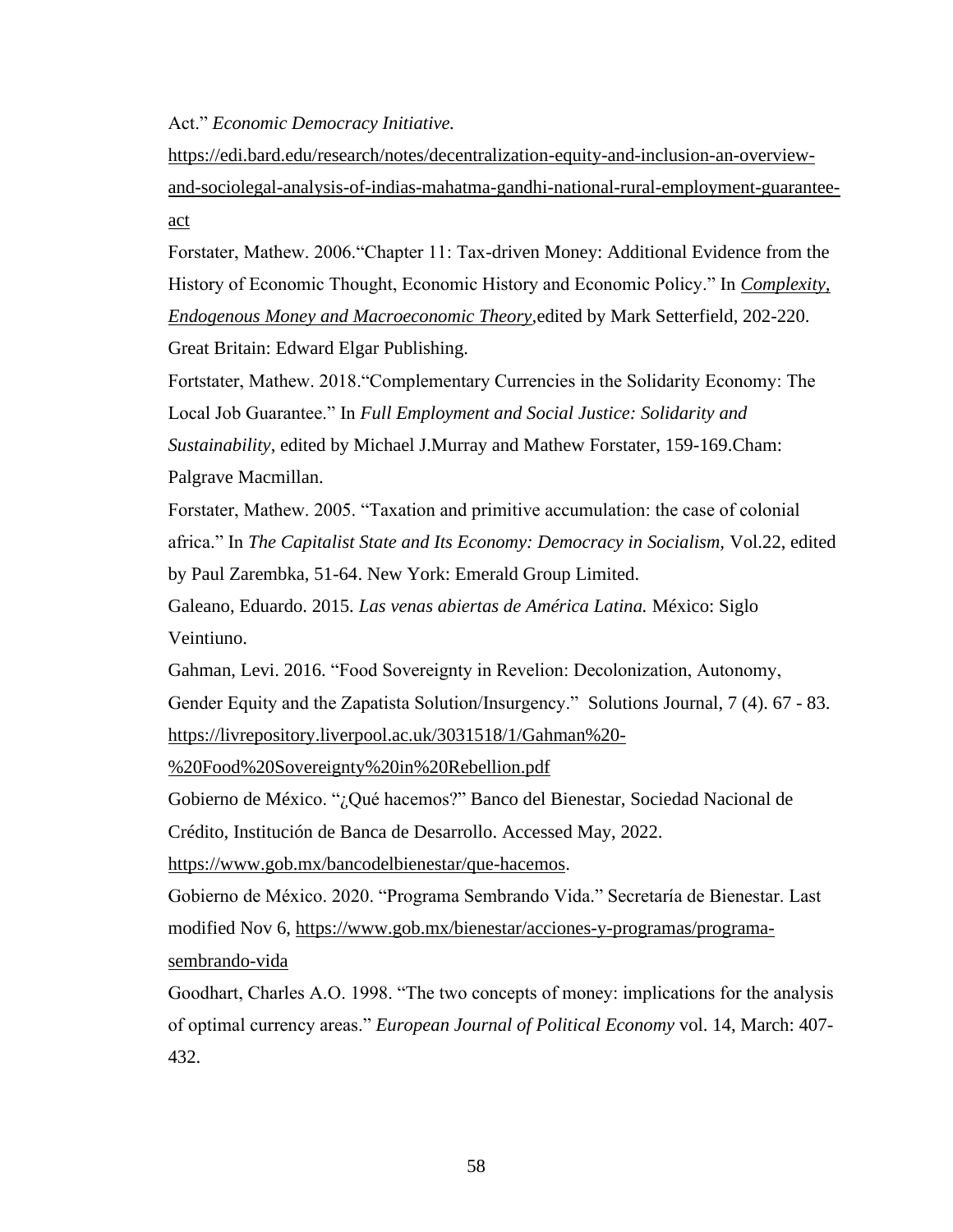Gunder Frank, Andre. 1979. *Mexican Agriculture 1521-1630: Transformation of the Mode of Production.* Great Britain: Cambridge University Press. Hernández, Carol, Hugo Perales, and Daniel Jaffete. 2022. ' "Without Food There is No Resistance": The impact of the Zapatista conflict on agrobiodiversity and seed sovereignty in Chiapas, Mexico.' *Geoforum 128*: 236-250. Hudson, Michael. 2009. *Trade, development and foreign debt: a history of theories of polarization and convergence in the international economy.* London: Pluto Press. International Monetary Fund. "Article VII. Organization and Management." Articles of Agreement. Accessed May, 2022. <https://www.imf.org/external/pubs/ft/aa/index.htm> International Monetary Fund. 1981. "Annual Report 1981." Available at: https://www.imf.org/external/pubs/ft/ar/archive/pdf/ar1981.pdf

Kelton, Stephanie. 2020. *The Deficit Myth*. New York: Public Affairs.

Keynes, J. M. 1978. "The origins of the Clearing Union, 1940-1942." In *The Collected Writings of John Maynard Keynes*, Edited by D. E. Moggridge. Vol. 25. *Activities 1940– 1944. Shaping the Post-war World: The Clearing Union*. London: Macmillan. Keynes, John Maynard. 2011. *A Treatise on Money*. Connecticut: Martino Publishing. Keynes, John Maynard. 1920. *Essays in persuasion*. New York: Harcourt, Brace and Howe.

Keynes, John Maynard. 1932. *The economic consequences of peace.* New York: Harcourt, Brace and Howe.

Kregel, Jan. 2017."A TWO-TIER EUROZONE OR A EURO OF REGIONS? A RADICAL PROPOSAL BASED ON KEYNES'S CLEARING UNION." *Levy Economics Institute of Bard College Public Policy Brief,* no. 144. [http://www.levyinstitute.org/pubs/ppb\\_144.pdf](http://www.levyinstitute.org/pubs/ppb_144.pdf) Kregel, Jan. 2003. "AN ALTERNATIVE VIEW OF THE ARGENTINE CRISIS: STRUCTURAL FLAWS AND STRUCTURAL ADJUSTMENT POLICY." *Investigación Económica* 63, no. 243: 15–49. [http://www.jstor.org/stable/42777588.](http://www.jstor.org/stable/42777588) Lewis, Arthur. 1954 "Economic Development with Unlimited Supplies of Labour." In *The Economics of Underdevelopment*, edited by A.N. Agarwala and S.P. Singh, 400-449. Oxford, Oxford University Press.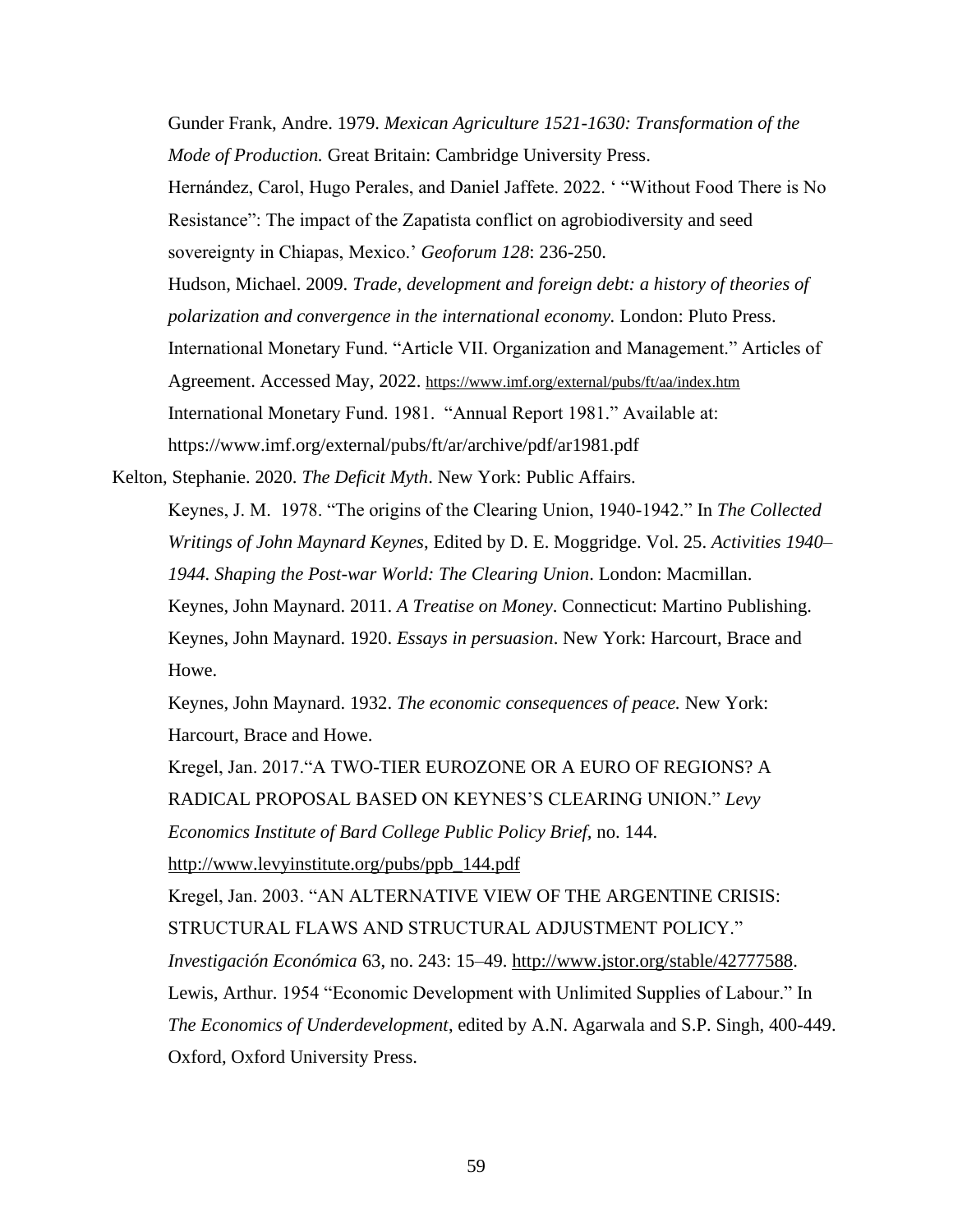Marichal Salinas, Carlos. 2014. *La deuda externa de Latinoamérica*. Distrito Federal: El Colegio de México.

Minsky, Hyman P. 1983."Monetary Policies and the International Financial

Environment." Hyman P. Minsky Archive. Paper 377.

[https://digitalcommons.bard.edu/hm\\_archive/377.](https://digitalcommons.bard.edu/hm_archive/377)

Mitchell, William, Randall Wray, and Martin Watts. 2019. *Macroeconomics*. United Kingdom: Red Globe Press.

Papadimitriou, Dimitri. 2016."Complementary Currencies and Economic Stability." *Levy Economics Institute of Bard College Public Policy Note.*

Puyana, Alicia. 2012. "Mexican Agriculture and NAFTA: a 20 year Balance Sheet."

*Review of Agrarian Studies 2(1)*. 1- 43. [10.22004/ag.econ.308553.](http://dx.doi.org/10.22004/ag.econ.308553)

Robinson, Joan. 1936. "Disguised Unemployment." *The Economic Journal, Vol*. 46. No. 183. Jun: 225-237.

Rosenstein-Rodan, P. N. 1943. "Problems of Industrialization of Eastern and South-Eastern Europe." *The Economic Journal, Vol 53,* Jun-Sep: 202-211.

Secretaria de Gobernación. 2019. "Ley Orgánica del Banco del Bienestar." Last modified July 19, 2019. Accessed April, 2022.

[https://www.dof.gob.mx/nota\\_detalle.php?codigo=5566165&fecha=19/07/2019](https://www.dof.gob.mx/nota_detalle.php?codigo=5566165&fecha=19/07/2019) Secretaría de Relaciones Exteriores. "Dependencias Federales." Accessed May, 2022. <https://directorio.sre.gob.mx/index.php/dependencias-federales>

Stanley J. and Barbara H. Stein. 1977. "Chapter V: The Economic basis of

Neocolonialism" In *The Colonial Heritage of Latin America.* New York: Oxford University Press. 123-155.

Tcherneva, Pavlina. 2006."Chartalism and the tax-driven approach to money" In *A Handbook of Alternative Monetary Economic*s, edited by Philip Aresitis and Malcom Sawyer, 69-86. Great Britain, Edward Edgar Publishing Limiting.

The Mahatma Gandhi National Rural Employment Guarantee Act 2005. "Active Workers 2022-2023." Ministry of Rural Development. Available at:

[https://nrega.nic.in/Nregahome/MGNREGA\\_new/Nrega\\_StateReport.aspx?typeN=1](https://nrega.nic.in/Nregahome/MGNREGA_new/Nrega_StateReport.aspx?typeN=1) Toussaint, Eric. 2016. "How debt and free trade subordinated independent Latin America." *Alainet*, July 1, https://www.alainet.org/en/articulo/178518.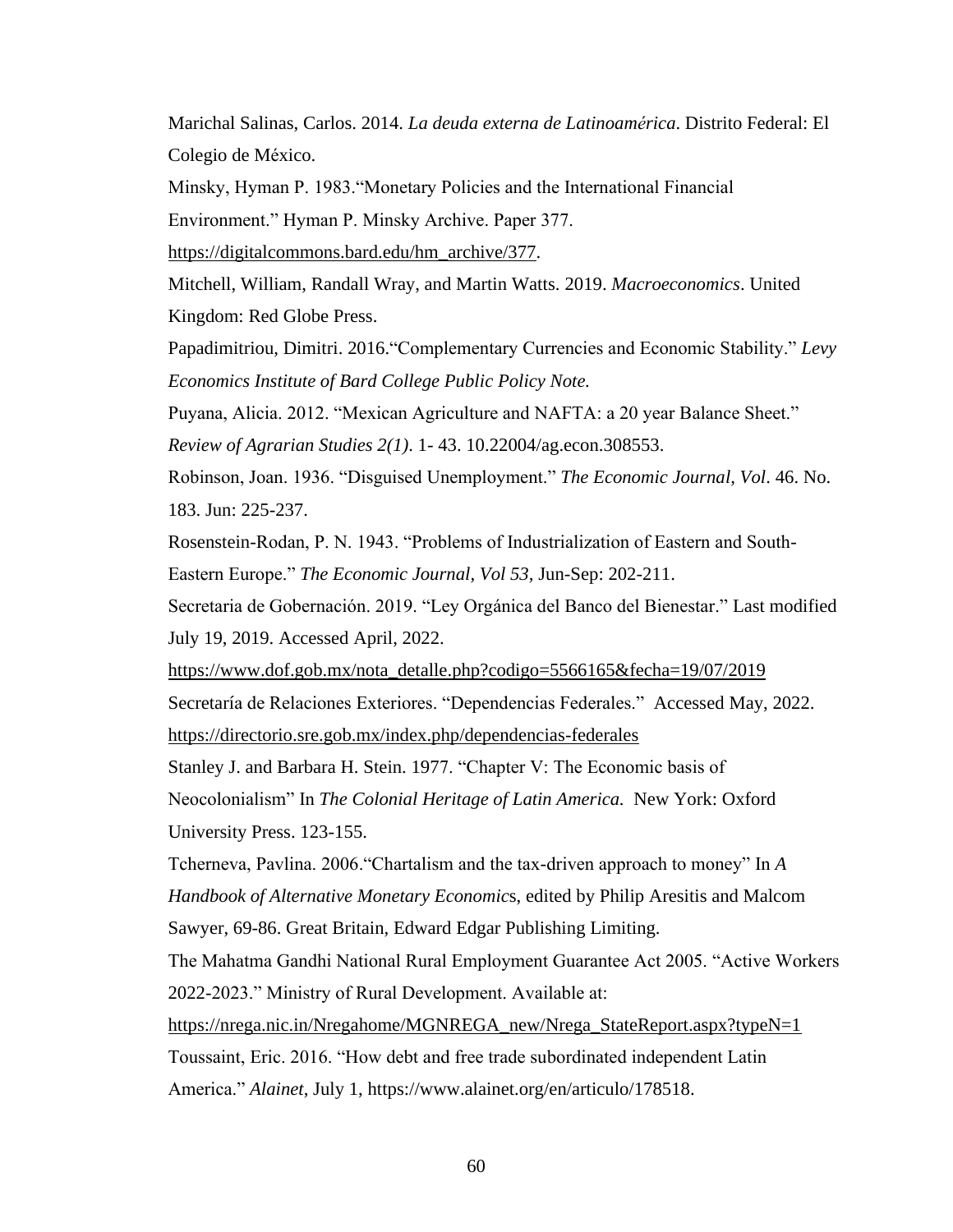Toussaint, Éric. 2019. *The Debt System.* Chicago: Haymarket Books. UK Parliament. 1824. "RECOGNITION OF THE INDEPENDENCE OF SOUTH AMERICA." HANSARD,1803–2005, 1820s,1824, March 1824,15 March 1824, Lords Sitting, UK Parliament. Accessed December 12, 2020. [https://api.parliament.uk/historic](https://api.parliament.uk/historic-hansard/lords/1824/mar/15/recognition-of-the-independence-of-south)[hansard/lords/1824/mar/15/recognition-of-the-independence-of-south.](https://api.parliament.uk/historic-hansard/lords/1824/mar/15/recognition-of-the-independence-of-south) UNCTAD. 1964. "Towards a New Trade Policy for Development." Trade and Development: Policy Statement. Wray, L. Randall. 1990. *Money and Credit in Capitalist Economies: The Endogenous Money Approach.* Vermont: Edward Elgar Publishing Limited. Yunez-Naude, Antonio. 2003."The Dismantling of CONASUPO, a Mexican State Trader in Agriculture." *The World Economy Vol 26.* Jan: 97-122[.https://doi.org/10.1111/1467-](https://doi.org/10.1111/1467-9701.00512)

[9701.00512.](https://doi.org/10.1111/1467-9701.00512)

Marichal, Carlos. 2006. "From Colonies to Nations: Money, Taxes and Finance (18th and 19th Centuries)." Draft of chapter for *The Cambridge Economic History of Latin America, Vol I, The Colonial Era and the Short Nineteenth Century,* Edited by Victor Bulmer-Thomas, John H. Coastsworth and Roberto Cortés Conde, *Cambridge University Press*: 423-460. Available at [https://carlosmarichal.colmex.mx/en/finanzas](https://carlosmarichal.colmex.mx/en/finanzas-coloniales/Colonies%20to%20nations%20%20money%20taxes%20and%20finance.pdf)[coloniales/Colonies%20to%20nations%20%20money%20taxes%20and%20finance.pdf](https://carlosmarichal.colmex.mx/en/finanzas-coloniales/Colonies%20to%20nations%20%20money%20taxes%20and%20finance.pdf)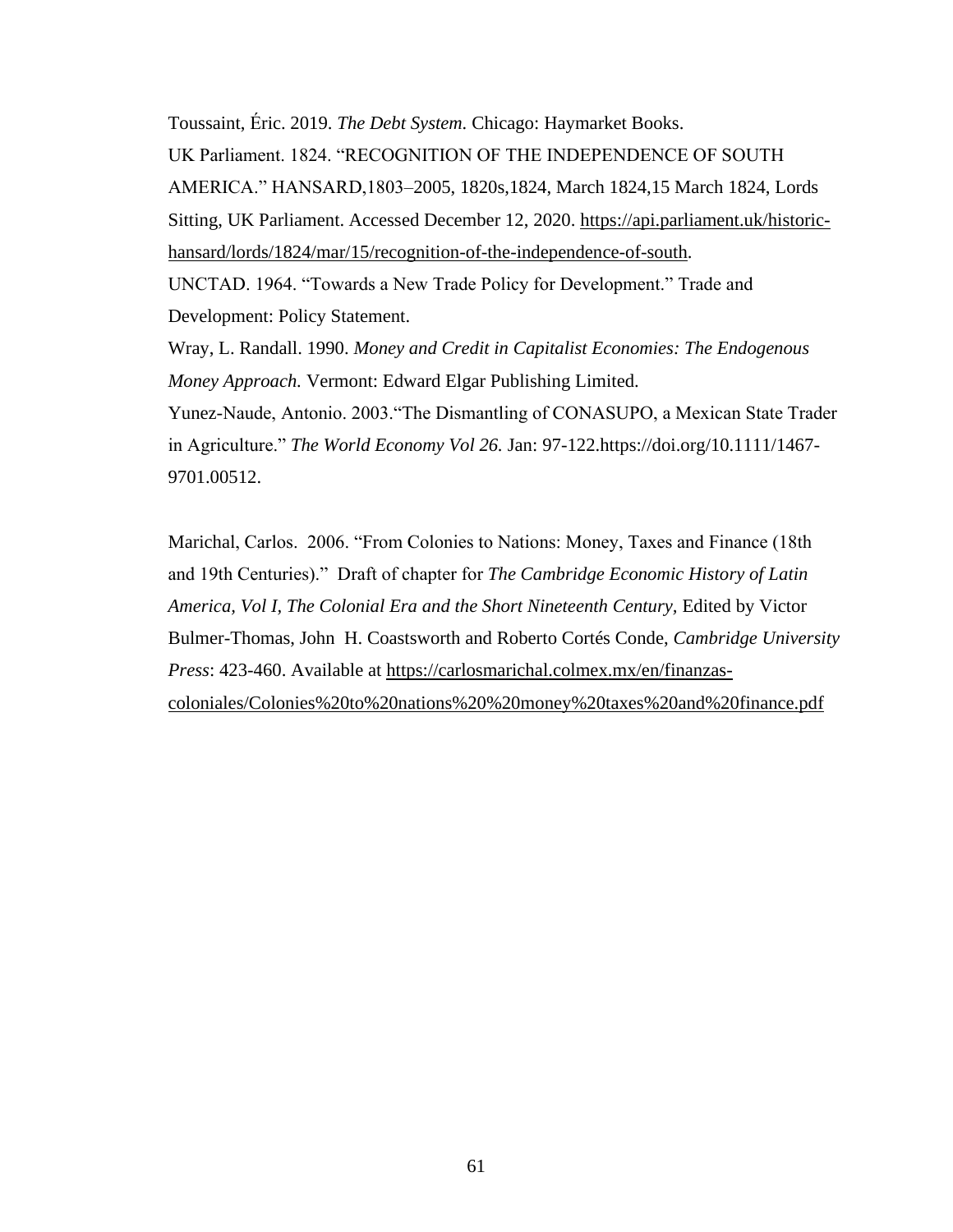# **X. APPENDIX**

# **Parallel Currency, Programs Around the Parallel Currency, and Their Connection to the Objectives of Food Sovereignty**

# *Parallel federal currency*

Questions: Who would be the government agency in charge of the parallel currency creation?; Does the existing law allow for the creation of a parallel currency or do amendments in the existing law need to take place? What are the other ministries involved for the planning for the provisioning of national goods and services?; Would it be accepted for the payment of services like water and electricity?; How does the creation of the parallel currency affect current treaties and international institutions, such as NAFTA and the IMF?

**Who would be the government agency in charge of currency creation?** The Banca de Bienestar<sup>165</sup> is the government agency envisioned to be the appropriate one for the credit lending practices and the parallel currency creation. Banca de Bienestar is a government agency, dependent on the federal government —the Treasury particularly— in charge of credit creation and allocation to marginalized communities. They are similar to public or social banking.

They are the biggest federal government institutions in charge of resource and social program provisioning.<sup>166</sup> It would be the ideal institution to implement the parallel currency because they already have coverage over the whole country. They have branches over the most remote and marginalized communities, more than any other private or public banks.

**Does the existing law allow for the creation of a parallel currency or do amendments in the existing law need to take place?** Law would have to be amended. Currently, the monetary law of Mexico named *Ley Monetaria de los Estados Unidos Mexicanos* states, in Article 2º, that the only currency in circulation is the one issued by the Central Bank. <sup>167</sup>

<sup>165</sup>Secretaria de Gobernación,"Ley Orgánica del Banco del Bienestar," Last modified July 19, 2019[.](https://www.dof.gob.mx/nota_detalle.php?codigo=5566165&fecha=19/07/2019) [https://www.dof.gob.mx/nota\\_detalle.php?codigo=5566165&fecha=19/07/2019.](https://www.dof.gob.mx/nota_detalle.php?codigo=5566165&fecha=19/07/2019)

<sup>166</sup> Gobierno de México, "¿Qué hacemos?,["](https://www.gob.mx/bancodelbienestar) [Banco del Bienestar, Sociedad Nacional de Crédito, Institución](https://www.gob.mx/bancodelbienestar)  [de Banca de Desarrollo,](https://www.gob.mx/bancodelbienestar) Accessed May, 202[2.](https://www.gob.mx/bancodelbienestar/que-hacemos) <https://www.gob.mx/bancodelbienestar/que-hacemos>

<sup>167</sup> Cámara de Diputados del Honorable Congreso de la Unión,"Ley Monetaria de los Estados Unidos Mexicanos," last reform Jan 20, 2009, accessed April, 2022[,](https://www.diputados.gob.mx/LeyesBiblio/pdf/152.pdf) <https://www.diputados.gob.mx/LeyesBiblio/pdf/152.pdf>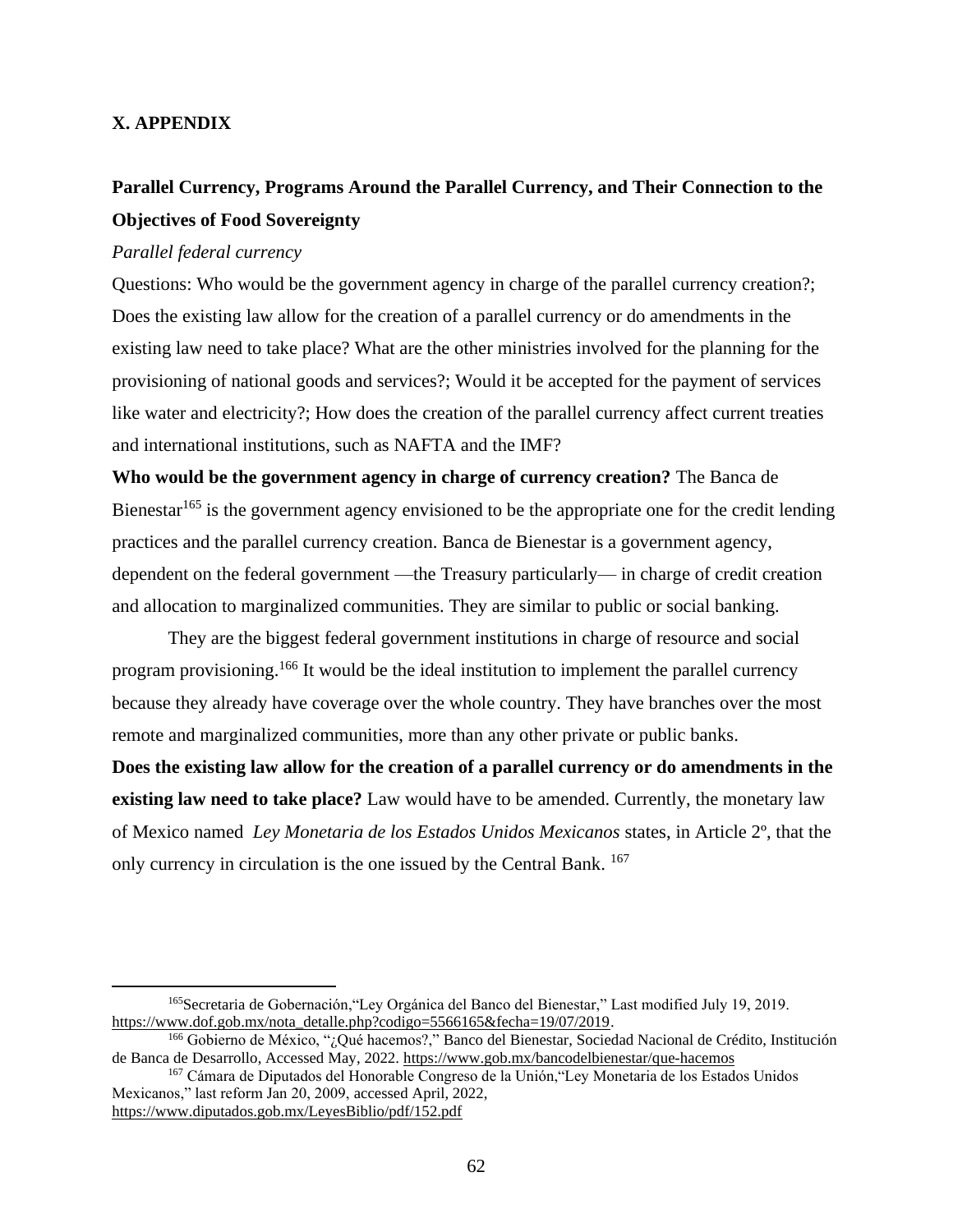**Which are the other ministries involved for the planning for the provisioning of national goods and services?** Some government agencies envisioned to be useful for a committee in charge of planning are:

- Ministry of Labor- *Secretaria de trabajo y previsión social*;
- Ministry of agriculture and rural development *Secretaria de Agricultura y desarrollo rural;*
- Ministry of public education *Secretaría de educación pública*;
- Ministry of environment and human resources Secretaría de medio ambiente y recursos humanos;
- Secretary of energy *Secretaría de energía*?;
- Ministry of welfare Secretaría de bienestar;
- The Treasury *Secretaría de hacienda y crédito público*;
- Ministry of communication and transportation secretaria de comunicación y transporte. 168

**Would it be accepted for the payment of services like water and electricity?** Yes. Both electricity and water are produced nationally and are owned and controlled by the Federal Government.

**How does the creation of the parallel currency affect current treaties and international institutions, such as NAFTA and the IMF?** The measure of the parallel currency is intended to be a unilateral measure to regain self sufficiency in food (food sovereignty) and of economic policy. In that sense, there is no intention whatsoever in asking permission to a third party whether or not Mexico can implement the proposal. It is intended to be an act of resistance that can be done unilaterally and avoid (or turn over) the current restrictions imposed by third parties and by the international financial structure. However if it wants to maintain political stability with the already existing treaties it probably has to make sure there is no legislation already in place that limits this proposal to occur.

The IMF current legislation would not be an impediment for this proposal. The IMF would just have to approve its creation. This is stipulated in Article VIII section 3 of the IMF, on avoidance of discriminatory practices.

<sup>168</sup> Secretaría de Relaciones Exteriores, "Dependencias Federales," accessed May, 2022, [https://directorio.sre.gob.mx/index.php/dependencias-federales.](https://directorio.sre.gob.mx/index.php/dependencias-federales)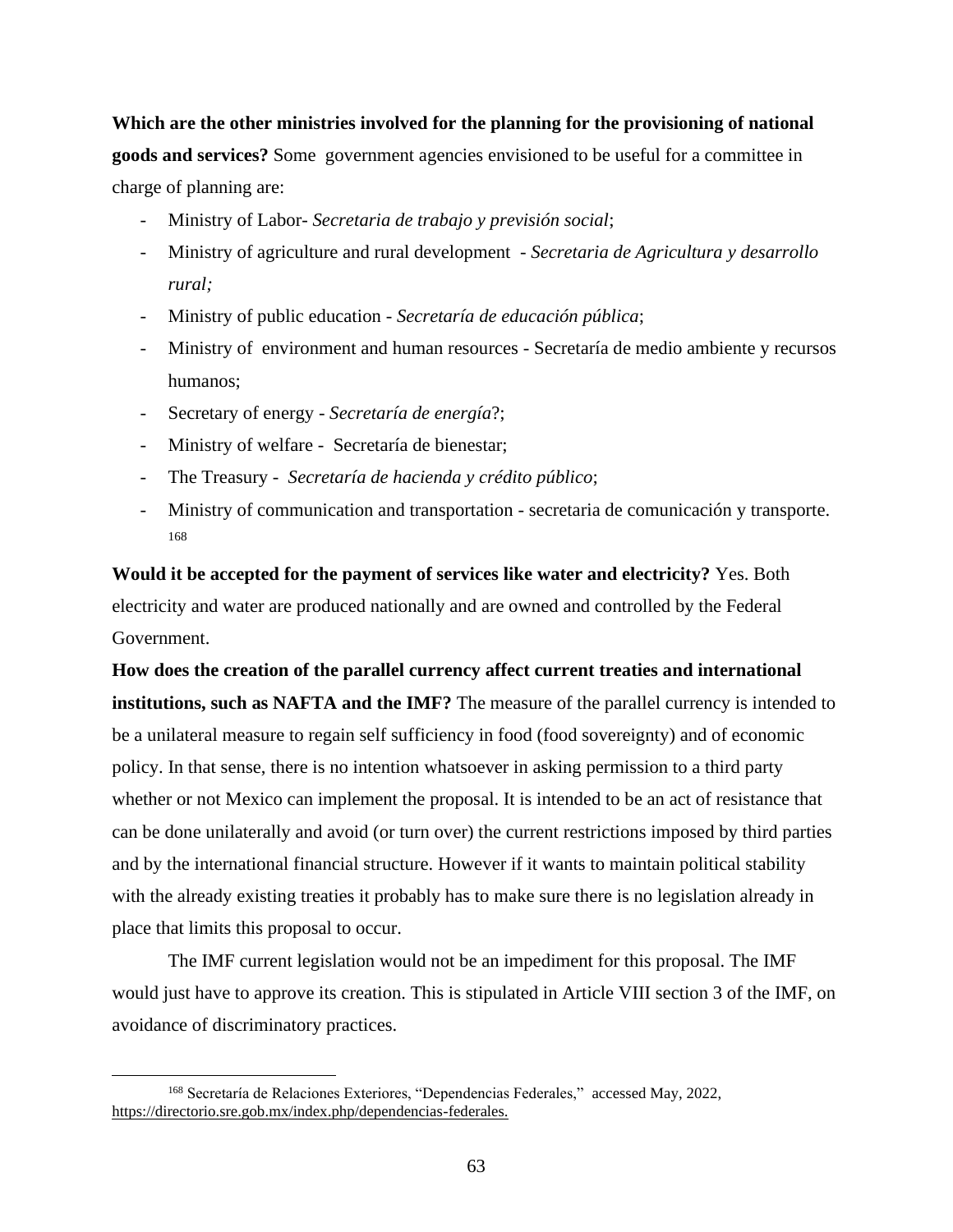Section 3. Avoidance of discriminatory currency practices

**No member shall engage in**, or permit any of its fiscal agencies referred to in Article V, Section 1 to engage in<sup>169</sup>, any discriminatory currency arrangements or **multiple currency practices**, whether within or outside margins under Article IV or prescribed by or under Schedule C, **except as authorized under this Agreement or approved by the Fund**. If such arrangements and practices are engaged in at the date when this Agreement enters into force, the member concerned shall consult with the Fund as to their progressive removal unless they are maintained or imposed under Article XIV, Section 2, in which case the provisions of Section 3 of that Article shall apply.<sup>170</sup> (Bold for emphasis)

As written in Article VIII section 3 of the IMF and the articles cited under such section, the IMF only *restricts* the creation of multiple currencies if done by the Treasury, Central Bank, stabilization fund, or any other fiscal agency. Current legislation allows the possibility of creating a parallel currency without conditioning membership in the fund. The emission of the Mexican parallel currency proposal would be a Treasury dependent agency, as developed in a previous question. For this reason is that the present parallel currency proposal for Mexico would have to be approved by the IMF. When it comes to NAFTA, there are no specific restrictions on the creation of a parallel currency. However, I am unsure whether there are other reasons for it to affect the current treaty. Further investigation has to be done regarding this point.<sup>171</sup>

#### *Public Workers Partial Compensation in Parallel Currency*

Questions: How much, or what percent, of the public workers wage compensation should be on the parallel currency? Should the proportion perceived in the parallel currency be adjusted according to different levels of wage, or should it be constant to all levels of wage? **How much, or what percent, of the public workers wage compensation should be on the** 

**parallel currency?** For the import substitution to be successful and not affect consumers, it

<sup>169</sup>Article V section 1 says: "Each member shall deal with the Fund only through its Treasury, central bank, stabilization fund, or other similar fiscal agency, and the Fund shall deal only with or through the same agencies." International Monetary Fund, "Article V. Operations and Transactions of the Fund," Articles of Agreement, accessed May, 2022[,](https://www.imf.org/external/pubs/ft/aa/index.htm) <https://www.imf.org/external/pubs/ft/aa/index.htm>

<sup>&</sup>lt;sup>170</sup> International Monetary Fund, "Article VII. Organization and Management," Articles of Agreement, accessed May, 2022[,](https://www.imf.org/external/pubs/ft/aa/index.htm) <https://www.imf.org/external/pubs/ft/aa/index.htm>

<sup>&</sup>lt;sup>171</sup> It could be argued that the current parallel currency proposal acts as an import safeward to agriculture and those domestic products sold at the parallel unit of account.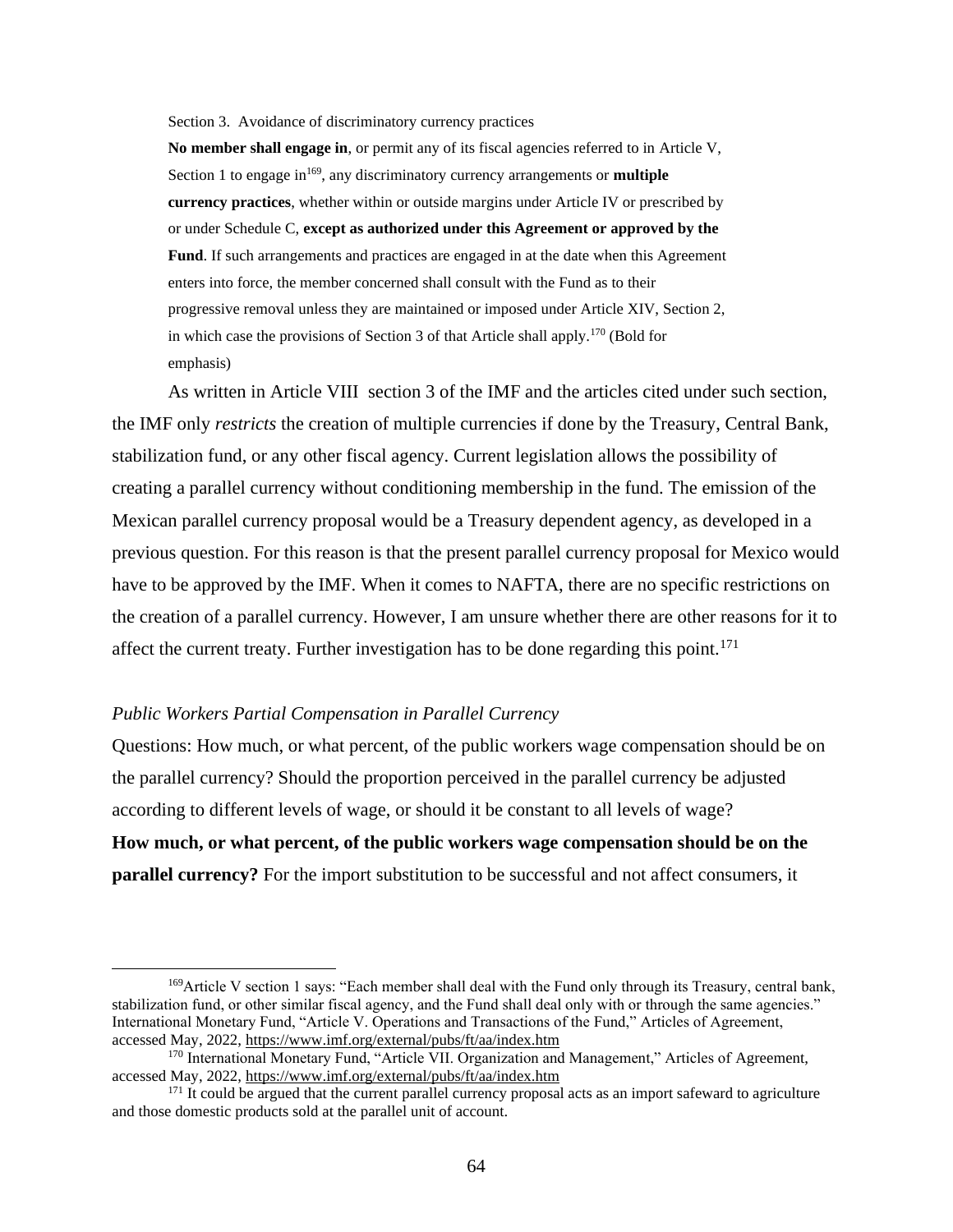would have to continuously be adjusted according to the supply of goods and services that are being provided nationally.

**Should the proportion perceived in the parallel currency be adjusted according to different levels of wage, or should it be constant for all levels of wage?** This is, in nature, a difficult question. It involves judgment and significant consumer information.

There are three broad options:

- 1. To have a constant rate independent of level of income.
- 2. Have a progressive rate where the proportion wages in the parallel currency increases as income level increases
- 3. Have a regressive rate where the proportion of parallel currency relative to wage is greater in lower levels of income than in higher levels.

This proposal strongly disagrees with the implementation of a regressive rate where lower wages are compensated in greater proportion in the parallel currency than higher incomes, and believes it is not desirable to have a constant rate. Either a constant rate or a regressive rate has possible negative effects on people with lower wages.

Ideally the acceptability of the parallel currency will be the same as the current unit of account (Mexican peso). However, there exists the possibility that not everyone in the private sector would accept the currency- especially in the beginning, where a market to which the currency can be exchanged for agricultural or other nationally produced goods is just in construction. Given this possibility, it is important that lower levels of income, as a matter of economic security, receive most of their income in the current unit of account and receive the smallest proportion relative to their income on the parallel currency. This should be the policy to follow to not burn unnecessarily those that consume all or most of their wage (low and middle levels of wage).

#### *Direct job creation*

Questions: What about the direct job creation program? Why should it be focused on agriculture specifically? How should it be structured? Which would be the monetary compensation and the benefits for the workers of the direct job creation program? Which would be the mechanism in which land would be utilized by public agricultural workers? Would the land worked by the direct job creation program workers be public or private? How is the proposed program different

65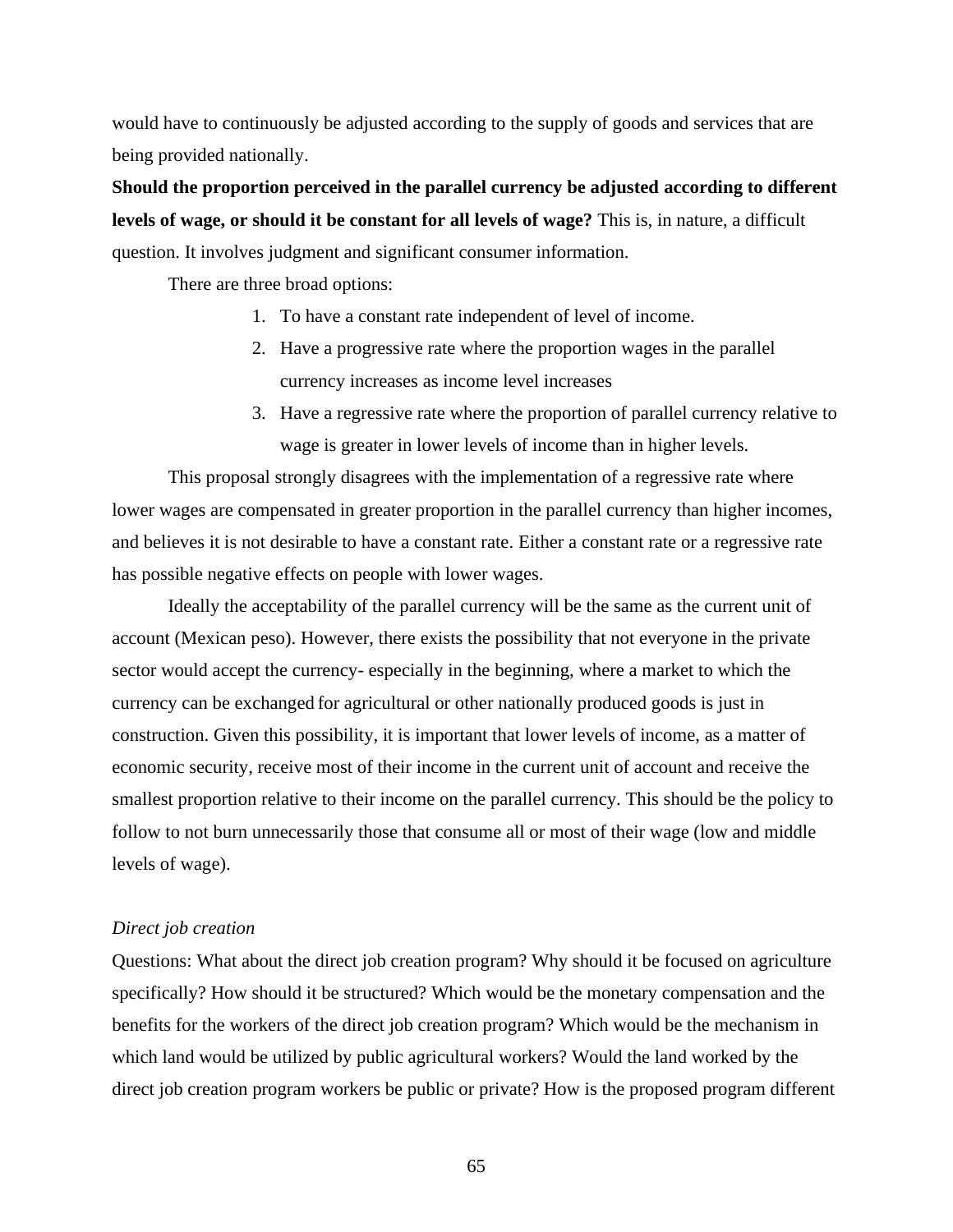from the *sembrando vidas* program? Is it reasonable to expand the *sembrando vidas* program to match the goal of food sovereignty at the national level, or is it necessary to create another program? Are there other direct job creation programs in the world similar to the one envisioned for Mexico?

**What about the direct job creation program? Why should it be focused on agriculture specifically?** The direct job creation program, as developed above, would be essential for the purpose of reclaiming food sovereignty, and obtaining some fiscal independence. It would have to be focused mainly in agriculture to produce the supply of essential food —grains— to cover national needs, and in the construction and provisioning of services in rural areas so agricultural workers can live with dignity. The services must include the provisioning of electricity, running water, sewage, all school levels, child care, elderly care, and health care, to mention some.

There is extensive literature regarding the importance of agriculture for the process of "development". With the fear of generalizing —and without fully touching upon the original sources— there are two views worth presenting around the importance of agriculture, the difference between them has to do with their assumption around *progress<sup>172</sup>* . Agriculture is seen as an important measure to get different desirable outcomes. There is the pioneer strategy of development, where Joan Roabinson, Arthur Lewis, and Rosenstein Rodan are some of the leading figures. An alternative view around agriculture, among many, is the Zapatista movement perspective. For the purpose of this project, only these two views are briefly overviewed.

*The pioneer approach.* The pioneer approach started with Joan Robinson's "disguised unemployment" paper. Robinson assumes, in the paper, differences in productivity between agricultural and industrial work, where agriculture is assumed to have a smaller productivity share than the industry. Given this assumption she goes on and makes the claim that the path of development is to transition from the agricultural sector to the industrialized sector because of their higher productivity level. Arthur Lewis' view on agriculture mimics Robinson's. He writes that agriculture is important for the process of industrial development because agricultural low wages provides cheap food and materials for industrial processes. Lewis follows a stages approach, also known as the *flying goose* approach: agriculture is considered to be the first stage

<sup>172</sup> To not say development. I choose to use *progress* and not *development* because the former does not have as much political weight as the latter.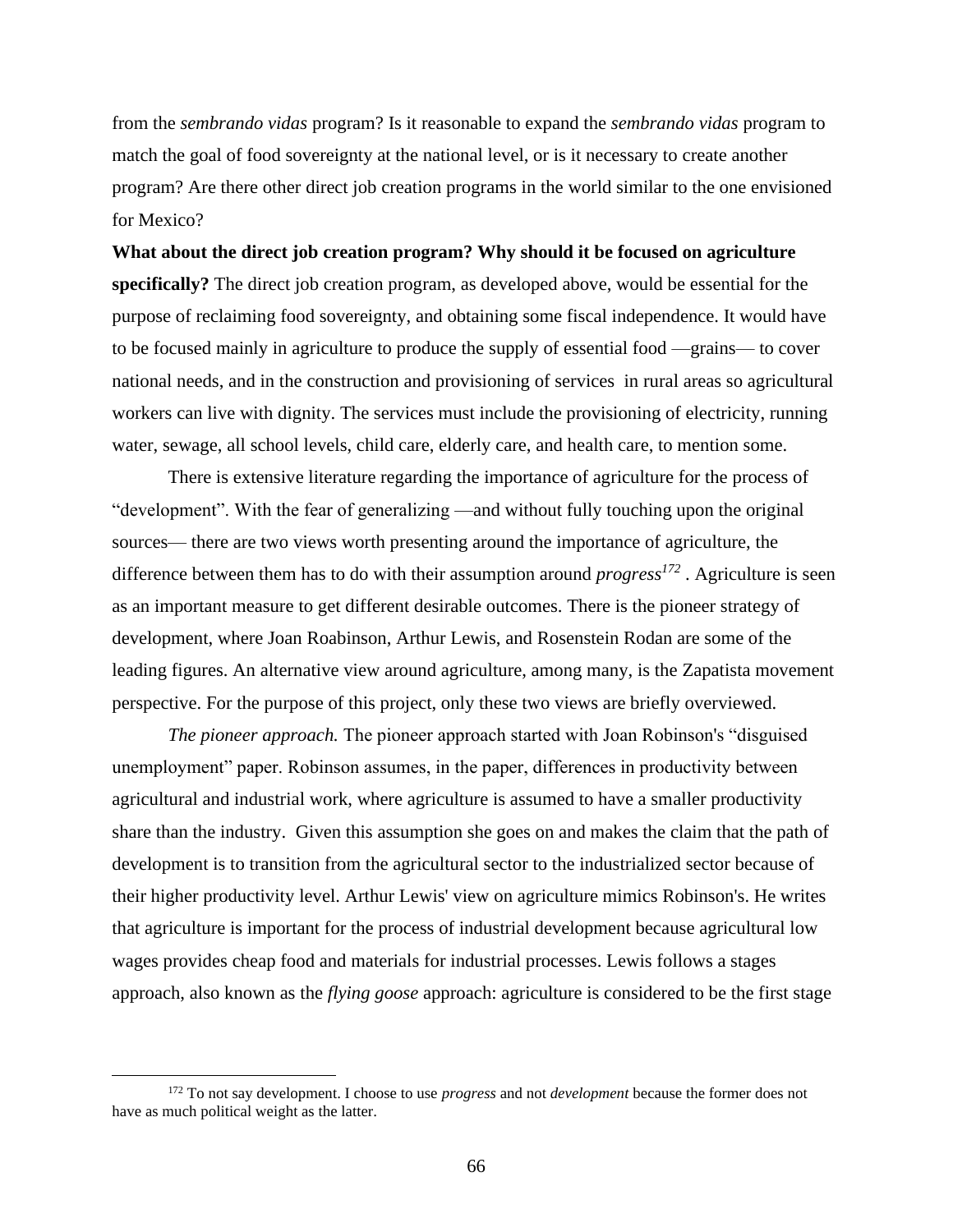of development; industrialization the second. The process of development involves, for Lewis, transiting from agricultural practices to industrialized practices.

Rosenstein-Rodan shifts a bit Lewis' perspective on agriculture being important for the "transition" to industrial development. Rosenstein-Rodan, instead, puts emphasis on both agriculture and industry. Agriculture helps industry; it can provide cheap food and good supplies—as developed by Lewis—but industrial development is dependent on agricultural growth on a permanent basis. He makes the reader understand that to have successful industrial development, support for agricultural practices must continue. There is no "transitioning" as Robinson and Lewis imply in their texts. The pioneers' narrative perspectives around agriculture have predominated the narrative on development in Latin America. Even among those that claim themselves to be more radical and to escape in some ways than the mainstream--the ECLAC vision being one of them, at least from the figures of the 60's to 70's.

*An alternative approach***.** I want to present an alternative view on agriculture by the Zapatista movement, based in Chiapas, Mexico. The Zapatistas relate to agriculture practices as an essential component for sovereignty and resistance. According to Carol Hernández, Hugo Perales, and Daniel Jaffete the Zapatista's framework is that "without food there is no resistance".<sup>173</sup> The Zapatistas do not talk about farmers or about any kind of wage compensation for agricultural practices. Instead, they emphasize on the cultivation of public land without being a wage laborer. In their agricultural model they seem to put more emphasis on peasants, it appears to be seen as an activity that involves all actors of the community and essential for the social fabric and provisioning. They talk about and establish the importance of creating the services and conditions so people can live with dignity in the rural area, while being a peasant. In the Agrarian Law they passed in 1993, point 15, they talk about the creation of communal centers of health with capable and sufficient personal, the creation of leisure spaces, the creation of educational spaces, the construction and planning of housing and of service infrastructure (light, running water, swage, radio, television).  $^{174}$ 

Contemporary authors, like Bezemer and Hadey acknowledge that agriculture has multiplying positive effects and its growth, they claim, ""agricultural growth is also a key

<sup>&</sup>lt;sup>173</sup> Hernández, Perales, and Jaffete, ' "Without Food There is No Resistance",' 1. <sup>174</sup> Enlace Zapatista, "Ley Agraria Revolucionaria," Archivo Histórico, Dic 13, 1993[.](https://enlacezapatista.ezln.org.mx/1993/12/31/ley-agraria-revolucionaria/#:~:text=La%20lucha%20de%20los%20campesinos,mexicano%20por%20tierra%20y%20libertad) [https://enlacezapatista.ezln.org.mx/1993/12/31/ley-agraria](https://enlacezapatista.ezln.org.mx/1993/12/31/ley-agraria-revolucionaria/#:~:text=La%20lucha%20de%20los%20campesinos,mexicano%20por%20tierra%20y%20libertad)[revolucionaria/#:~:text=La%20lucha%20de%20los%20campesinos,mexicano%20por%20tierra%20y%20libertad.](https://enlacezapatista.ezln.org.mx/1993/12/31/ley-agraria-revolucionaria/#:~:text=La%20lucha%20de%20los%20campesinos,mexicano%20por%20tierra%20y%20libertad)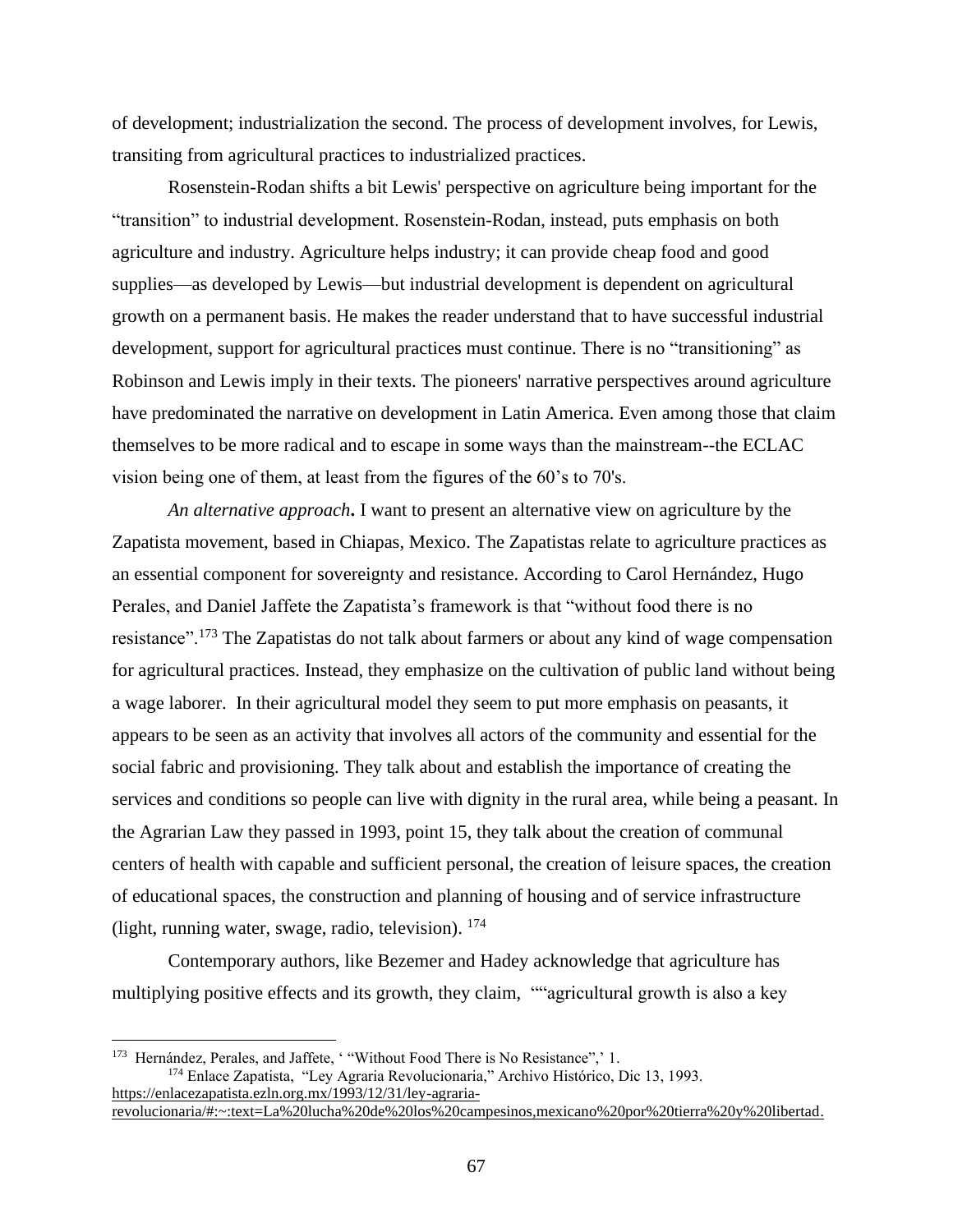determinant of food stability and nutrition, poverty reduction, and political stability."<sup>175</sup> The multiplying effects of agriculture are larger than those of any other sector for the rural economy and for the economy as a whole.<sup>176</sup> This second view on agriculture is much more aligned with this text. Food and agricultural practices that consider the land, and have resilient practices are considered to be an essential instrument of food sovereignty and political independence.

**How should it be structured?** Decentralized. Bottom up and top down accountability<sup>177</sup> The food that must be produced is what is basic for the Mexican diet. This includes, according to the Zapatistas Agrarian Law,: corn, beans, rice, vegetables, and fruits. The Zapatistas, in that law, suggest the importance of also supporting the breeding of cattle, pigs, sheep, horses and bees, and farms that deal with the derivatives of the products mentioned above, like meat, milk and eggs. <sup>178</sup>

**What would be the monetary compensation and the benefits for the workers of the direct job creation program?** Above the minimum. A livable wage. Benefits such as child care, health care, pension system, pay sick leave. A committee of peasants, agricultural workers, and indigenous people who have a history of working the land should determine the compensation they want to have— a fair compensation. They, at the end, are the producers of the food that feeds and holds the population. We should not have a strategy of "progress" that continues to rely on meager wages to agricultural workers.

**What would be the mechanism in which land would be utilized by public agricultural workers? Would the land worked by the direct job creation program workers be public or private?** Appropriate investigation has to be done in this regard. An assessment on the current public land and a judgment regarding its sufficiency for covering the national demand for basic grains and other essential foods for the Mexican diet has to be done. If public land is not sufficient to satisfy the national demand for basic grains and other foods essential for national consumption, some kind of land reform or the use of private land would have to be done. The

<sup>&</sup>lt;sup>175</sup>Dirk Bezemer and Derek Hadey, "Agriculture, Development, and Urban Bias," World Development 36. (2008): 1343.

<sup>&</sup>lt;sup>176</sup> "agriculture's multiplier ef- fects on the rural economy, or on the economy as a whole, are larger than those of any other sector (see reviews in Byerlee et al., 2005; Lan- jouw & Lanjouw, 2001; Thirtle, Lin, & Piesse, 2003)." See Bezemer and Hadey, "Agriculture, Development, and Urban Bias," 1345.

<sup>177</sup> Tomas Forman, "Decentralization, Equity, and Inclusion: An Overview and Sociolegal Analysis of India's Mahatma Gandhi National Rural Employment Guarantee Act," *Economic Democracy Initiative,* 2021: 7. [https://edi.bard.edu/research/notes/decentralization-equity-and-inclusion-an-overview-and-sociolegal-analysis-of](https://edi.bard.edu/research/notes/decentralization-equity-and-inclusion-an-overview-and-sociolegal-analysis-of-indias-mahatma-gandhi-national-rural-employment-guarantee-act)[indias-mahatma-gandhi-national-rural-employment-guarantee-act](https://edi.bard.edu/research/notes/decentralization-equity-and-inclusion-an-overview-and-sociolegal-analysis-of-indias-mahatma-gandhi-national-rural-employment-guarantee-act)

<sup>178</sup>Enlace Zapatista, "Ley Agraria Revolucionaria."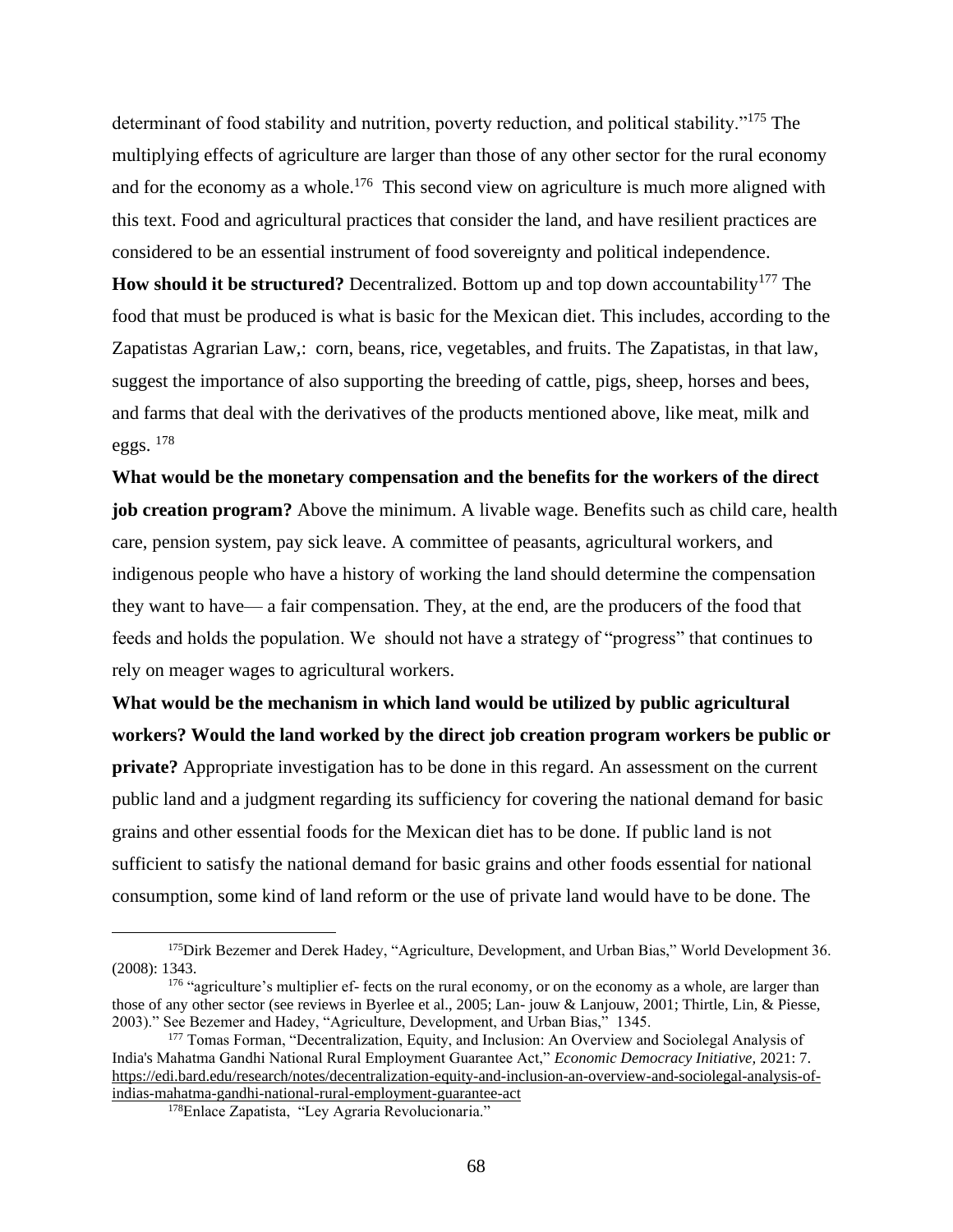target is to eliminate the trade imbalance on foods that the region imports and can be produced nationally because of weather conditions, and knowledge on the item produced.

**How is the proposed program different from the sembrando vidas program?** The nature and scope of both programs are different. Each has different objectives. And levels of ambition. *Sembrando vidas* is a government job program that has the objective of 1) revitalize the countryside, 2) reactivating the local economy and 2) regenerating the social fabric.<sup>179</sup> It is claimed, by the federal government, to be a program that provides food security (which implies self-sufficiency of food at the micro level). The size of the program as of 2022 is very limited—it only has 420 thousand permanent beneficiaries. Other information has been found regarding the demand for these *sembrando vidas* jobs: wages are just below the minimum<sup>180</sup>, and workers are required to save 10% of their wage.

The proposal developed here has the objective of regaining food sovereignty at a national level, which implies producing nationally all or most of the foods that are basic to the Mexican diet for national consumption. The mechanism in which this is envisioned to happen is by the creation of agricultural jobs and the creation of services and infrastructure to support rural inhabitants. By design it is intended to create as many jobs as demanded, at a wage above the minimum with benefits and securities such as childcare, eldercare, pension system, paid sick leave, vacations, healthcare. Achieving the goal of food sovereignty also implies climate resilience, environmental restoration and preservation, food security, and the regeneration of the social fabric. The proposed program has a greater aspiration and by no means opaces the other program. It only adds to it.

**Is it reasonable to expand the** *sembrando vidas* **program to match the goal of food sovereignty at the national level, or is it necessary to create another program?** That would be at the discretion of the government. However, this program suggests expanding the already existent program to the objectives and mechanisms developed in this paper.

**Are there other direct job creation programs in the world similar to the one envisioned for Mexico?** India's Mahatma Gandhi National Rural Employment Guarantee Act (MGNREGA) is

<sup>179</sup> Gobierno de México, "Programa Sembrando Vida," Secretaría de Bienestar, last modified Nov 6, 2020, https://www.gob.mx/bienestar/acciones-y-programas/programa-sembrando-vida

<sup>&</sup>lt;sup>180</sup> Minimum wage in Mexico in 2022 is \$172.87 Mexican pesos per day, which is equivalent to \$5,255 per month.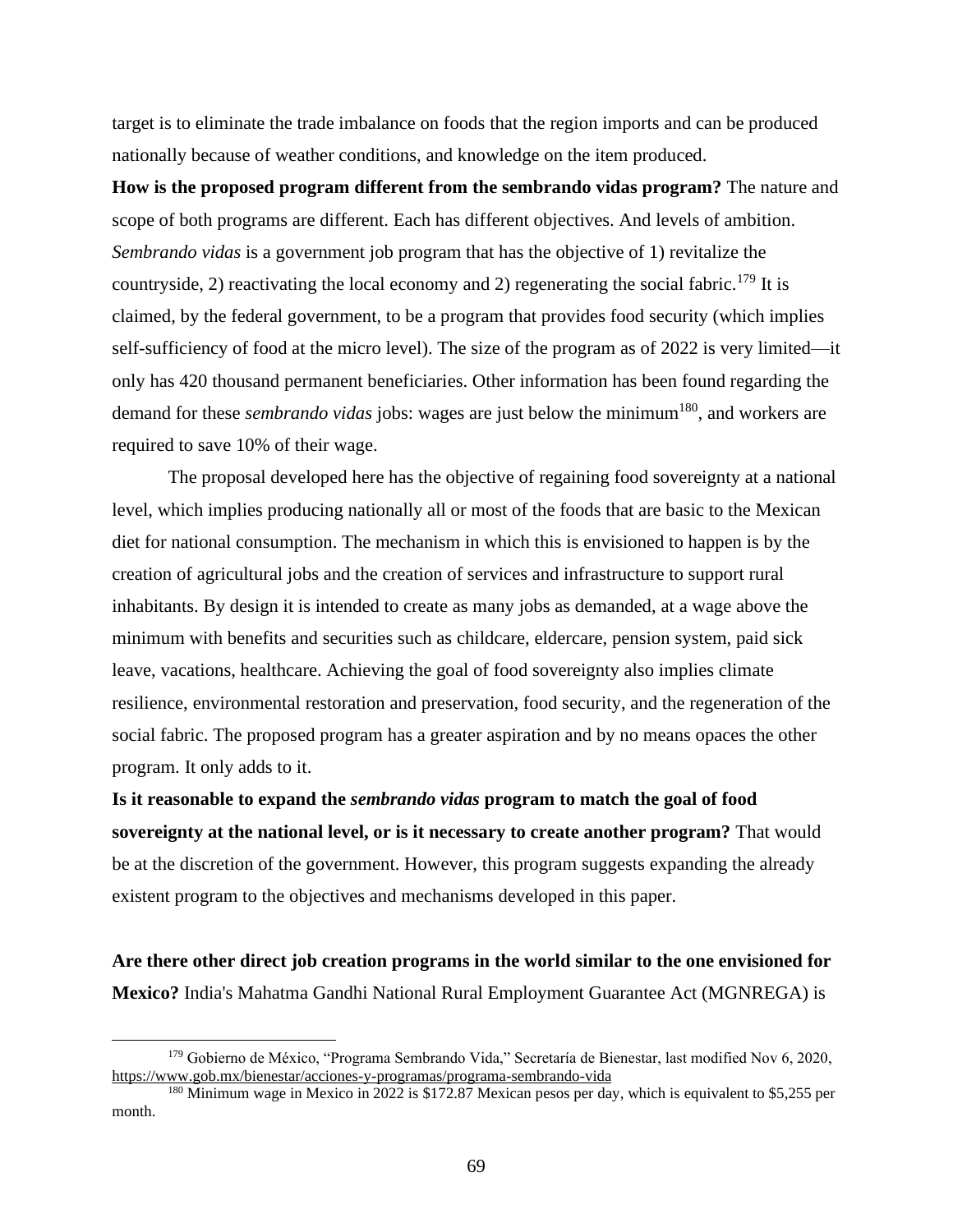the ongoing direct job program from which the proposal for Mexico's the job guarantee is inspired. The MGNREGA aims, according to Tomas Forman, to "alleviate social vulnerabilities related to economic fluctuations and environmental risks<sup>"181</sup> The jobs alleviate poverty while the kinds of jobs that can be created are around the preservation of the environment, water conservation, and recharge of aquifers, to aim for climate change resilience. The jobs that can be created fall under the following categories described by Forman:

1)**Natural resource management**; including, but not limited to water conservation and harvesting, drought proofing, restoration of water bodies and construction of water storage facilities, flood prevention, and enhancement/remediation of ecosystem services, and natural disaster preparation measures.

**(2) Creation of durable assets and agricultural infrastructure for marginalized community members** such as members of ST/SCs, households below the poverty line, beneficiaries of the Indira Yojana Programme, marginal and small farmers (as defined by the national Agricultural Debt Waiver and Debt Relief Schemes), and traditional forest dwellers (in accordance with the provisions of the Recognition of Forest Rights Act of 2006).

**(3) Creation of infrastructure for, and general collaboration/assistance with initiatives associated with the Natural Rural Livelihood Mission** (a publicly funded vocational training and assistance program that assists those aiming to become self-employed.)

**(4) Rural connectivity and public infrastructure**; including but not limited to sanitation and waste management, all-weather road connectivity to and amongst remote villages, construction of playing fields, municipal buildings, public facilities, and grain storage.

**(5) Any other project approved through direct consultation with the state and central governments.<sup>182</sup>**

It is the biggest direct jobs creation program in current times, with currently 15 million active workers. <sup>183</sup> It offers on demand jobs to anyone who seeks up to 100 years of employment per year.

[https://nrega.nic.in/Nregahome/MGNREGA\\_new/Nrega\\_StateReport.aspx?typeN=1](https://nrega.nic.in/Nregahome/MGNREGA_new/Nrega_StateReport.aspx?typeN=1)

<sup>&</sup>lt;sup>181</sup> Forman, "Decentralization, Equity, and Inclusion," 3.

<sup>&</sup>lt;sup>182</sup> Forman, "Decentralization, Equity, and Inclusion," 7.

<sup>&</sup>lt;sup>183</sup> Down to Earth Staff. "The chase and the change: Let's look back at 15 years of MGNREGA this World Water Day." *Down to Earth,* March 18, 2021, available at [https://www.downtoearth.org.in/news/water/the-chase](https://www.downtoearth.org.in/news/water/the-chase-and-the-change-let-s-look-back-at-15-years-of-mgnrega-this-world-water-day-75966)[and-the-change-let-s-look-back-at-15-years-of-mgnrega-this-world-water-day-75966](https://www.downtoearth.org.in/news/water/the-chase-and-the-change-let-s-look-back-at-15-years-of-mgnrega-this-world-water-day-75966) ; and

The Mahatma Gandhi National Rural Employment Guarantee Act 2005, "Active Workers 2022-2023," Ministry of Rural Development, available at[:](https://nrega.nic.in/Nregahome/MGNREGA_new/Nrega_StateReport.aspx?typeN=1)